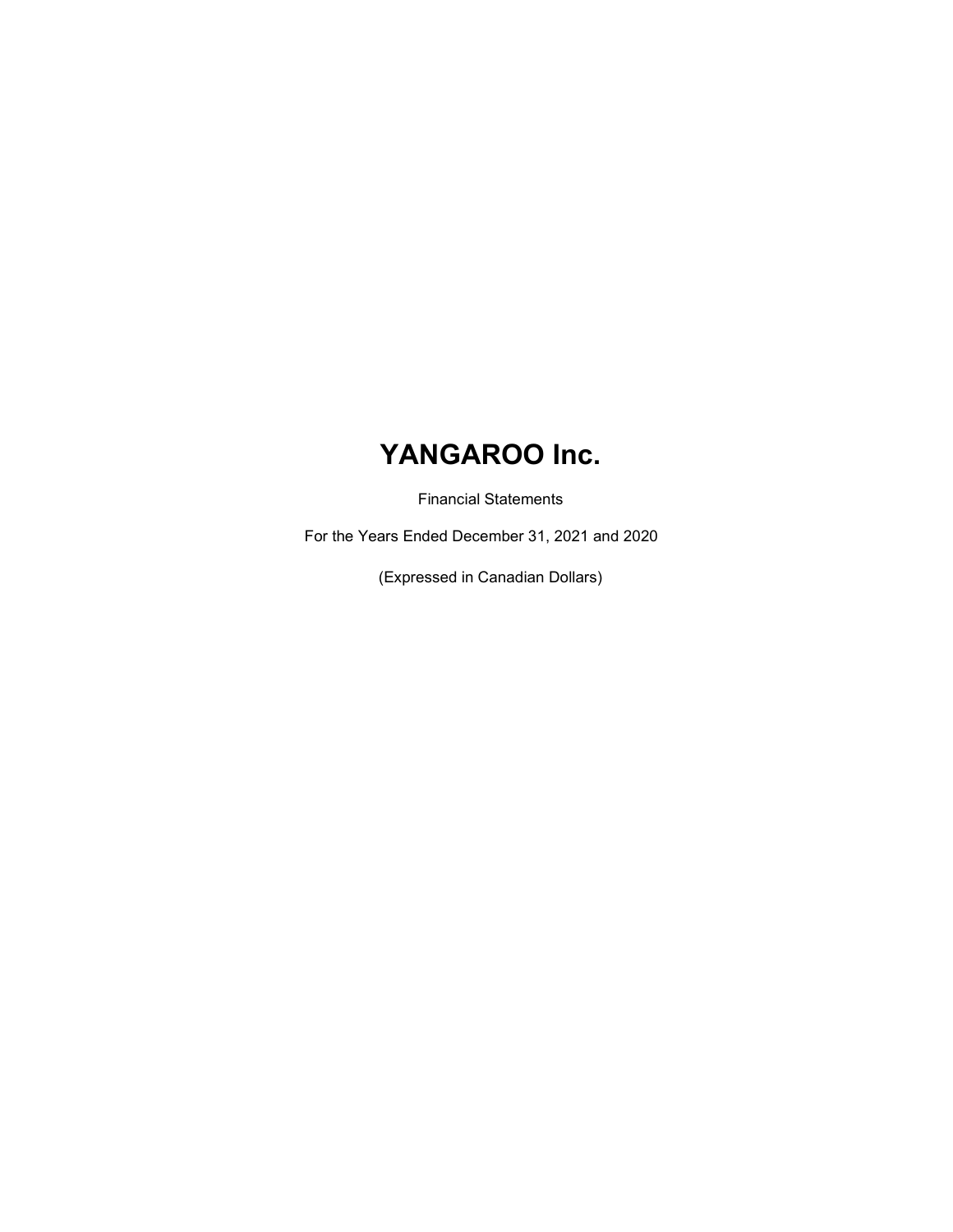

**Baker Tilly WM LLP** 1500 - 401 Bay Street Toronto, Ontario Canada M5H 2Y4 **T:** +1 416.368.7990 **F:** +1 416.368.0886

toronto@bakertilly.ca **www.bakertilly.ca**

#### **INDEPENDENT AUDITOR'S REPORT**

To the Shareholders of YANGAROO Inc.:

#### *Opinion*

We have audited the financial statements of YANGAROO Inc. (the "Company"), which comprise the statement of financial position as at December 31, 2021, and the statement of net (loss) income and comprehensive (loss) income, statement of changes in equity and statement of cash flows for the year then ended, and notes to the financial statements, including a summary of significant accounting policies.

In our opinion, the accompanying financial statements present fairly, in all material respects, the financial position of the Company as at December 31, 2021, and its financial performance and its cash flows for the year ended December 31, 2021 in accordance with International Financial Reporting Standards.

#### *Basis for Opinion*

We conducted our audit in accordance with Canadian generally accepted auditing standards. Our responsibilities under those standards are further described in the *Auditor's Responsibilities for the Audit of the Financial Statements* section of our report. We are independent of the Company in accordance with the ethical requirements that are relevant to our audit of the financial statements in Canada, and we have fulfilled our other ethical responsibilities in accordance with these requirements. We believe that the audit evidence we have obtained is sufficient and appropriate to provide a basis for our opinion.

#### *Other Matter*

The financial statements of the Company for the year ended December 31, 2020, were audited by another auditor who expressed an unmodified opinion on those financial statements on April 7, 2021.

#### *Other Information*

Management is responsible for the other information. The other information comprises the information included in the Management's Discussion & Analysis filed with the relevant Canadian securities commissions.

Our opinion on the financial statements does not cover the other information and we do not express any form of assurance conclusion thereon.

In connection with our audit of the financial statements, our responsibility is to read the other information and, in doing so, consider whether the other information is materially inconsistent with the financial statements or our knowledge obtained in the audit and remain alert for indications that the other information appears to be materially misstated. If, based on the work we have performed, we conclude that there is a material misstatement of this other information, we are required to report that fact in this auditor's report. We have nothing to report in this regard.

#### *Responsibilities of Management and Those Charged with Governance for the Financial Statements*

Management is responsible for the preparation and fair presentation of the financial statements in accordance with International Financial Reporting Standards, and for such internal control as management determines is necessary to enable the preparation of financial statements that are free from material misstatement, whether due to fraud or error.

In preparing the financial statements, management is responsible for assessing the Company's ability to continue as a going concern, disclosing, as applicable, matters related to going concern and using the going concern basis of accounting unless management either intends to liquidate the Company or to cease operations, or has no realistic alternative but to do so.

Those charged with governance are responsible for overseeing the Company's financial reporting process.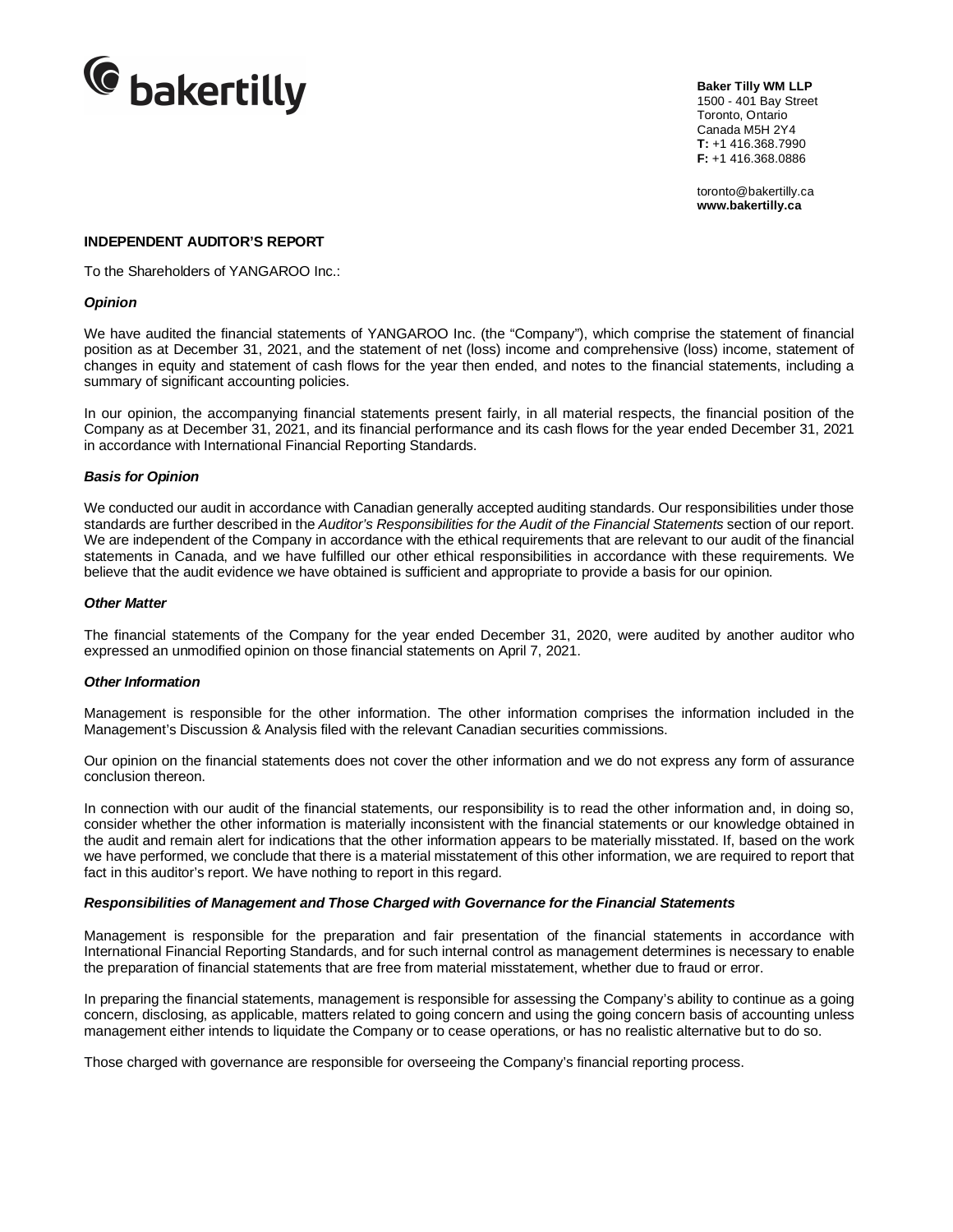

#### *Auditor's Responsibilities for the Audit of the Financial Statements*

Our objectives are to obtain reasonable assurance about whether the financial statements as a whole are free from material misstatement, whether due to fraud or error, and to issue an auditor's report that includes our opinion. Reasonable assurance is a high level of assurance, but is not a guarantee that an audit conducted in accordance with Canadian generally accepted auditing standards will always detect a material misstatement when it exists. Misstatements can arise from fraud or error and are considered material if, individually or in the aggregate, they could reasonably be expected to influence the economic decisions of users taken on the basis of these financial statements.

As part of an audit in accordance with Canadian generally accepted auditing standards, we exercise professional judgment and maintain professional skepticism throughout the audit. We also:

- Identify and assess the risks of material misstatement of the financial statements, whether due to fraud or error, design and perform audit procedures responsive to those risks, and obtain audit evidence that is sufficient and appropriate to provide a basis for our opinion. The risk of not detecting a material misstatement resulting from fraud is higher than for one resulting from error, as fraud may involve collusion, forgery, intentional omissions, misrepresentations, or the override of internal control.
- Obtain an understanding of internal control relevant to the audit in order to design audit procedures that are appropriate in the circumstances, but not for the purpose of expressing an opinion on the effectiveness of the Company's internal control.
- Evaluate the appropriateness of accounting policies used and the reasonableness of accounting estimates and related disclosures made by management.
- Conclude on the appropriateness of management's use of the going concern basis of accounting and, based on the audit evidence obtained, whether a material uncertainty exists related to events or conditions that may cast significant doubt on the Company's ability to continue as a going concern. If we conclude that a material uncertainty exists, we are required to draw attention in our auditor's report to the related disclosures in the financial statements or, if such disclosures are inadequate, to modify our opinion. Our conclusions are based on the audit evidence obtained up to the date of our auditor's report. However, future events or conditions may cause the Company to cease to continue as a going concern.
- Evaluate the overall presentation, structure and content of the financial statements, including the disclosures, and whether the financial statements represent the underlying transactions and events in a manner that achieves fair presentation.

We communicate with those charged with governance regarding, among other matters, the planned scope and timing of the audit and significant audit findings, including any significant deficiencies in internal control that we identify during our audit.

We also provide those charged with governance with a statement that we have complied with relevant ethical requirements regarding independence, and to communicate with them all relationships and other matters that may reasonably be thought to bear on our independence, and where applicable, related safeguards.

The engagement partner on the audit resulting in this independent auditor's report is John C. Sinclair.

Baker Tilly WM LLP

Chartered Professional Accountants, Licensed Public Accountants

Toronto, Ontario May 2, 2022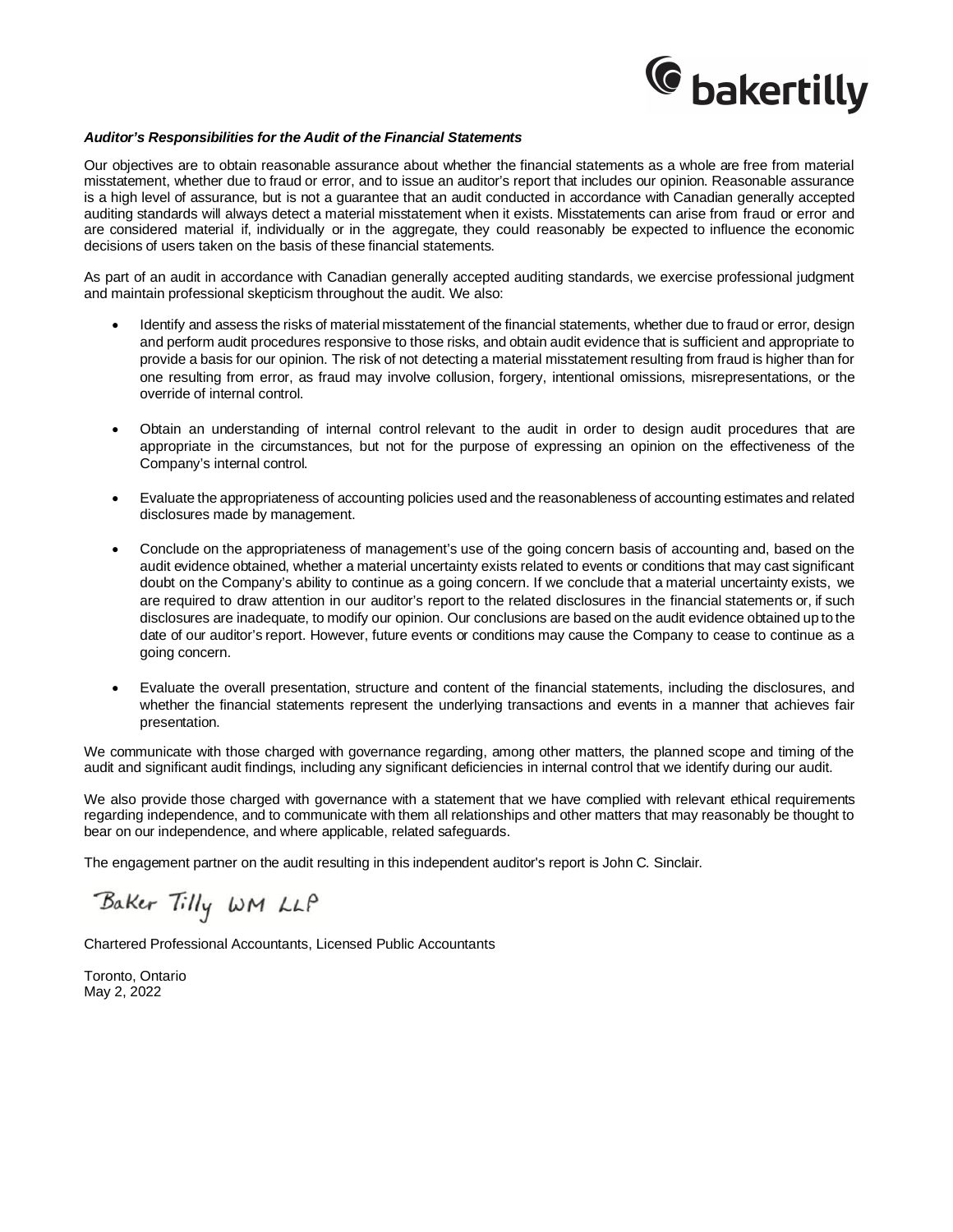Statements of Financial Position (Expressed in Canadian dollars)

|                                                         |                  | As at           |
|---------------------------------------------------------|------------------|-----------------|
|                                                         | December 31      | December 31     |
|                                                         | 2021             | 2020            |
| <b>Assets</b>                                           |                  |                 |
| <b>Current</b>                                          |                  |                 |
| Cash                                                    | \$<br>973,988    | 1,861,253<br>S  |
| Accounts receivable (note 5)                            | 2,202,204        | 1,755,391       |
| Prepaid and sundry assets                               | 542,264          | 425,083         |
| Contract assets                                         | 115,028          | 96,550          |
|                                                         | 3,833,484        | 4,138,277       |
| Non-current                                             |                  |                 |
| Property and equipment and Right of use assets (note 7) | 864,723          | 366,751         |
| Intangible assets (note 8)                              | 1,779,461        |                 |
| Goodwill (note 9)                                       | 4,875,421        |                 |
|                                                         | \$11,353,089     | 4,505,028<br>\$ |
| <b>Liabilities</b>                                      |                  |                 |
| <b>Current</b>                                          |                  |                 |
| Trade and other payables (note 10)                      | 1,078,929<br>S   | \$<br>800,222   |
| <b>Contract liabilities</b>                             | 86,210           | 50,692          |
| Current portion of lease obligations (note 11)          | 349,306          | 182,918         |
| Current portion of term loan facility (note 12)         | 532,748          |                 |
| Current portion of contingent consideration (note 6)    | 630,233          |                 |
|                                                         | 2,677,426        | 1,033,832       |
| <b>Non-current</b>                                      |                  |                 |
| Lease obligations (note 11)                             | 323,369          | 77,509          |
| Term loan facility (note 12)                            | 2,540,718        |                 |
| Contingent consideration (note 6)                       | 2,049,754        |                 |
|                                                         | 7,591,267        | 1,111,341       |
|                                                         |                  |                 |
| <b>Equity</b>                                           |                  |                 |
| Share capital (note 13)                                 | 32,489,072       | 32,446,702      |
| Share-based payments reserve                            | 7,247,049        | 7,035,352       |
| Foreign currency translation reserve                    | 173,563          |                 |
| Deficit                                                 | (36, 147, 862)   | (36,088,367)    |
|                                                         | 3,761,822        | 3,393,687       |
|                                                         | 11,353,089<br>\$ | 4,505,028<br>\$ |

#### Approved by the Board of Directors

### "Anthony Miller" National Communication of the "Phil Benson"

Director Director

See accompanying notes, which are an integral part of these financial statements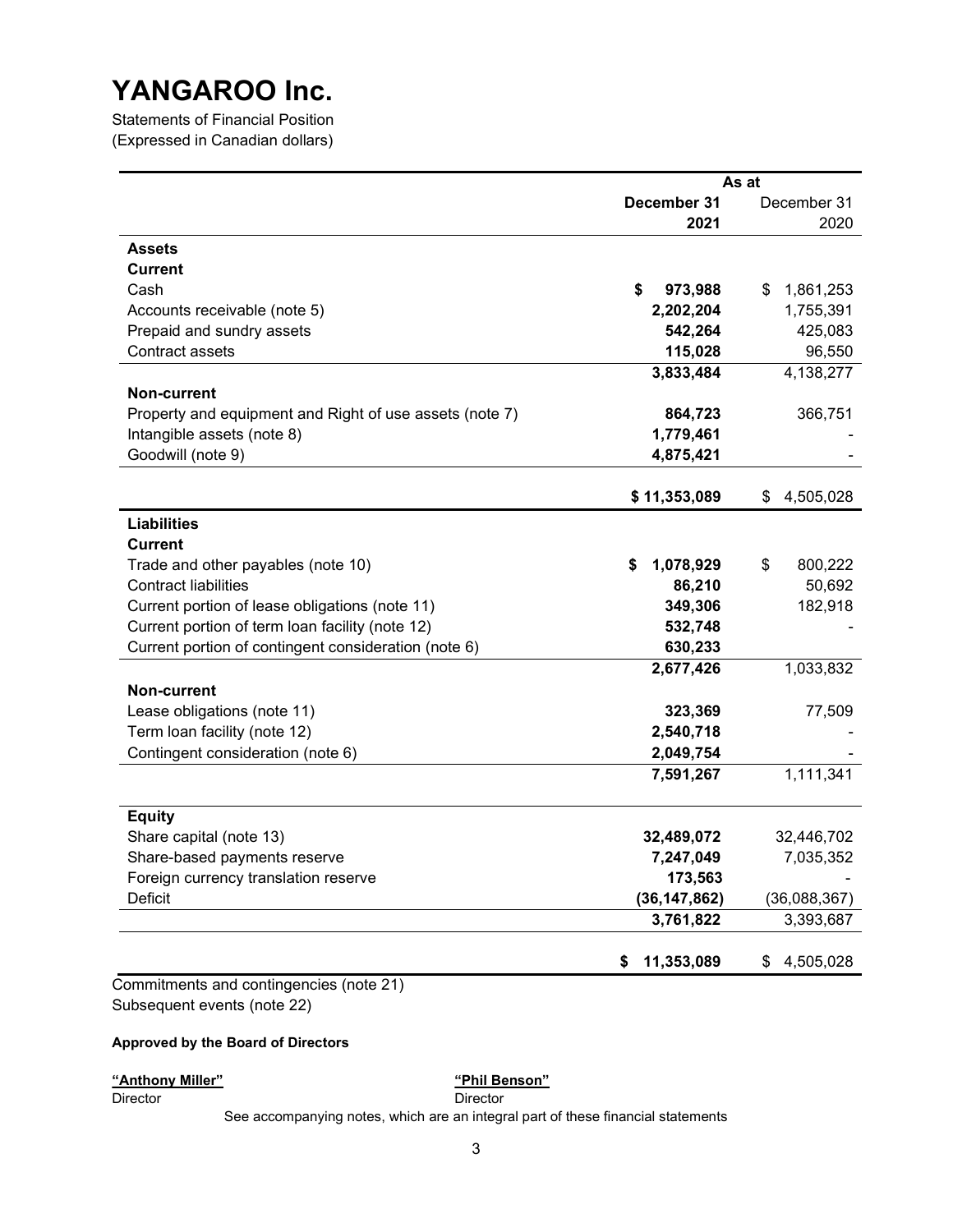Statements of Net (Loss) Income and Comprehensive (Loss) Income For the Years Ended December 31, 2021 and 2020 (Expressed in Canadian dollars)

|                                                                                             |    | 2021       | 2020          |
|---------------------------------------------------------------------------------------------|----|------------|---------------|
|                                                                                             |    |            |               |
|                                                                                             |    |            |               |
| Revenue (note 18)                                                                           | \$ | 9,696,024  | \$7,947,800   |
| <b>Expenses</b>                                                                             |    |            |               |
| Salaries and consulting (notes 14, 19 & 20)                                                 |    | 6,808,839  | 4,967,878     |
| Marketing and promotion                                                                     |    | 169,710    | 117,637       |
| General and administrative                                                                  |    | 846,738    | 592,993       |
| Technology development (note 16)                                                            |    | 773,068    | 424,801       |
| Depreciation of property and equipment and right of use assets and                          |    |            |               |
| intangible assets (note 7 & 8)                                                              |    | 669,250    | 272,197       |
| Acquisition fees (note 6)                                                                   |    | 276,059    |               |
| Restructuring expense (note 10,19)                                                          |    |            | 612,112       |
|                                                                                             |    | 9,543,664  | 6,987,618     |
|                                                                                             |    |            |               |
| Income (loss) from operations                                                               |    | 152,360    | 960,182       |
| Other income (expenses)                                                                     |    |            |               |
| Interest income                                                                             |    | 606        | 7,350         |
| Interest expense                                                                            |    | (195, 407) | (22, 988)     |
| Foreign exchange loss                                                                       |    | (8, 875)   | (34, 606)     |
|                                                                                             |    | (203, 676) | (50, 244)     |
|                                                                                             |    |            |               |
| Net (loss) income before income tax                                                         |    | (51, 316)  | 909,938       |
| Income tax expense (note 17)                                                                |    | (8, 179)   |               |
|                                                                                             |    |            |               |
| Net (loss) income                                                                           | S  | (59, 495)  | \$<br>909,938 |
|                                                                                             |    |            |               |
| Other comprehensive income<br>Items that may be reclassified subsequently to profit or loss |    |            |               |
| Foreign currency translation                                                                |    |            |               |
|                                                                                             |    | 173,563    |               |
|                                                                                             |    | 173,563    |               |
| <b>Total comprehensive income</b>                                                           | \$ | 114,068    | \$<br>909,938 |
|                                                                                             |    |            |               |
| Basic income (loss) per share (note 15)                                                     | \$ | (0.00)     | \$<br>0.02    |
| Diluted income (loss) per share (note 15)                                                   | \$ | (0.00)     | \$<br>0.01    |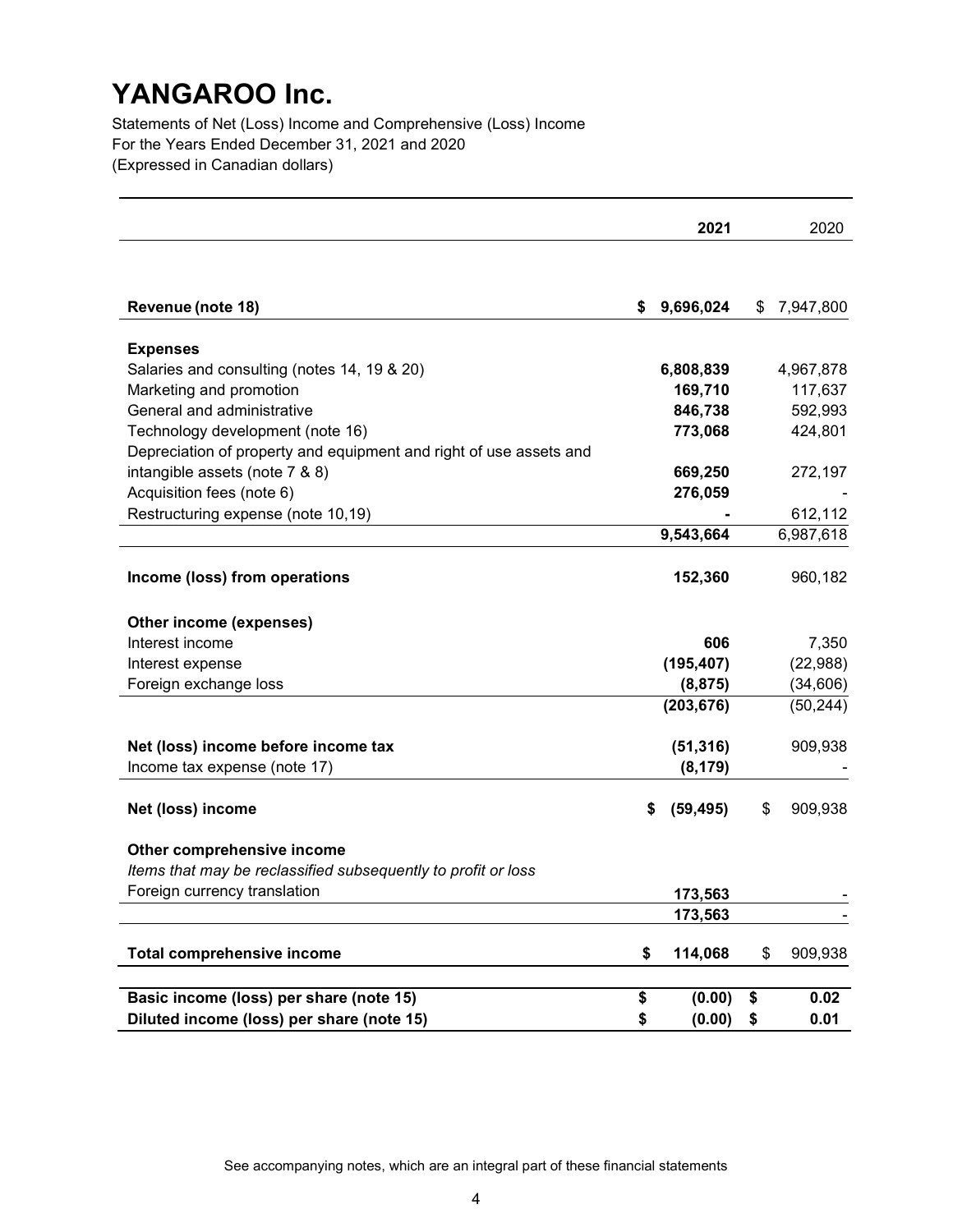Statements of Changes in Equity For the years ended December 31, 2021 and 2020 (Expressed in Canadian dollars)

|                                                              | Number of<br><b>Shares</b> | <b>Share</b><br><b>Capital</b> | <b>Warrant</b><br><b>Reserve</b> | Share-<br>based<br>payments<br>reserve | <b>Deficit</b>   | Foreign<br>Currency<br><b>Translation</b><br><b>Reserve</b> | <b>Total</b>         |
|--------------------------------------------------------------|----------------------------|--------------------------------|----------------------------------|----------------------------------------|------------------|-------------------------------------------------------------|----------------------|
| Balance at December 31,<br>2019                              | 60,833,640                 | \$32,490,832                   | \$29,950                         | \$6,851,029                            | \$(36,998,305)   |                                                             | \$2,373,506          |
| Share-based payments (note<br>(14)                           |                            |                                |                                  | 154,373                                |                  |                                                             | 154,373              |
| Shares repurchased and<br>cancelled (note 13)                | (361, 500)                 | (44, 130)                      |                                  |                                        |                  |                                                             | (44, 130)            |
| Expiry of warrants                                           |                            |                                | (29, 950)                        | 29,950                                 |                  |                                                             |                      |
| Net income and total<br>comprehensive income for<br>the year |                            |                                |                                  |                                        | 909,938          |                                                             | 909,938              |
| <b>Balance at December 31,</b><br>2020                       | 60,472,140                 | \$32,446,702                   | \$<br>$\blacksquare$             | \$7,035,352                            | $$$ (36,088,367) |                                                             | \$3,393,687          |
| Share-based payments (note<br>14)                            |                            |                                |                                  | 229,229                                |                  |                                                             | 229,229              |
| Exercise of options (note 13)                                | 225,000                    | 42,370                         |                                  | (17, 532)                              |                  |                                                             | 24,838               |
| Net loss for the year<br>Other comprehensive income          |                            |                                |                                  |                                        | (59, 495)        | 173,563                                                     | (59, 495)<br>173,563 |
| Total comprehensive income<br>for the year                   |                            |                                |                                  |                                        | (59, 495)        | 173,563                                                     | 114,068              |
| <b>Balance at December 31,</b><br>2021                       | 60,697,140                 | \$32,489,072                   | \$<br>۰.                         | \$7,247,049                            | $$$ (36,147,862) | \$173,563                                                   | \$3,761,822          |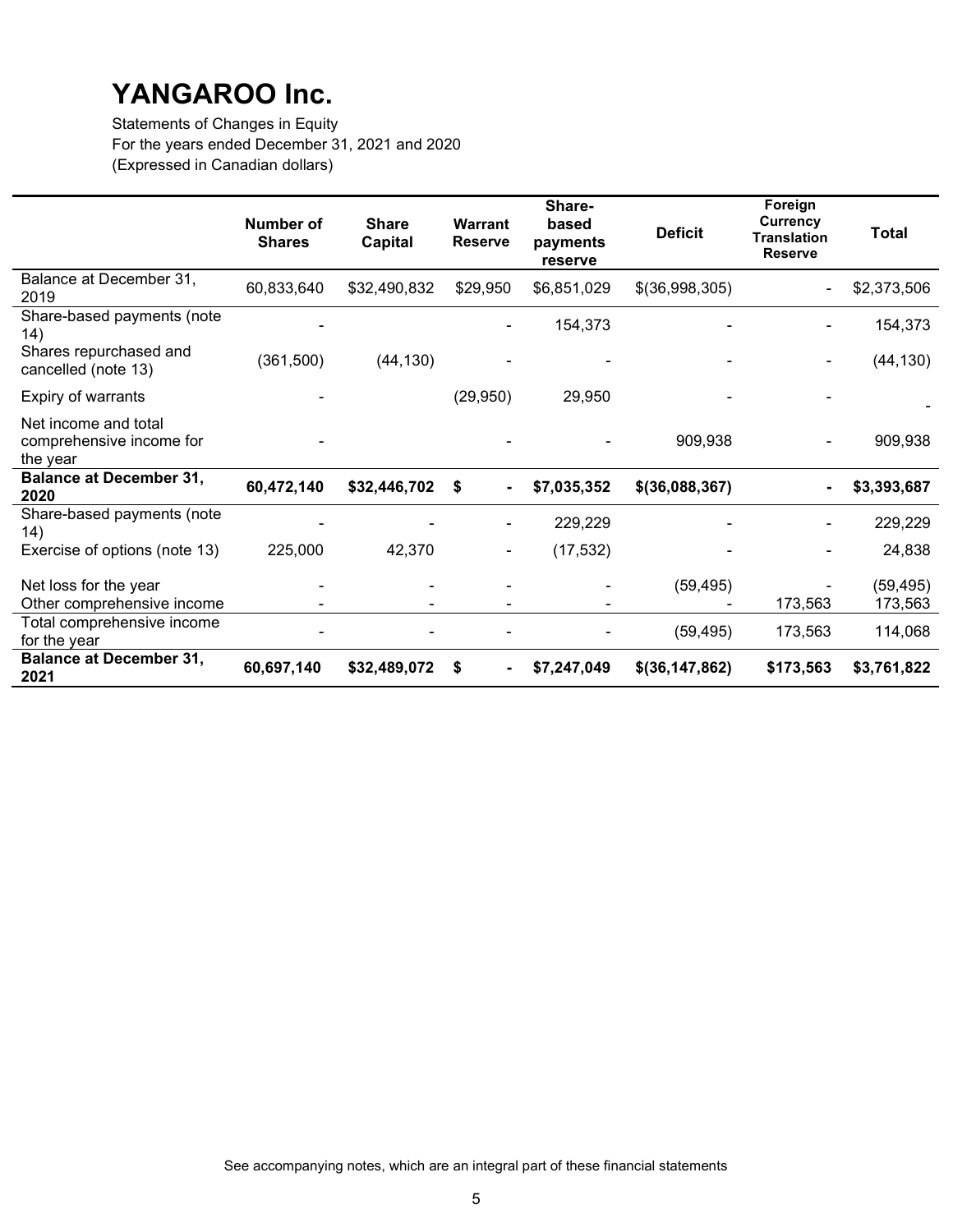Statements of Cash Flows For the years ended December 31, 2021 and 2020 (Expressed in Canadian dollars)

|                                                                | 2021            | 2020          |
|----------------------------------------------------------------|-----------------|---------------|
|                                                                |                 |               |
| Cash flow from (used in) operating activities                  |                 |               |
| Net loss (income) for the year<br>Items not affecting cash:    | \$<br>(59, 495) | \$<br>909,938 |
| Depreciation of property and equipment and right of use assets |                 |               |
| and intangible assets                                          | 669,250         | 272,197       |
| Bad debt expense                                               | (28, 627)       | (7, 113)      |
|                                                                |                 |               |
| Accretion of financing costs                                   | 38,774          |               |
| Share-based payments (note 14)                                 | 229,229         | 154,373       |
| Unrealized foreign exchange loss                               |                 | (297, 699)    |
| Changes in non-cash operating working capital:                 |                 |               |
| Accounts receivable                                            | 494,611         | (206, 934)    |
| Prepaid and sundry assets                                      | (85, 299)       | (70,070)      |
| Contract assets                                                | (18, 478)       | (2,749)       |
| Trade and other payables                                       | 88,024          | 348,208       |
| <b>Contract liabilities</b>                                    | 35,518          | (23, 118)     |
| Net cash from operating activities                             | 1,363,507       | 1,077,033     |
|                                                                |                 |               |
| Cash flow used in investing activities                         |                 |               |
| Acquisition of property and equipment (note 7)                 | (175, 501)      | (104, 473)    |
| Additions of product development assets (note 8)               | (732, 996)      |               |
| Acquisition of Digital Media Services Inc. (note 6)            | (4,086,074)     |               |
|                                                                |                 |               |
| Net cash used in investing activities                          | (4,994,571)     | (104, 473)    |
| Cash flow used in financing activities                         |                 |               |
| Payment of lease obligations                                   | (323, 241)      | (197,908)     |
| Principal repayment of term loan                               | (49, 242)       |               |
| Proceeds on exercise of options                                | 24,838          |               |
| Proceeds from term loan facility (note 12)                     | 3,083,934       | (750,000)     |
| Common shares repurchased and cancelled (note 13)              |                 | (44, 130)     |
|                                                                |                 |               |
| Net cash from (used) in financing activities                   | 2,736,289       | (992, 038)    |
|                                                                |                 |               |
| Net (decrease) in cash                                         | (894, 775)      | (19, 478)     |
| Effect of foreign exchange on cash                             | 7,510           | 310,248       |
| Cash, beginning of year                                        | 1,861,253       | 1,570,483     |
|                                                                |                 |               |
| Cash, end of year                                              | 973,988<br>\$   | \$1,861,253   |
|                                                                |                 |               |
| Cash interest and taxes paid                                   | \$<br>203,586   | \$<br>22,988  |

See accompanying notes, which are an integral part of these financial statements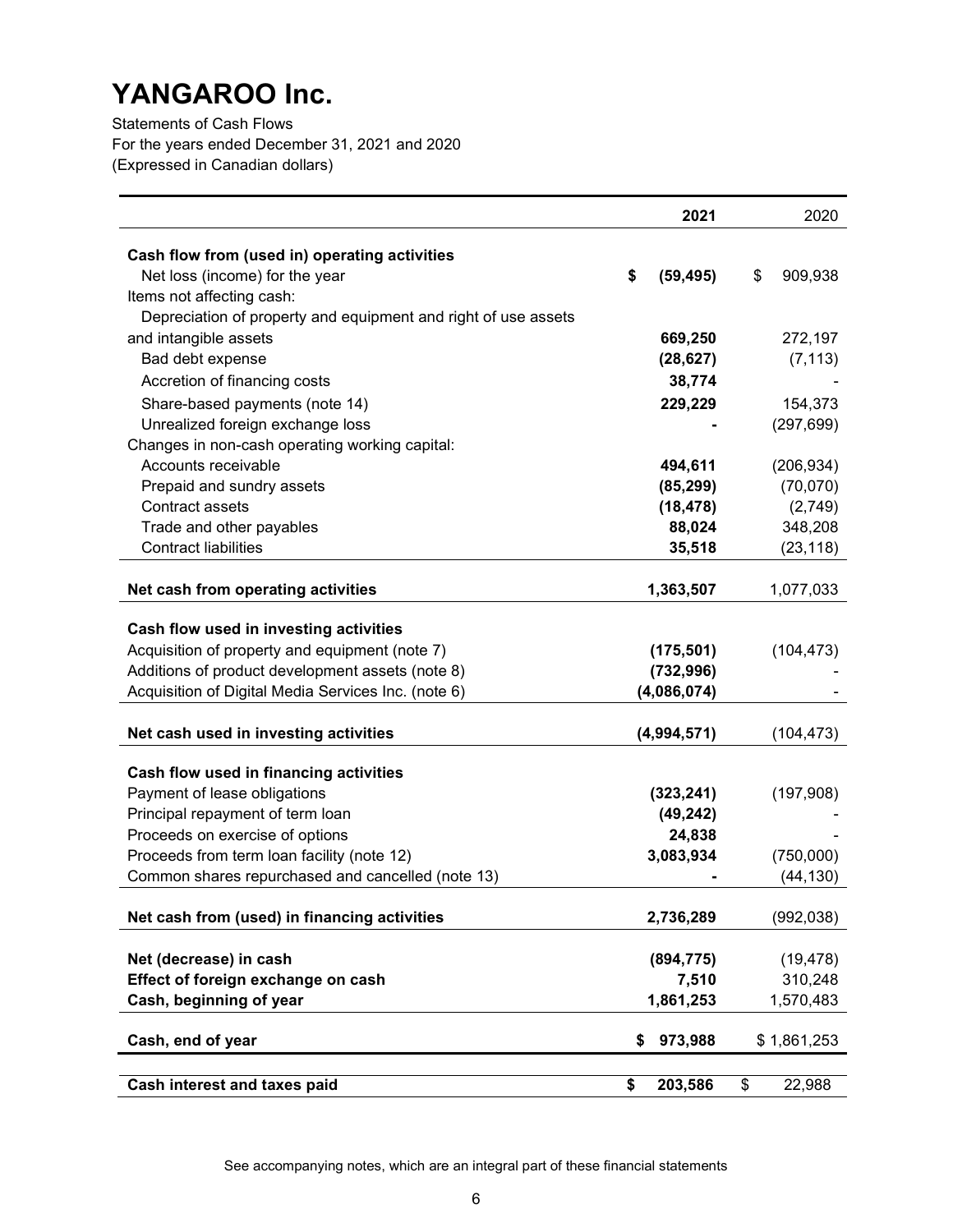Notes to the Financial Statements For the years ended December 31, 2021 and 2020 (Expressed in Canadian dollars, unless otherwise noted)

#### 1. Nature of Operations

Yangaroo is a software company that is the provider of workflow management solutions within the media and entertainment ecosystem. The Company's Digital Media Distribution System (DMDS) platform is a patented cloud-based technology that provides customers with a fully integrated workflow and broadcaster connected managed network for digital content delivery and related data management across the advertising, music, and entertainment award show markets.

YANGAROO Inc. is a publicly listed company incorporated on July 28, 1999 under the laws of Ontario as Musicrypt.com Inc. and changed to its present name on July 17, 2007. YANGAROO trades on the TSX Venture Exchange (TSX-V) under the symbol YOO and in the U.S. under OTCBB: YOOIF.

The address of the Company's corporate office and principal place of business is 67 Mowat Avenue, Suite 535, Toronto, Ontario, M6K 3E3.

### 2. Basis of Preparation

#### (a) Basis of compliance

These audited financial statements of the Company have been prepared in accordance with International Financial Reporting Standards ("IFRS") as issued by the International Accounting Standards Board ("IASB") and with interpretations of the International Financial Reporting Interpretations Committee ("IFRIC").

These financial statements were authorized for issue by the Board of Directors on April 28, 2022.

#### (b) Basis of measurement

These financial statements have been prepared on the historical cost basis except certain financial instruments which are measured at fair value as determined at each reporting period.

#### (c) Functional and presentation currency

The financial statements are presented in Canadian Dollars ("CAD").

Effective May 21, 2021, the Company changed its functional currency to the United States Dollar ("USD"). The change in functional currency was applied on a prospective basis. This change reflects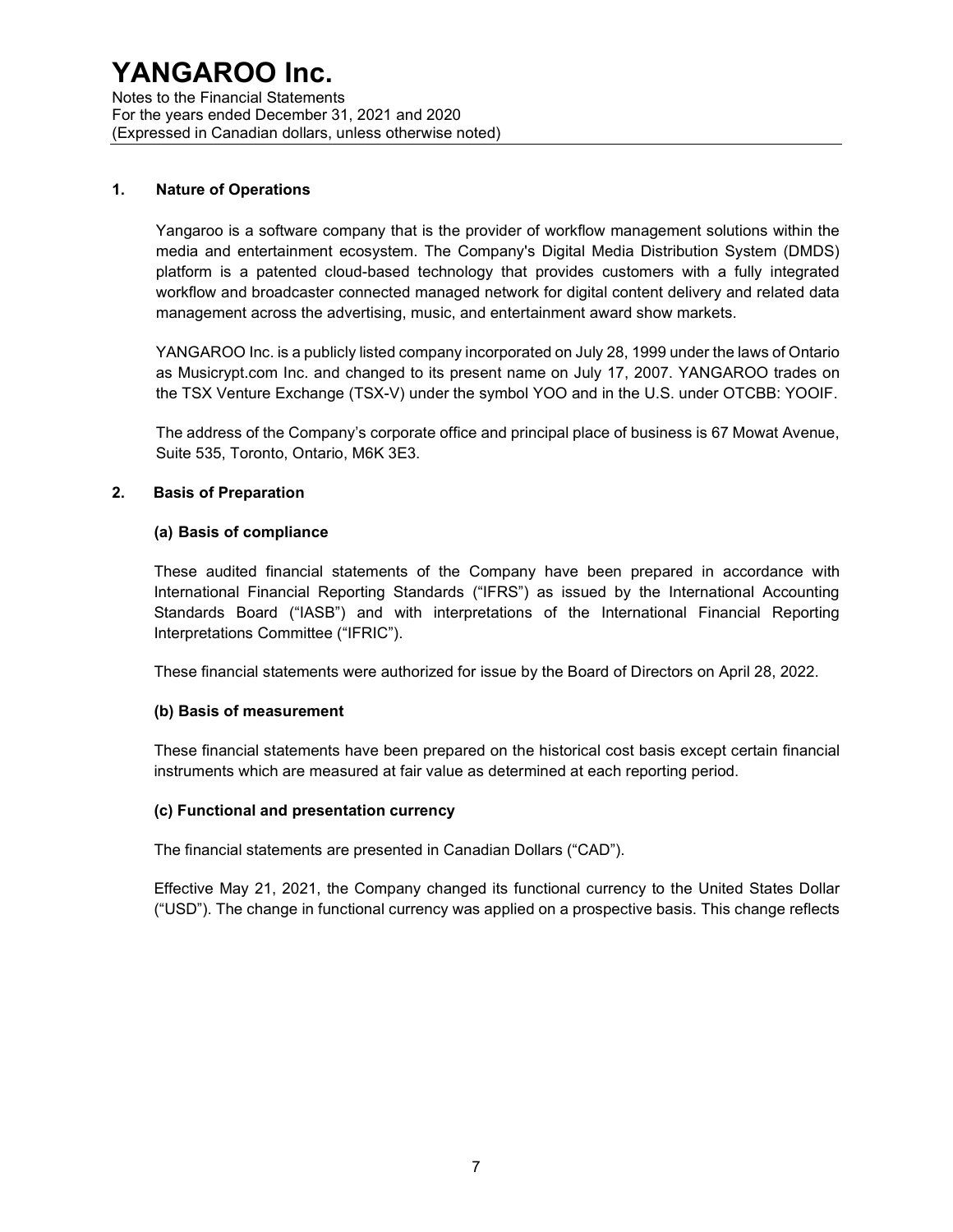#### 2. Basis of Preparation (continued)

the Company's operating activities, which are now primarily in USD subsequent to the acquisition on May 21, 2021, of Digital Media Services, a U.S. based operations in the United States.

The change in functional currency resulted in the Company recognizing \$173,563 in OCI for the translation of assets and liabilities and income and expenses from the Company's functional currency of USD to the presentation currency of CAD as at December 31, 2021 and for the period from May 22, 2021 to December 31, 2021. See Note 3(p) for the Company's policy on foreign currency translation.

#### (d) Significant accounting judgements and sources of estimation uncertainty

The preparation of financial statements in conformity with IFRS requires management to make judgements, estimates and assumptions that affect the reported amounts and the valuation of assets and liabilities and the disclosure of contingent assets and liabilities at the date of the financial statements and the reported amounts of revenues and expenditures during the period reported.

The most significant judgements and estimates made by management in preparing the Company's financial statements are described as follows:

(i) Share-based payments

Share-based payments which include stock options granted to employees, officers and directors and warrants granted to agents and debenture holders, to the extent that they are not measured at the fair value of the services received, are based on the fair value at the date of the award. These share-based payments are valued using the Black-Scholes option pricing model, which includes inputs that require management's estimates and assumptions.

(ii) Revenue recognition

To the extent a contract includes multiple performance obligations, the Company applies judgement to determine whether these performance obligations are capable of being distinct and distinct in the context of the contract. If these criteria are not met the promised services are accounted for as a combined performance obligation. Additionally, recognition of revenue requires significant judgement to determine if revenue is recognized at a point in time or over time.

(iii) Investment tax credits

The Company uses judgement to determine the reasonable assurance of collection and estimates the valuation of investment tax credits to be accrued.

(iv) Change in functional currency

The Company applied judgement in reassessing the functional currency as a result of the acquisition of Digital Media Services on May 21, 2021. See Note 2(c).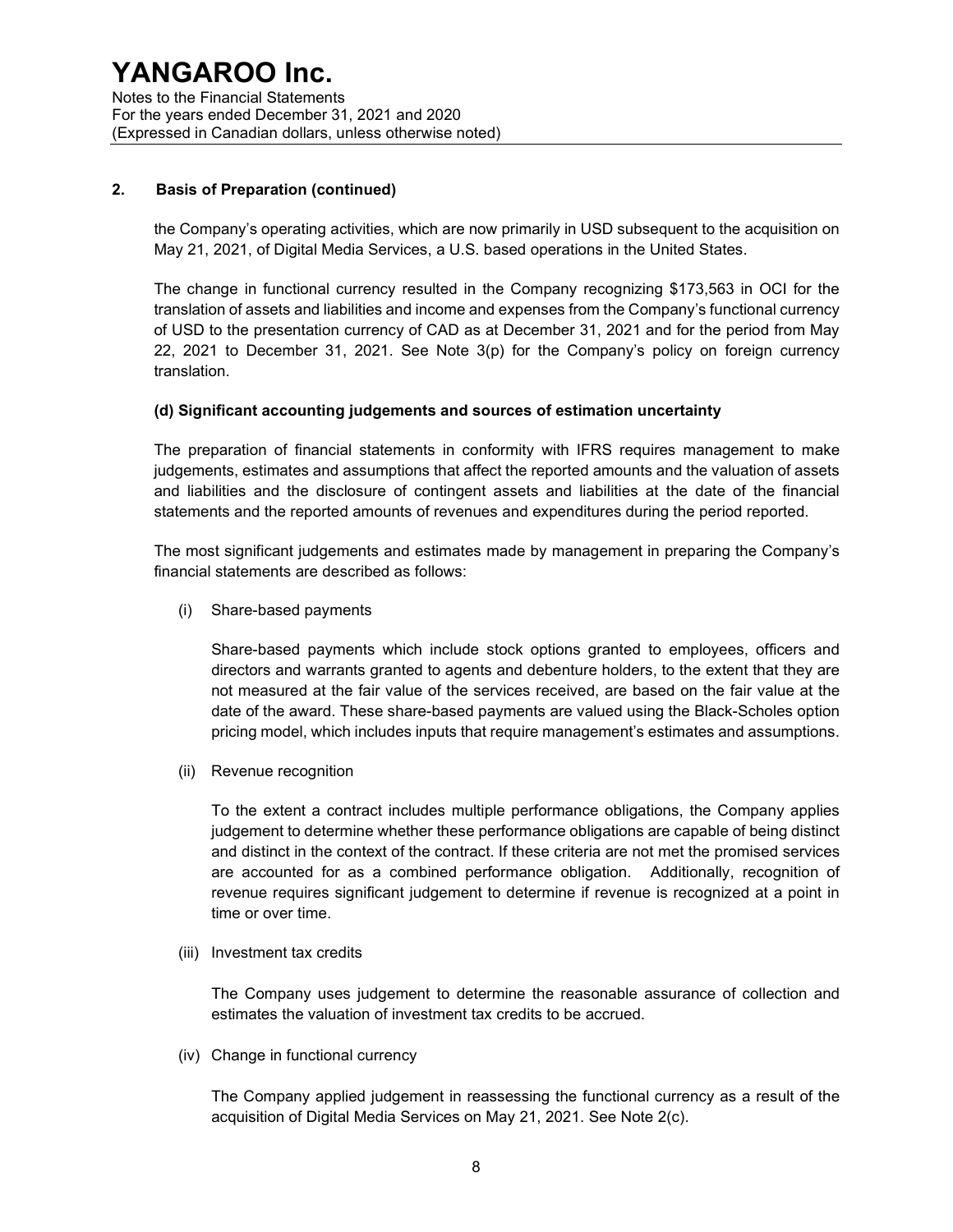#### 2. Basis of Preparation (continued)

(v) Collectability of accounts receivable

The Company applies the simplified method to measure loss allowance on accounts receivable at an amount equal to the lifetime expected credit loss ("ECL").

(vi) Leases

The Company uses judgement to determine the incremental borrowing rate used to calculate the initial liability and corresponding asset. The incremental borrowing rate is the rate of interest that a lessee would have to pay to borrow over a similar term, with a similar security, the funds necessary to obtain an asset of a similar value to the right-of-use asset in a similar economic environment.

(vii) Capitalized development costs

The Company uses judgement to determine when internally generated development costs are available for intended use and assess if expenditures meet the criteria for capitalization under IAS 38.

(viii) Business combinations

On initial recognition, the assets and liabilities of the acquired business and consideration paid for them are included in the statement of financial position at their fair value. In measuring fair value, management uses estimates of future cash flows and discount rates.

(ix) Contingent consideration

The Company measures the contingent consideration payable in a business combination at the estimated fair value at each reporting date. The fair value is estimated using a Black-Scholes probability weighted approach, which includes inputs that require management's estimates and assumptions.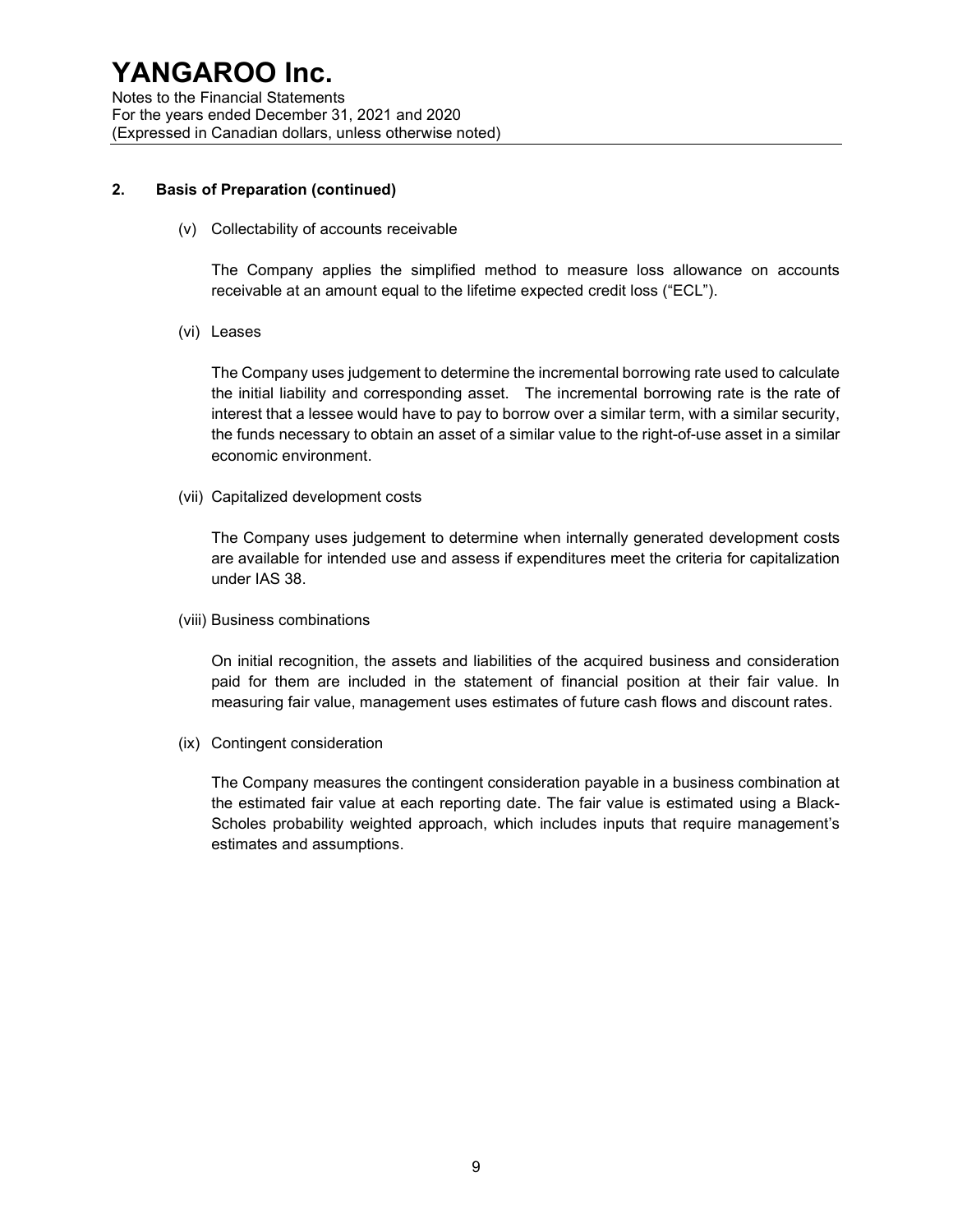#### 3. Significant Accounting Policies

The accounting policies set below have been applied consistently to all years presented in these financial statements, except as otherwise noted.

#### (a) Cash

Cash in the statements of financial position is comprised of cash held at a major financial institution.

#### (b) Financial instruments

(i) Recognition

The Company recognizes a financial asset or financial liability on the statement of financial position when it becomes party to the contractual provisions of the financial instrument, except for trade receivables and debt securities which are initially recognized when they are originated. Financial assets are initially measured at fair value, and are derecognized either when the Company has transferred substantially all the risks and rewards of ownership of the financial asset, or when cash flows expire. Financial liabilities are initially measured at fair value and are derecognized when the obligation specified in the contract is discharged, cancelled or expired.

A write-off of a financial asset (or a portion thereof) constitutes a derecognition event. Writeoff occurs when the Company has no reasonable expectations of recovering the contractual cash flows on a financial asset.

#### Classification and Measurement

The Company determines the classification of its financial instruments at initial recognition. Financial assets and financial liabilities are classified according to the following measurement categories:

- those to be measured subsequently at fair value, either through profit or loss ("FVTPL") or through other comprehensive income ("FVTOCI"); and,
- those to be measured subsequently at amortized cost.

The classification and measurement of financial assets after initial recognition at fair value depends on the business model for managing the financial asset and the contractual terms of the cash flows. Financial assets that are held within a business model whose objective is to collect the contractual cash flows, and that have contractual cash flows that are solely payments of principal and interest on the principal outstanding, are generally measured at amortized cost at each subsequent reporting period. All other financial assets are measured at their fair values at each subsequent reporting period, with any changes recorded through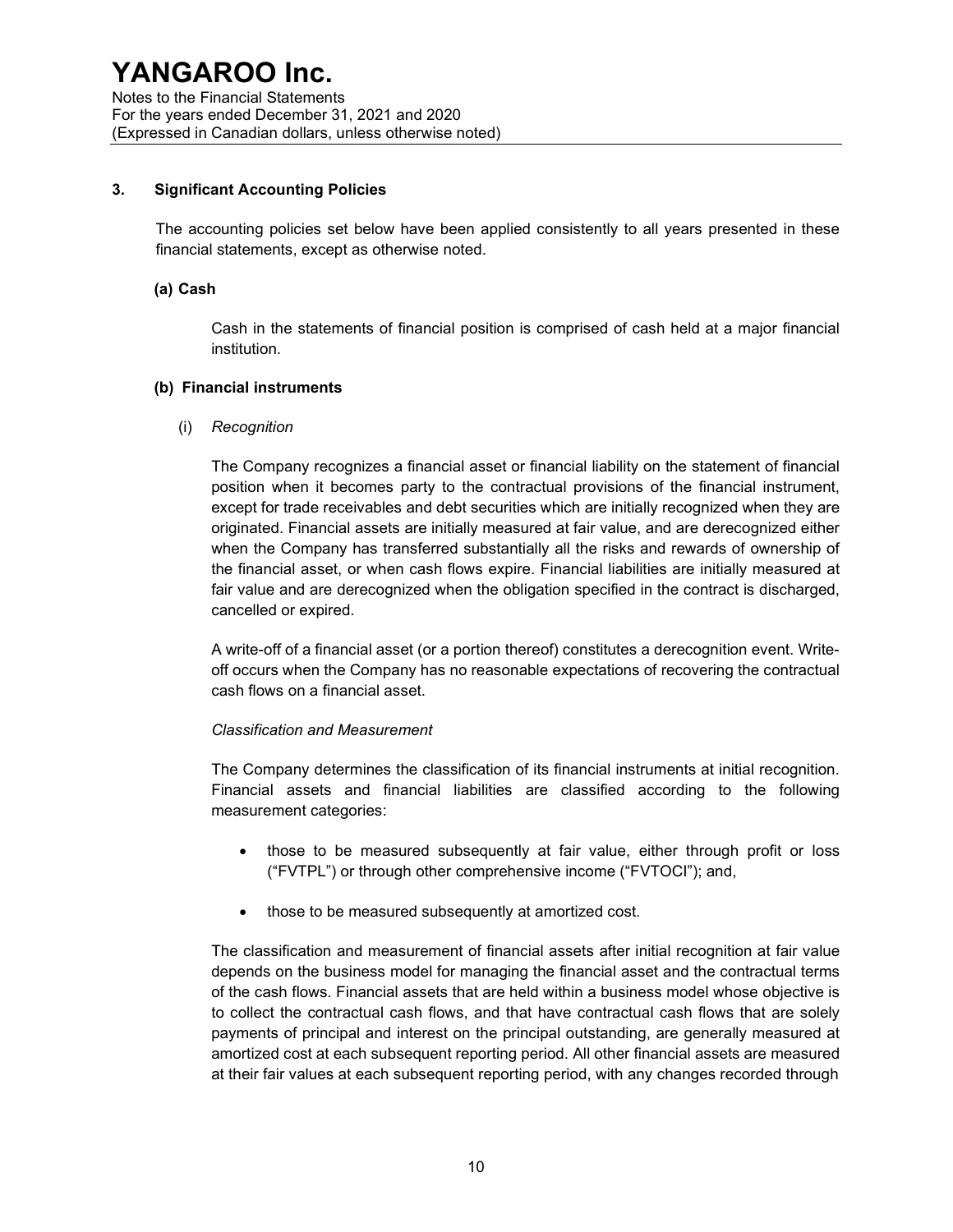### 3. Significant Accounting Policies (continued)

profit or loss or through other comprehensive income (which designation is made as an irrevocable election at the time of recognition).

After initial recognition at fair value, financial liabilities are classified and measured at either:

- amortized cost;
- FVTPL, if the Company has made an irrevocable election at the time of recognition, or when required (for items such as instruments held for trading or derivatives); or,
- FVTOCI, when the change in fair value is attributable to changes in the Company's credit risk.

The Company reclassifies financial assets when and only when its business model for managing those assets changes. Financial liabilities are not reclassified.

Transaction costs that are directly attributable to the acquisition or issuance of a financial asset or financial liability classified as subsequently measured at amortized cost or at fair value through other comprehensive income are included in the fair value of the instrument on initial recognition. Transaction costs for financial assets and financial liabilities classified at fair value through profit or loss are expensed in profit or loss.

The Company's financial asset consists of cash and contingent consideration, which is classified and measured at FVTPL, with realized and unrealized gains or losses related to changes in fair value reported in net loss. The Company's financial liabilities consist of trade and other payables term loan facility which are classified and measured at amortized cost using the effective interest method. Interest expense is reported in net loss.

#### Impairment

The Company assesses all information available, including on a forward-looking basis the expected credit losses associated with any financial assets carried at amortized cost. The impairment methodology applied depends on whether there has been a significant increase in credit risk. To assess whether there is a significant increase in credit risk, the Company compares the risk of a default occurring on the asset as at the reporting date with the risk of default as at the date of initial recognition based on all information available, and reasonable and supportive forward-looking information.

(ii) Fair value

The Company's accounting policies and disclosures may require the determination of fair value, for both financial and non-financial assets and liabilities. Fair values have been determined for measurement and/or disclosure purposes based on the following methods.

When applicable, further information about the assumptions made in determining fair values is disclosed in the notes specific to that asset or liability.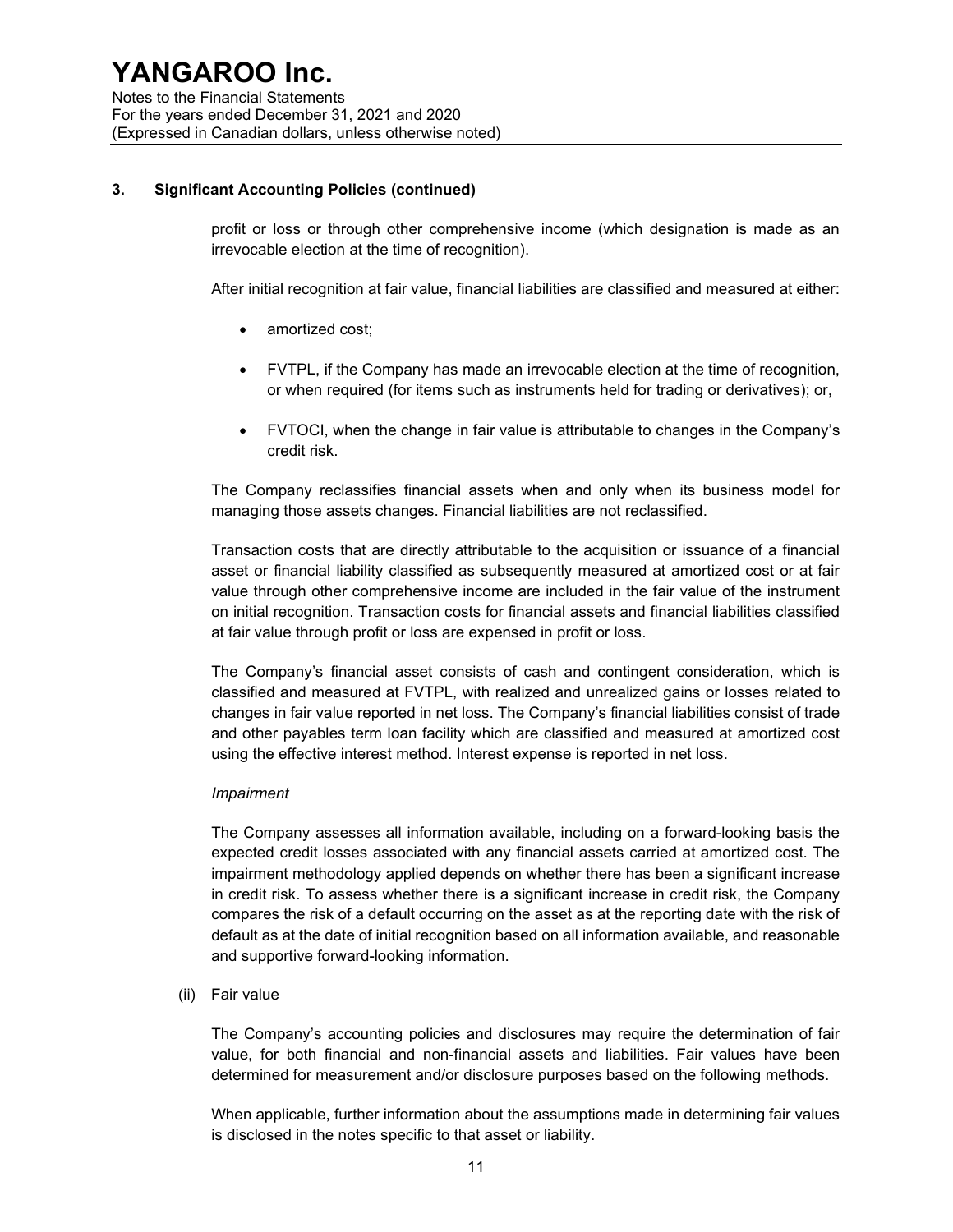### 3. Significant Accounting Policies (continued)

In establishing fair value, the Company uses a fair value hierarchy based on the levels as defined below:

- Level 1 fair value measurements are based on unadjusted quoted market prices.
- Level 2 fair value measurements are based on valuation models and techniques where the significant inputs are derived from quoted indices.
- Level 3 fair value measurements are those with inputs for the asset or liability that are not based on observable market data.

#### (c) Property and equipment

(i) Recognition and measurement

Items of property and equipment are measured initially at cost and subsequently at cost less accumulated depreciation and accumulated impairment losses. Costs include expenditures that are directly attributable to the acquisition of the asset.

When parts of an item of property and equipment have different useful lives, they are accounted for as separate items (major components) of property and equipment.

Gains and losses on disposal of an item of property and equipment are determined by comparing the proceeds from disposal with the carrying amount of property and equipment and are recognized net within general and administrative expenses in the statement of net (loss) and comprehensive (loss) income.

(ii) Subsequent costs

The cost of replacing a part of an item of property and equipment is recognized in the carrying amount of the item if it is probable that the future economic benefits embodied within the part will flow to the Company, and its cost can be measured reliably. The carrying amount of the replaced part is derecognized. The costs of the day-to-day servicing of property, plant and equipment are recognized in the statement of net (loss) income and comprehensive (loss) income as incurred.

(iii) Depreciation

Depreciation is calculated based on the cost of the asset less its estimated residual value.

Depreciation is recognized in profit or loss on a straight-line basis over the estimated useful lives of each part of an item of property and equipment, since this most closely reflects the expected pattern of consumption of the future economic benefits embodied in the assets.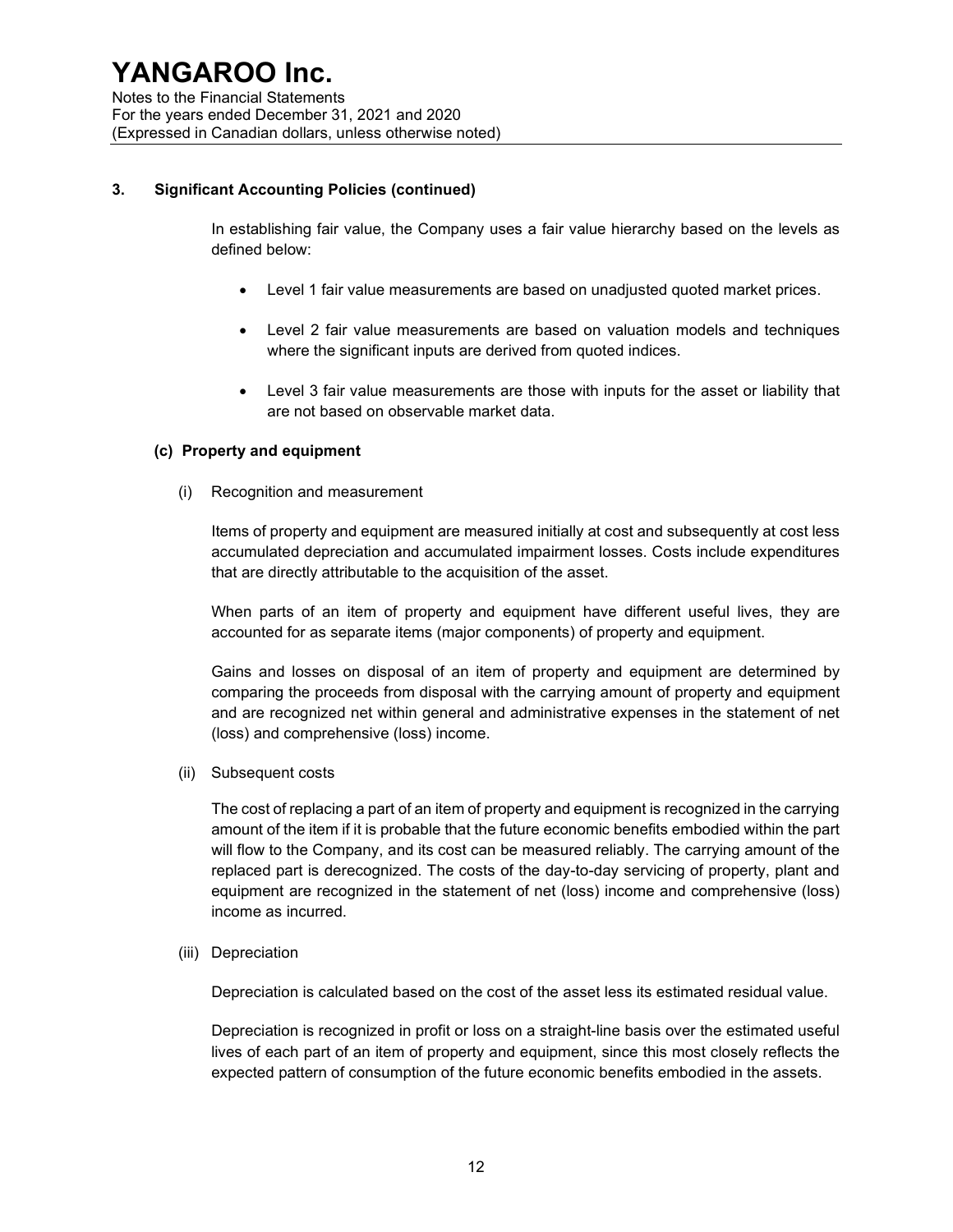Notes to the Financial Statements For the years ended December 31, 2021 and 2020 (Expressed in Canadian dollars, unless otherwise noted)

#### 3. Significant Accounting Policies (continued)

The estimated useful lives for the current and comparative periods are as follows:

- Office equipment The State of the State of State 3 years
- Computer equipment 3 years
- Computer software The School and School and School and School and School and School and School and School and S
- Leasehold improvements 5 years over term of lease
- 
- 
- 
- 
- 
- Right of use assets  **duration of underlying lease agreement** (typically 5 years)

Depreciation methods, useful lives and residual values are reviewed at each financial year end and adjusted if appropriate.

#### (d) Impairment

(i) Financial assets

The Company prospectively estimates the ECL associated with the financial assets accounted for at amortized cost. The impairment methodology used depends on whether there is a significant increase in the credit risk or not. For accounts receivable, the Company measures loss allowances at an amount equal to the lifetime ECL under the simplified method. The Company recognized in income (loss), as an impairment gain or loss, the amount of expected credit losses (or reversal thereof) that is required to adjust the loss allowance at the reporting date to the required amount.

(ii) Non-financial assets

Other non-financial assets, comprised of property and equipment and goodwill, are subject to impairment tests whenever events or changes in circumstances indicate that their carrying amount may not be recoverable. Where the carrying value of an asset exceeds its recoverable amount, which is the higher of its value in use and fair value less costs of disposal, the asset is written down to its recoverable amount.

Where it is not possible to estimate the recoverable amount of an individual asset, the impairment test is carried out on the asset's cash-generating unit, which is the lowest group of assets in which the asset belongs for which there are separately identifiable cash inflows that are largely independent of the cash inflows from other assets. The Company has one cash-generating unit for which impairment testing is performed.

An impairment loss in respect of other assets is assessed at each reporting date for any indications that the loss has decreased or no longer exists. An impairment loss is reversed if there has been a change in the estimates used to determine the recoverable amount. An impairment loss is reversed only to the extent that the asset's carrying amount does not exceed the carrying amount that would have been determined, net of depreciation or amortization, if no impairment loss had been recognized.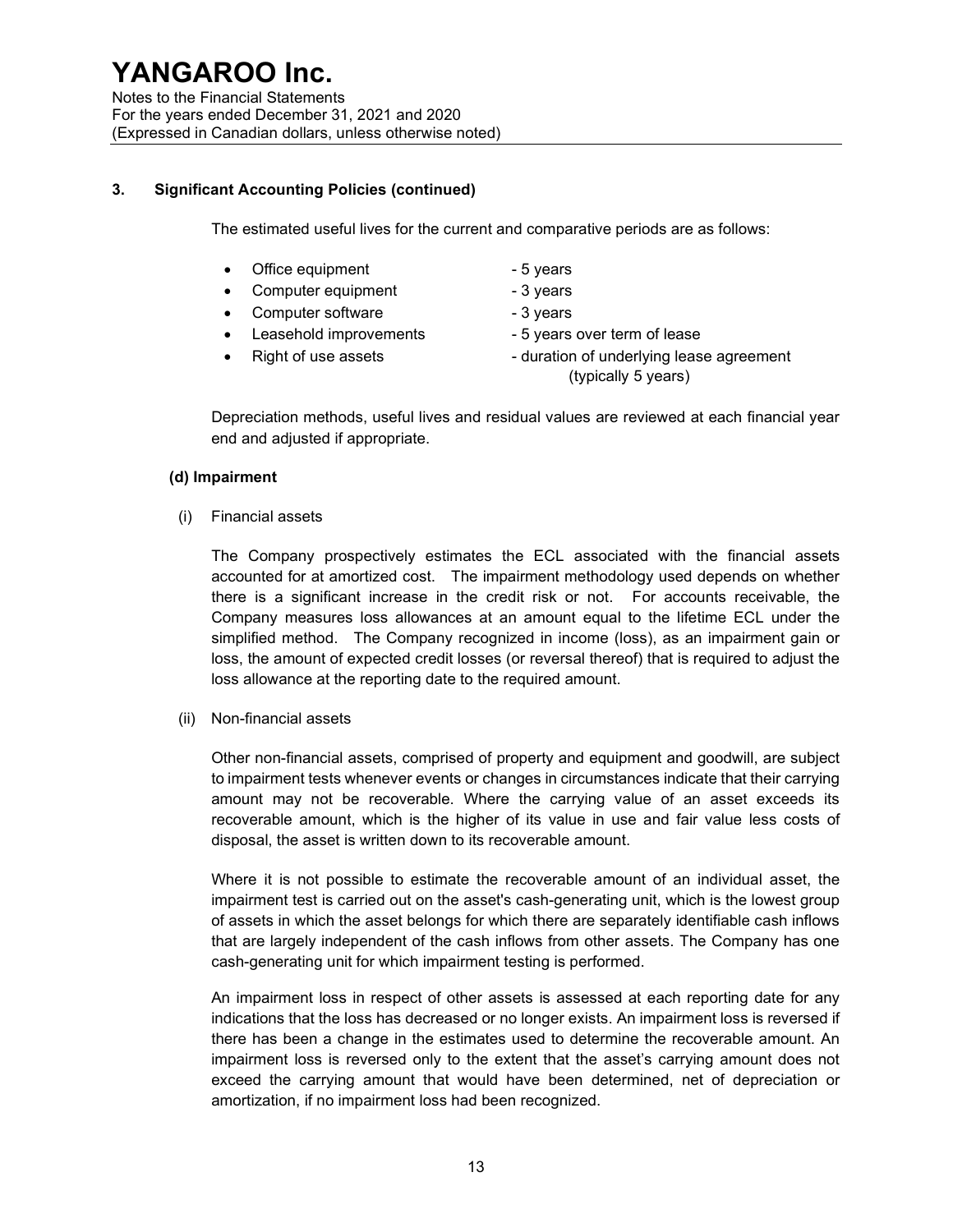Notes to the Financial Statements For the years ended December 31, 2021 and 2020 (Expressed in Canadian dollars, unless otherwise noted)

#### 3. Significant Accounting Policies (continued)

#### (e) Goodwill and Other Intangible Assets

(i) Goodwill/Intangible Assets

Business combinations are accounted for using the acquisition method. The consideration transferred in a business combination is measured at fair value at the date of acquisition. Acquisition related transaction costs are expensed as incurred. Identifiable assets and liabilities, including intangible assets, of acquired businesses are recorded at their fair value at the date of acquisition. When the Company acquires control of a business, any previously held equity interest also is re-measured to fair value. The excess of the purchase consideration and any previously held equity interest over the fair value of identifiable net assets acquired is goodwill. If the fair value of identifiable net assets acquired exceeds the purchase consideration and any previously held equity interest, the difference is recognized in the statement of net (loss) income and comprehensive (loss) income as a gain on bargain purchase.

Contingent consideration is measured at fair value at the date of acquisition. If an obligation to pay contingent consideration that meets the definition of a financial instrument is classified as equity, then it is not remeasured and settlement is accounted for within equity. Otherwise, other contingent consideration is remeasured at fair value at each reporting date and subsequent changes in the fair value of the contingent consideration are recognized in profit or loss.

(ii) Research and Development

Expenditure on research activities is recognized in statement of net (loss) income comprehensive (loss) income when incurred. Development expenditure is capitalized only if the expenditure can be measured reliably, the product or process is technically and commercially feasible, future economic benefits are probable, and the Company intends to and has sufficient resources to complete development and to use or sell the asset. Otherwise, it is recognized in statement of net (loss) income and comprehensive (loss) income as incurred. Subsequent to initial recognition, development expenditure is measured at cost less accumulated amortization and any accumulated impairment losses.

#### Subsequent measurement

Subsequent expenditure is capitalized only when it increases the future economic benefits embodied in the specific asset to which it relates. All other expenditure is recognized in statement of net (loss) income and comprehensive (loss) income.

#### Other intangible assets

Other intangible assets, including customer relationships and brand that are acquired by the Company and have finite useful lives are measured at cost less accumulated amortisation and any accumulated impairment losses.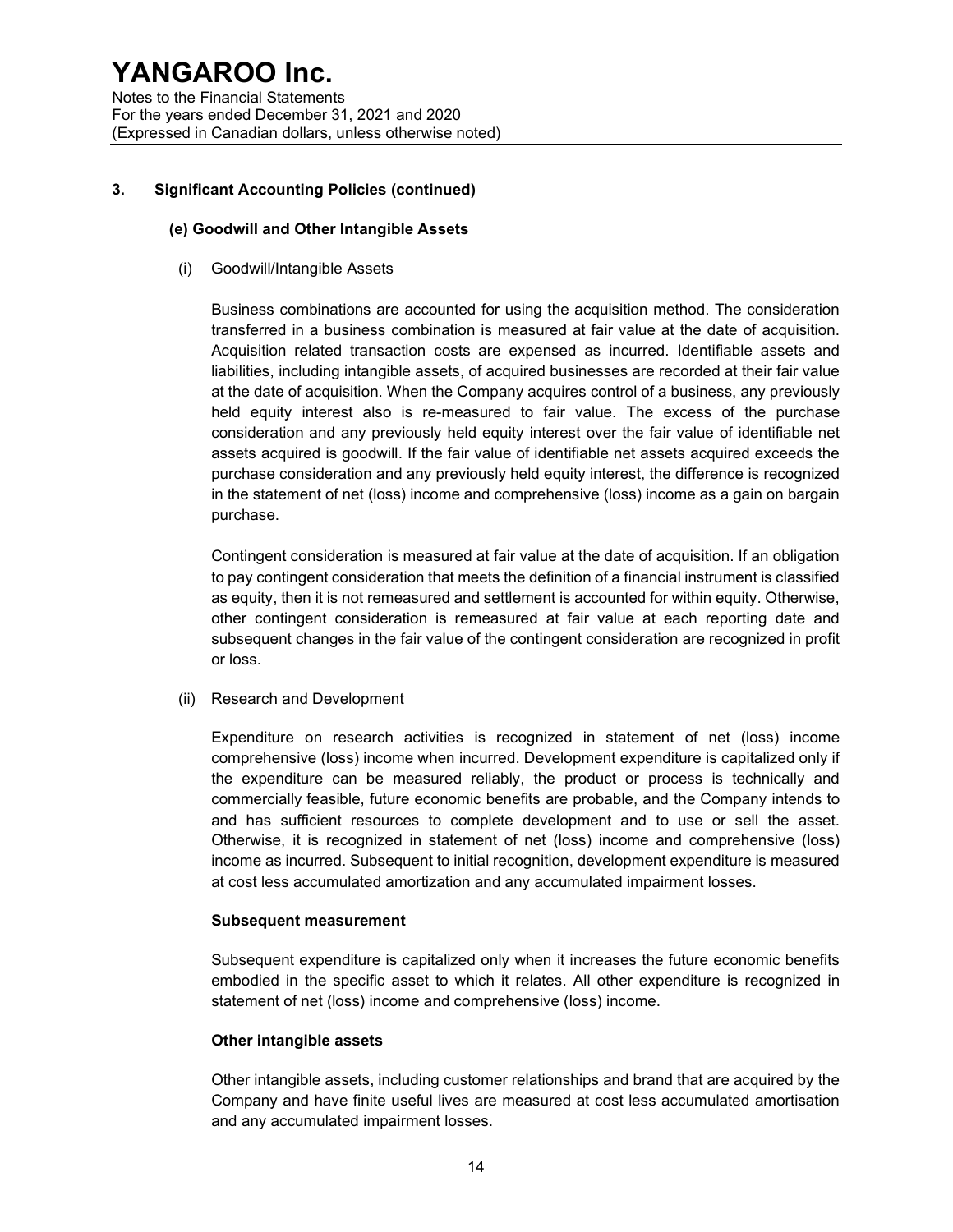#### 3. Significant Accounting Policies (continued)

#### Amortization

Amortization is calculated to write off the intangible assets using the straight-line method over their estimated useful lives and is recognized in statement of net (loss) income and comprehensive (loss) income . Goodwill is not amortized.

The estimated useful lives are as follows:

|  | Brand and trademarks | - 3 years |
|--|----------------------|-----------|
|--|----------------------|-----------|

- Customer relationships **can be a controlled as a controlled a** 3 years
- Development costs **compared 1** 3 years

Amortization methods, useful lives and residual values are reviewed at each financial year end and adjusted if appropriate.

#### (f) Investment Tax Credits

Investment tax credits ("ITCs") arising from research and development are recognized when their realization is reasonably assured and are recorded in prepaid and sundry assets on the statement of financial position. ITCs earned with respect to current expenditures for qualified research and development activities are included in the statement of net (loss) income and comprehensive (loss) income as a reduction of research and development costs. ITCs associated with capital expenditures are reflected as reductions in the carrying amounts of the assets.

#### (g) Leases

The Company recognizes a right of use asset and a lease liability at the lease commencement date. The lease liability is measured at the present value of the lease payments that are not paid at that date. The lease payments are discounted using the interest rate implicit in the lease, if that rate can be readily determined. If that rate cannot be readily determined, the Company's incremental borrowing rate is used instead. The right of use asset is initially measured at cost, and subsequently at cost less any accumulated depreciation and impairment losses and adjusted for certain remeasurement of the lease liability. Subsequent to initial recognition, the asset is accounted for in accordance with the accounting policies as disclosed in Note 2 (c) . Lease payments are apportioned between finance charges and reduction of the lease liability so as to achieve a constant rate of interest on the remaining balance of the liability. Finance charges are recognized in finance expenses in the statement of comprehensive income. Operating lease payments are recognized as an operating expense in net income on a straight-line basis over the lease term. See additional information regarding leases on these financial statements in note 11.

#### (h) Share capital – common shares

Common shares are classified as equity. Incremental costs directly attributable to the issue of common shares and share options are recognized as a deduction from equity, net of any tax effects. When the Company issues equity units, the proceeds are allocated among equity components using the residual method in which the proceeds are allocated first, based on the fair value of the warrants and the remainder allocated to the shares.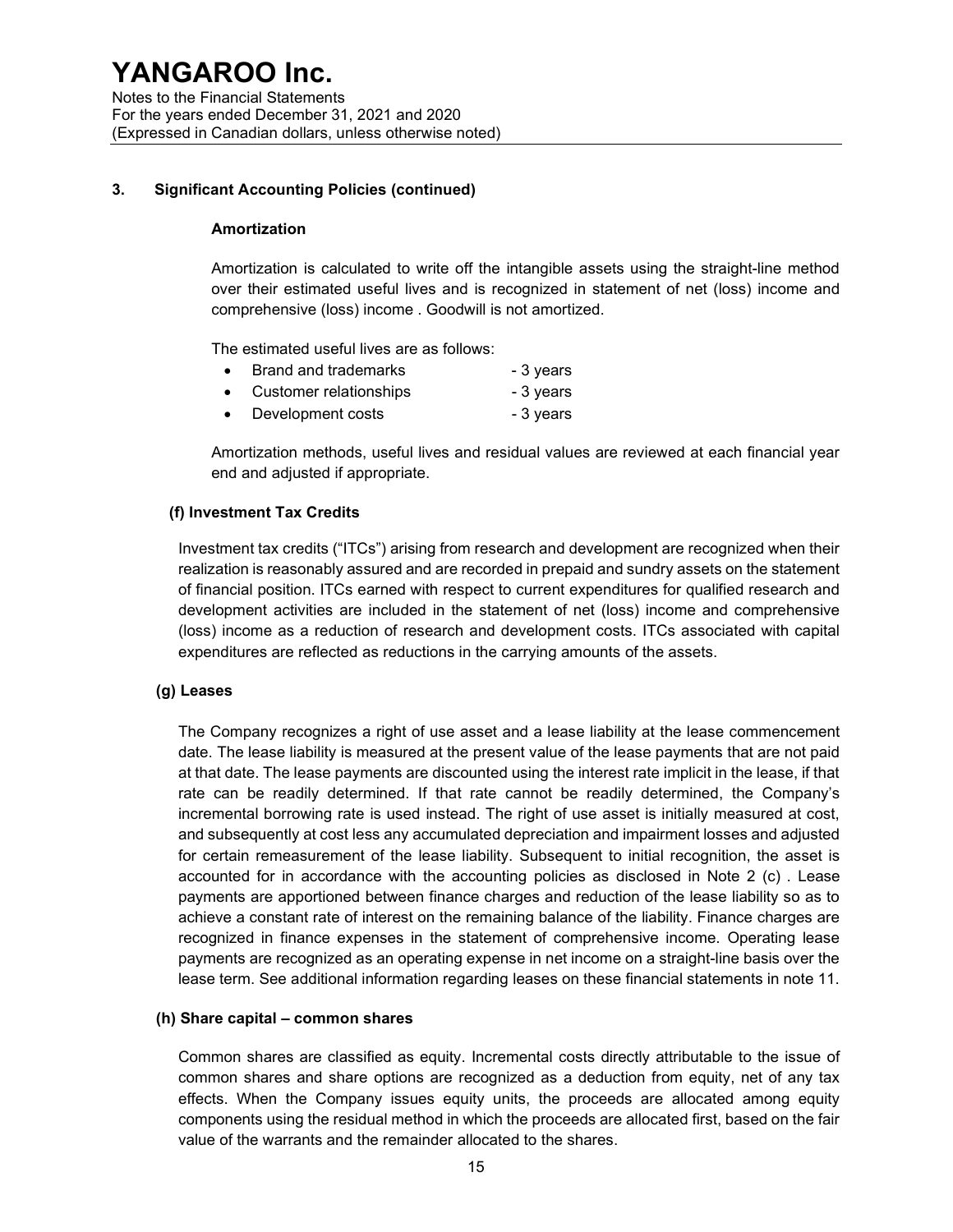#### 3. Significant Accounting Policies (continued)

#### (i) Share-based payments

The grant date fair value of options awarded to employees, directors, and service providers who perform employee-like services is measured using the Black-Scholes option pricing model and recognized in the statement of net (loss) income and comprehensive (loss) income, with a corresponding increase in share-based payments reserve over the vesting period. A forfeiture rate is estimated on the grant date and is adjusted to reflect the actual number of options that vest. Upon exercise of the option, consideration received, together with the amount previously recognized in share-based payments reserve, is recorded as an increase to share capital.

#### (j) Revenue

#### Identification of the contract, or contracts, with the customer

The Company considers the terms and conditions of written contracts and its customary business practices in identifying its contracts under IFRS 15. In general, contract terms will be reflected in a written document that is signed by both parties.

#### Identification of the performance obligations in the contract

Performance obligations are promises in a contract to transfer distinct products or services to a customer and is the unit of account under IFRS 15. A contract's transaction price is allocated to each distinct performance obligation and revenue is recognized when the performance obligation is satisfied. A product or service is a distinct performance obligation if the customer can both benefit from the product or service either on its own or together with other resources that are readily available to the customer, and it is separately identifiable from other items within the context of the contract. Performance obligations are satisfied by transferring control of the product or service to the customer. Control of the product or service is transferred either at a point in time or over time depending on the performance obligation.

The Company generates revenue primarily from pay-per-use and monthly subscription fees for the Company's platform service. These fees are generally recognized as they are billed based on volume and size of distribution services provided in a given month. The Company's other performance obligations include maintenance services, email and phone support, and unspecified software updates released when, and if, available.

Hosting is considered a separate performance obligation which is satisfied over time; however, such activities are immaterial at any given point in time.

#### Determination of the transaction price

The transaction price is determined based on the consideration to which the Company expects to be entitled in exchange for providing services to the customer. Usage fees have fixed pricing. A significant financing component generally does not exist under the Company's standard contracting and billing practices.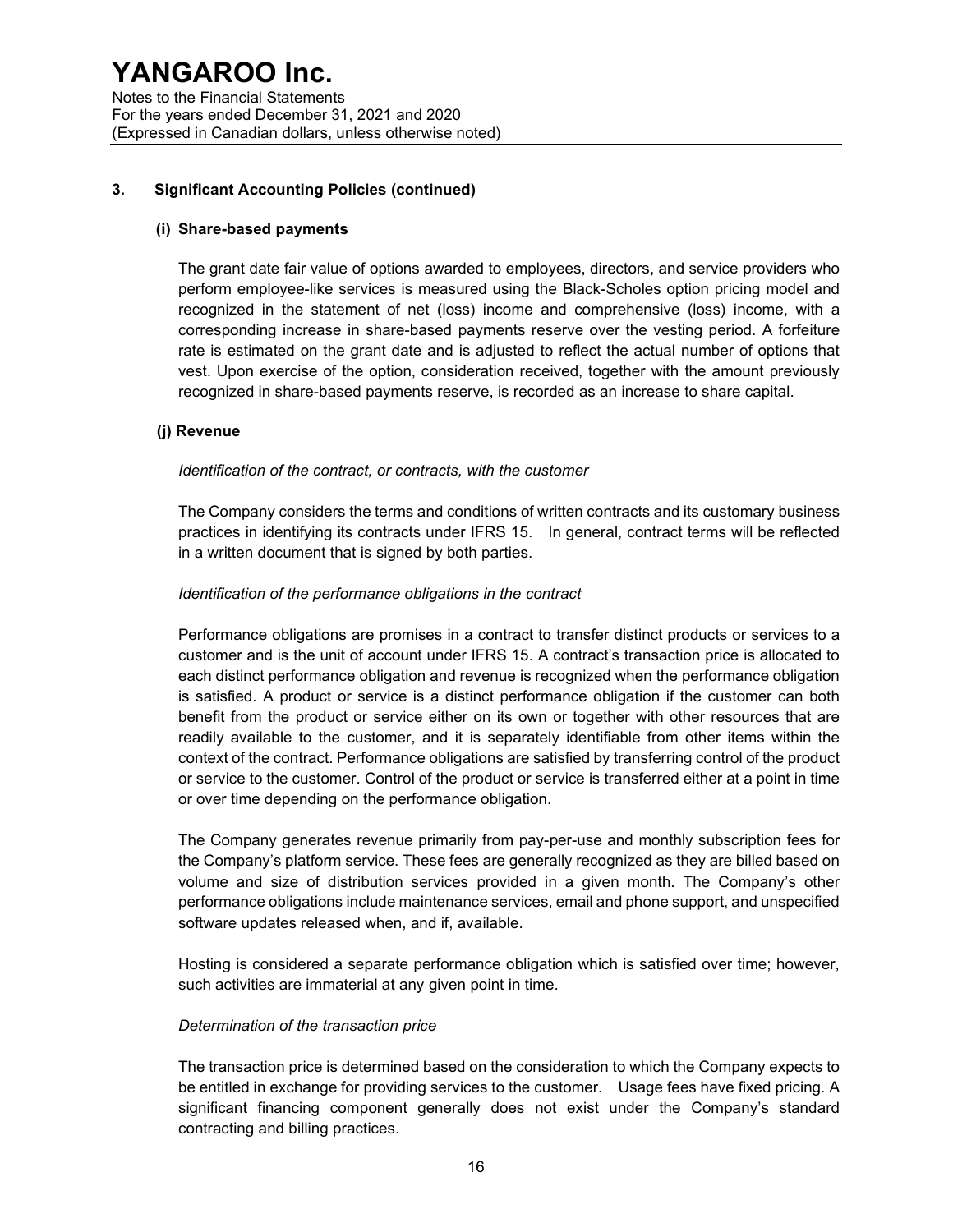#### 3. Significant Accounting Policies (continued)

#### Recognition of revenue when, or as, the Company satisfies a performance obligation

The Company recognizes revenue when the services are delivered to its customers, in an amount that reflects the consideration the Company expects to be entitled to in exchange for those services. The Company is principally responsible for the satisfaction of its distinct performance obligations, which are satisfied either at a point in time or over a period of time.

#### Performance obligations satisfied at a point in time

#### Usage Fees - Advertising and Entertainment (Music)

Distribution and production of media comprise two distinct performance obligations that are satisfied at a point in time, and revenue is recognized at the point in which the distribution and production service has been delivered to the end user.

#### Performance obligations satisfied over a period of time

#### Awards Management - Entertainment

Customization, support and maintenance, and hosting comprise of a bundle of performance obligations that are satisfied over a period of time. These performance obligations are not distinct in the context of each contract. Any hosting and support and maintenance activities are provided concurrent with the performance of customization within the billing period and are not considered material. Revenue is recognized over time, based on milestones of the awards management contract.

#### Contract Costs

Contract costs consists of customer acquisition costs to fulfill a contract. Customer acquisition costs are capitalized only if the costs are incrementally incurred to obtain a customer contract and may consist of sales commissions paid to sales personnel or third-party resellers. The Company elected the practical expedient approach and expenses costs of obtaining a contract when incurred.

Contract modifications may create new, or change existing, enforceable rights and obligations of the parties to the contract. The Company generally modifies an existing contract using an addendum or signed change order. A contract modification is accounted for as a new contract if it reflects an increase in scope that is regarded as distinct from the original contract and is priced in-line with the standalone selling price for the related product or services obligated. If a contract modification is not considered a new contract, the modification is combined with the original contract and the impact on the revenue recognition profile depends on whether the remaining products and services are distinct from the original contract. If the remaining goods or services are distinct from those in the original contract, all remaining performance obligations will be accounted for on a prospective basis with unrecognized consideration allocated to the remaining performance obligations. If the remaining goods or services are not distinct, the modification will be treated as if it were a part of the existing contract, and the effect that the contract modification has on the transaction price, and on our measure of progress toward satisfaction of the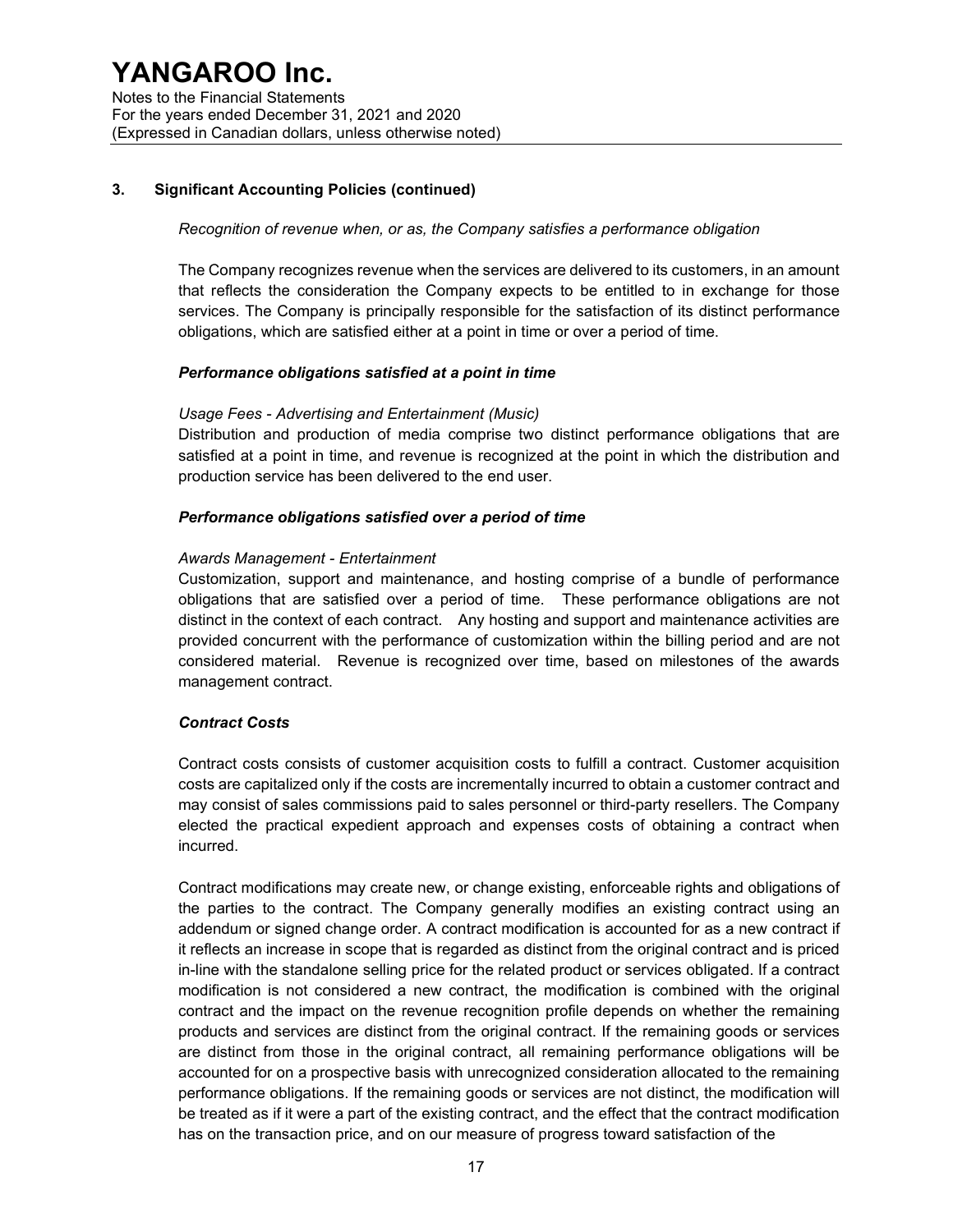#### 3. Significant Accounting Policies (continued)

performance obligations, is recognized as an adjustment to revenue (either as an increase in or a reduction of revenue) at the date of the contract modification on a cumulative catch-up basis.

#### Contract assets and contract liabilities

Agreements with Award Show customers have billing cycles which differ from the Company's revenue recognition policies. For services that have been performed and not yet billed, the Company recognized a contract asset. For services that have been billed and not yet performed, the Company recognized a contract liability. Since the work for award shows are billed and revenues recognized are in short cycles of one year or less, it is expected that amounts in contract assets and liabilities would flow into the statement of net (loss) income and comprehensive (loss) income.

#### Remaining performance obligations

The Company's contracts are for delivery of goods within the next following 12 months of a contract's execution; therefore, the Company uses the practical expedient allowed in Paragraph 121(a) of IFRS 15. Following Paragraph 121(a), the Company does not disclose the aggregate amount of the transaction price allocated to the performance obligations that are unsatisfied as of the end of the reporting period.

#### (k) Other income and expenses

Other expenses comprise of interest expense on borrowings, foreign exchange gains and losses.

#### (l) Income taxes

Income tax expense comprises current and deferred tax. Current tax and deferred tax are recognized in net income except for items recognized directly in equity or in other comprehensive loss.

Current income taxes are recognized for the estimated income taxes payable or receivable on taxable income or loss for the current year and any adjustment to income taxes payable in respect of previous years. Current income taxes are determined using tax rates and tax laws that have been enacted or substantively enacted at the reporting date, and any adjustment to tax payable in respect of previous years.

Deferred tax assets and liabilities are recognized where the carrying amount of an asset or liability differs from its tax base, except for taxable temporary differences arising on the initial recognition of an asset or liability in a transaction which is not a business combination and at the time of the transaction affects neither accounting nor taxable profit nor loss. Deferred income tax assets and liabilities are measured using tax rates that have been enacted or substantively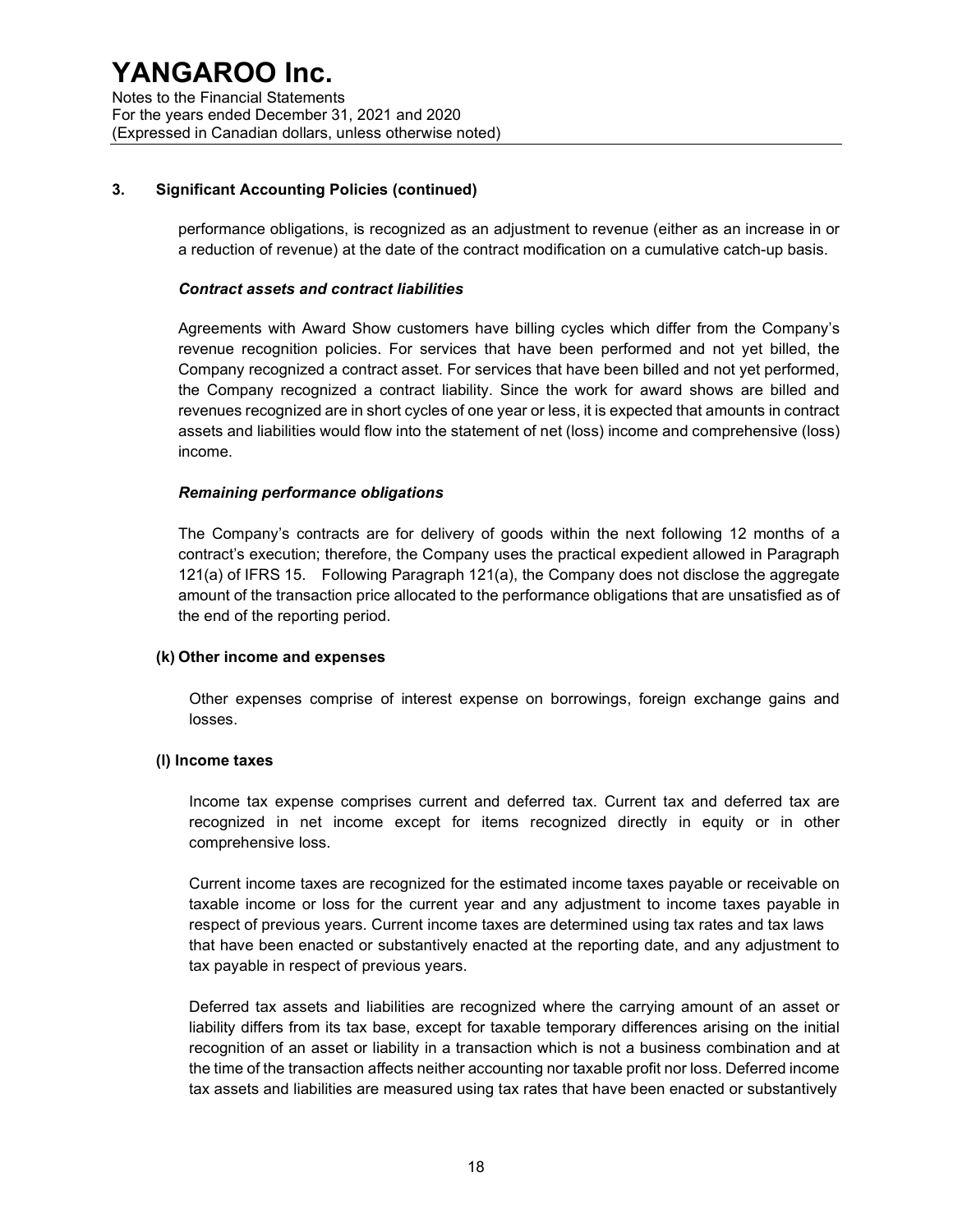#### 3. Significant Accounting Policies (continued)

enacted applied to taxable income in the years in which those temporary differences are expected to be recovered or settled. The effect on deferred income tax assets and liabilities of a change in statutory tax rates is recognized in net earnings in the year of change.

Recognition of deferred tax assets for unused tax losses, tax credits and deductible temporary differences is restricted to those instances where it is probable that future taxable profit will be available against which the deferred tax asset can be utilized. At the end of each reporting year the Company reassesses unrecognized deferred tax assets. The Company recognizes a previously unrecognized deferred tax asset to the extent that it has become probable that future taxable profit will allow the deferred tax asset to be recovered.

#### (m) Income (loss) per share

Basic income (loss) per share is computed by dividing the net income (loss) applicable to common shares of the Company by the weighted average number of common shares for the year. Diluted income (loss) per share is computed by dividing the net income (loss) applicable to common shares by the sum of the weighted average number of common shares issued and outstanding and all additional common shares that would have been outstanding, if potentially dilutive instruments were converted. When there is a loss, no potential shares are included in the computation as they are anti-dilutive.

#### (n) Provisions

A provision is recognized if, as a result of a past event, the Company has a present legal or constructive obligation that can be estimated reliably, and it is probable that an outflow of economic benefits will be required to settle the obligation. Provisions are determined by discounting the expected future cash flows at a pre-tax rate that reflects current market assessments of the time value of money and the risks specific to the liability.

#### (o) Statement of cash flows

The Company prepares its statements of cash flows using the indirect method. The Company classifies interest received and paid as part of operating activities in the statement of cash flows.

#### (p) Foreign currency translation

Transactions in foreign currencies are translated to the functional currency of the Company at exchange rates at the dates of the transactions. Monetary assets and liabilities that are denominated in foreign currencies are translated at the rates prevailing at each reporting date. Non-monetary items that are measured in terms of historical cost in a foreign currency are translated using the exchange rate at the date of the transaction. Foreign currency differences arising on retranslation are recognized in the statement of net (loss) income and comprehensive (loss) income.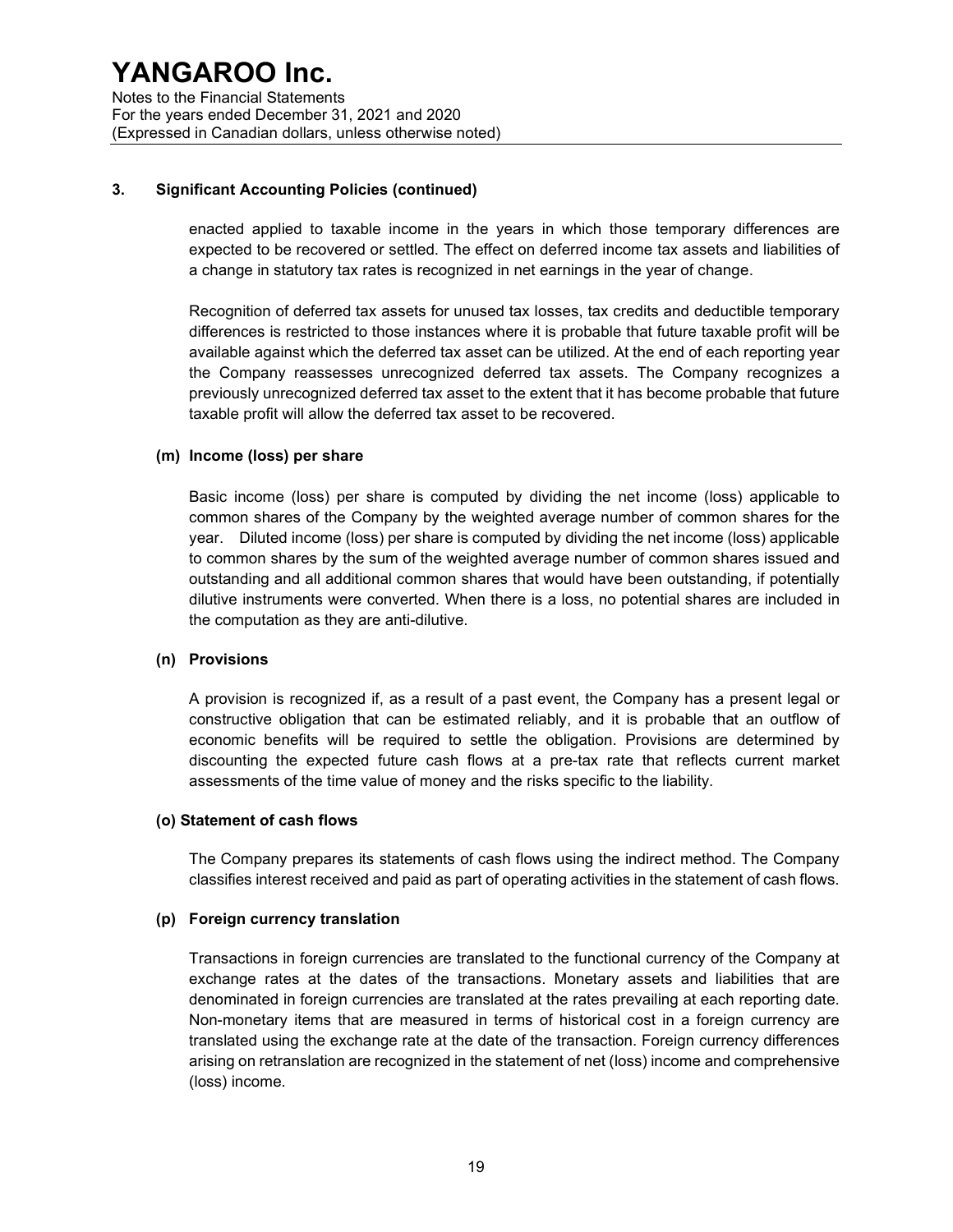### 3. Significant Accounting Policies (continued)

From May 21, 2021, all transactions are translated to US dollars as the functional currency. The assets and liabilities in the Company that have a different currency from the Company's functional currency, are translated to the Company's functional currency using the exchange rate prevailing at the financial position date. The income and expenses denominated in a currency different from the Company's functional currency are translated to the presentation currency using the average rates of exchange during the year. All resulting exchange differences are recognized directly in other comprehensive income and accumulated in the foreign currency translation reserve.

#### (q) Government assistance

Funds received from government assistance programs that compensate the Company for expenses is recognized in the statement of net (loss) income and comprehensive (loss) income with the same classification as the related expenses and in the same period in which the expense is recognized. These are not recognized until there is reasonable assurance that they will be received and that the Company will be in compliance with any conditions associated with the funds.

#### (r) Adoption of new and revised international financial reporting standards

The Company has evaluated the impact of future accounting pronouncements and does not expect them to have a material impact on its financial statements.

#### 4. Capital Risk Management

The Company includes equity comprised of share capital, share-based payments reserve, foreign currency translation reserve and deficit, in the definition of capital. In 2021, the amount of equity was \$3,761,882 (2020 - \$3,393,687). The Company's primary objective with respect to its capital management is to ensure that it has sufficient cash resources to further develop and market platform services, and to maintain its ongoing operations. To secure the additional capital necessary to pursue these plans, the Company may attempt to raise additional funds through the issuance of equity and warrants, debt or by securing strategic partners.

The Company is not subject to externally imposed capital requirements and there has been no change with respect to the overall capital risk management strategy during the period ended December 31, 2021.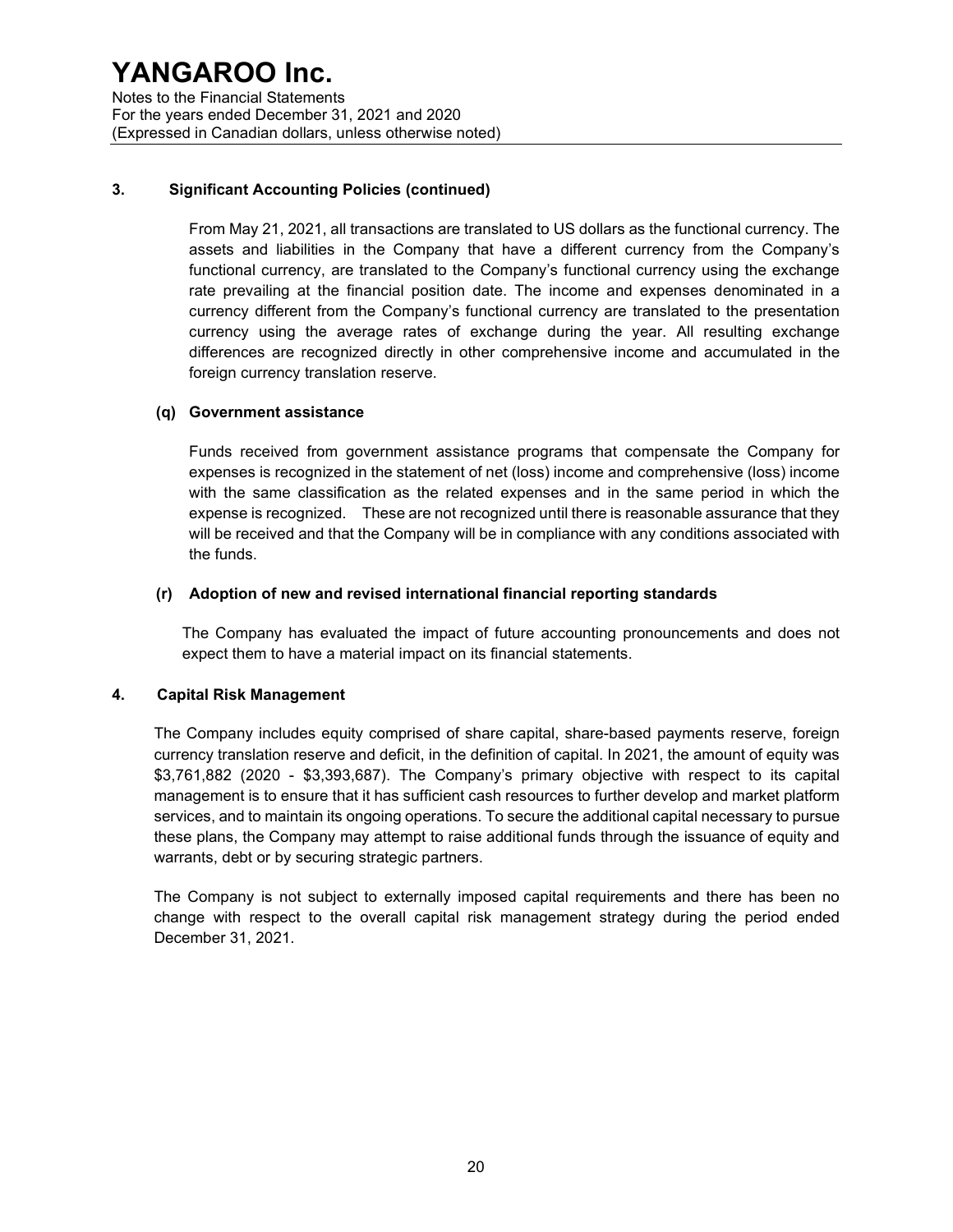Notes to the Financial Statements For the years ended December 31, 2021 and 2020 (Expressed in Canadian dollars, unless otherwise noted)

#### 5. Financial Instruments and Risk Management

The Company is exposed to a variety of financial risks by virtue of its activities: market risk (including currency risk and interest rate risk), credit risk and liquidity risk. The overall risk management program focuses on the unpredictability of financial markets and seeks to minimize potential adverse effects on financial performance.

Risk management is carried out by management under policies approved by the Board of Directors. Management is charged with the responsibility of establishing controls and procedures to ensure that financial risks are mitigated in accordance with the approved policies.

#### (a) Market risk:

 Market risk is the risk that the fair value or the future cash flows of a financial instrument will fluctuate because of changes in the market prices. Market risk is comprised of two types of risk applicable to the Company:

(i) Currency risk:

The Company operates internationally, and the Canadian Dollar is the presentation currency. The Company, however, does have revenues, expenses, assets, and liabilities denominated in currencies other than CAD, primarily USD. The functional currency of the Company is USD from May 21, 2021 and the Company's financial position is translated to CAD when preparing the financial statements. The principal foreign currency risk as at December 31, 2021 is therefore the Canadian Dollar.

A 1% change in foreign exchange would result in a \$(31,738) impact on net income (loss) and comprehensive income (loss).

CAD Cash \$ 133,085 Accounts receivable **business and the Countries of the Countries of the Countries of the Countries of the Countries of the Countries of the Countries of the Countries of the Countries of the Countries of the Countries of t** Trade and other payables **being a set of the set of the set of the set of the set of the set of the set of the set of the set of the set of the set of the set of the set of the set of the set of the set of the set of the s** Term loan  $$ 3,073,467$ 

Balances in foreign currencies at December 31, 2021 are as follows:

#### (ii) Interest rate risk:

Interest rate risk is the risk that the fair value or future cash flows of a financial instrument will fluctuate because of changes in market interest rates. Interest rate risk is limited to potential decreases on the interest rate offered on cash held with chartered Canadian financial institutions and potential increases on the prime rate applied on the line of credit available to the Company. The Company's term loan is a floating interest rate facility. A 1% increase in the floating rate would result in a \$19,856 impact on net income (loss) and comprehensive income (loss).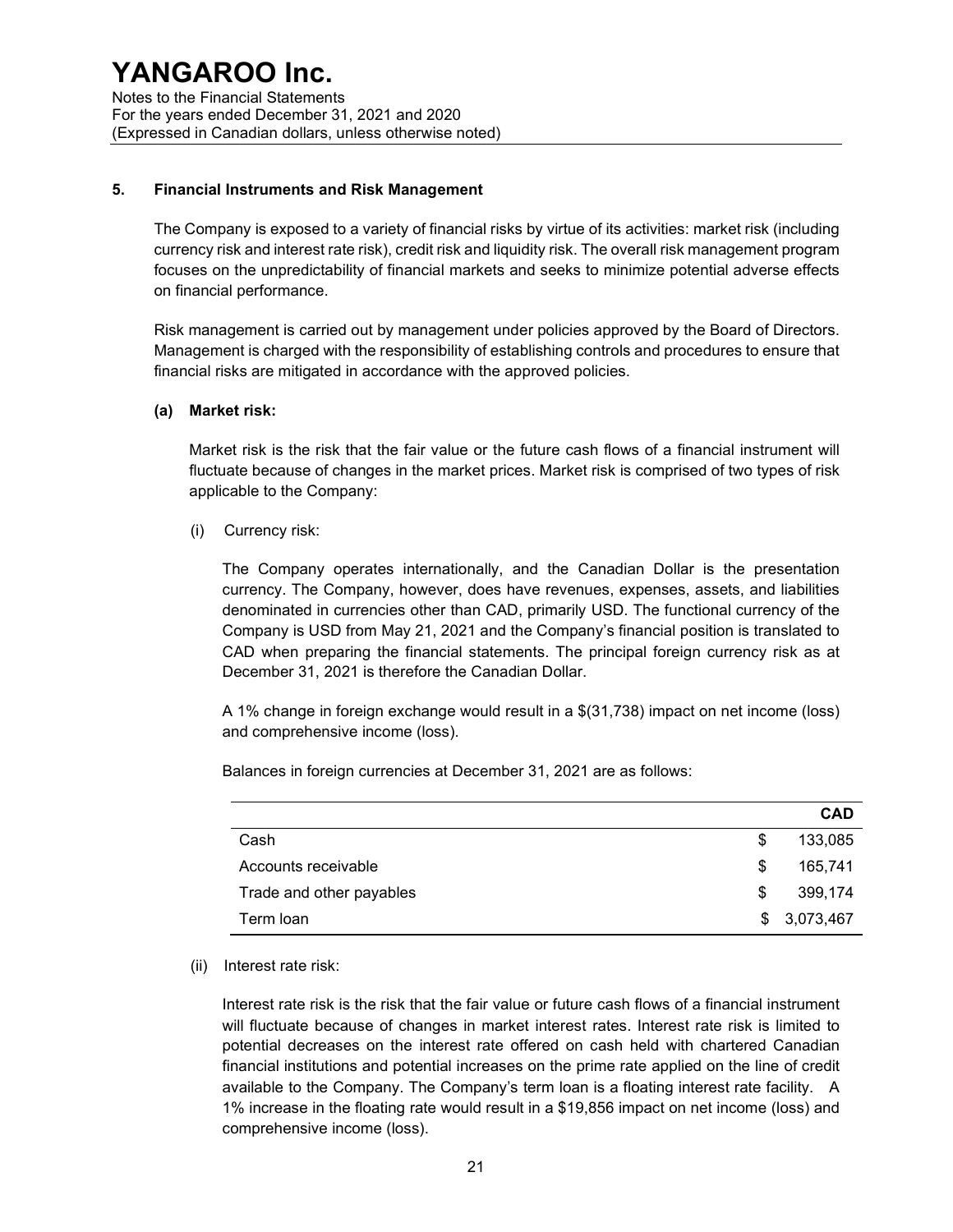### 5. Financial Instruments and Risk Management (continued)

#### (b) Credit risk:

Credit risk is the risk of financial loss to the Company if a customer or counterparty to a financial instrument fails to meet its contractual obligations. Financial instruments which are potentially subject to credit risk for the Company consists primarily of non-payment of accounts receivable.

The Company mitigates this risk by monitoring the credit worthiness of its customers and by offering the platform service to numerous smaller customers. As at and during the year ended December 31, 2021, approximately 15% (2020 - 32%) of accounts receivable and 13% (2021 - 18%) of revenue are from two customers (2020 - two customers), respectively.

The definition of items that are past due is determined by reference to payment terms agreed to with individual customers, which are normally within 30 to 60 days.

Aging of trade receivables that are past due, but not impaired are as follows:

|                                                        | December 31<br>2021                | December 31<br>2020                 |
|--------------------------------------------------------|------------------------------------|-------------------------------------|
| 0 to 30 days past due<br>31 to 60 days<br>Over 60 days | 614,057<br>S<br>356,972<br>583,897 | 475,522<br>\$<br>266,836<br>722,775 |
| Total past due                                         | \$1,554,926                        | \$1,465,133                         |

Continuity of allowance for doubtful accounts:

|                                                | December 31<br>2021 | December 31<br>2020 |
|------------------------------------------------|---------------------|---------------------|
| Balance, beginning of year                     | 161,869<br>\$       | 271,992<br>S        |
|                                                |                     |                     |
| Less: Arising on acquisition                   | (17, 232)           |                     |
| Less: Accounts written off to bad debt expense |                     | (103,006)           |
| Net remeasurement of loss allowance            | (29,037)            | (7, 117)            |
| Balance, end of year                           | \$<br>115,600       | 161,869<br>S        |

The Company's allowance for doubtful accounts as at December 31, 2021 is \$115,600 (December 31, 2020 - \$161,869) to address any anticipated collectability issues based on payment history and a simplified approach for the ECL.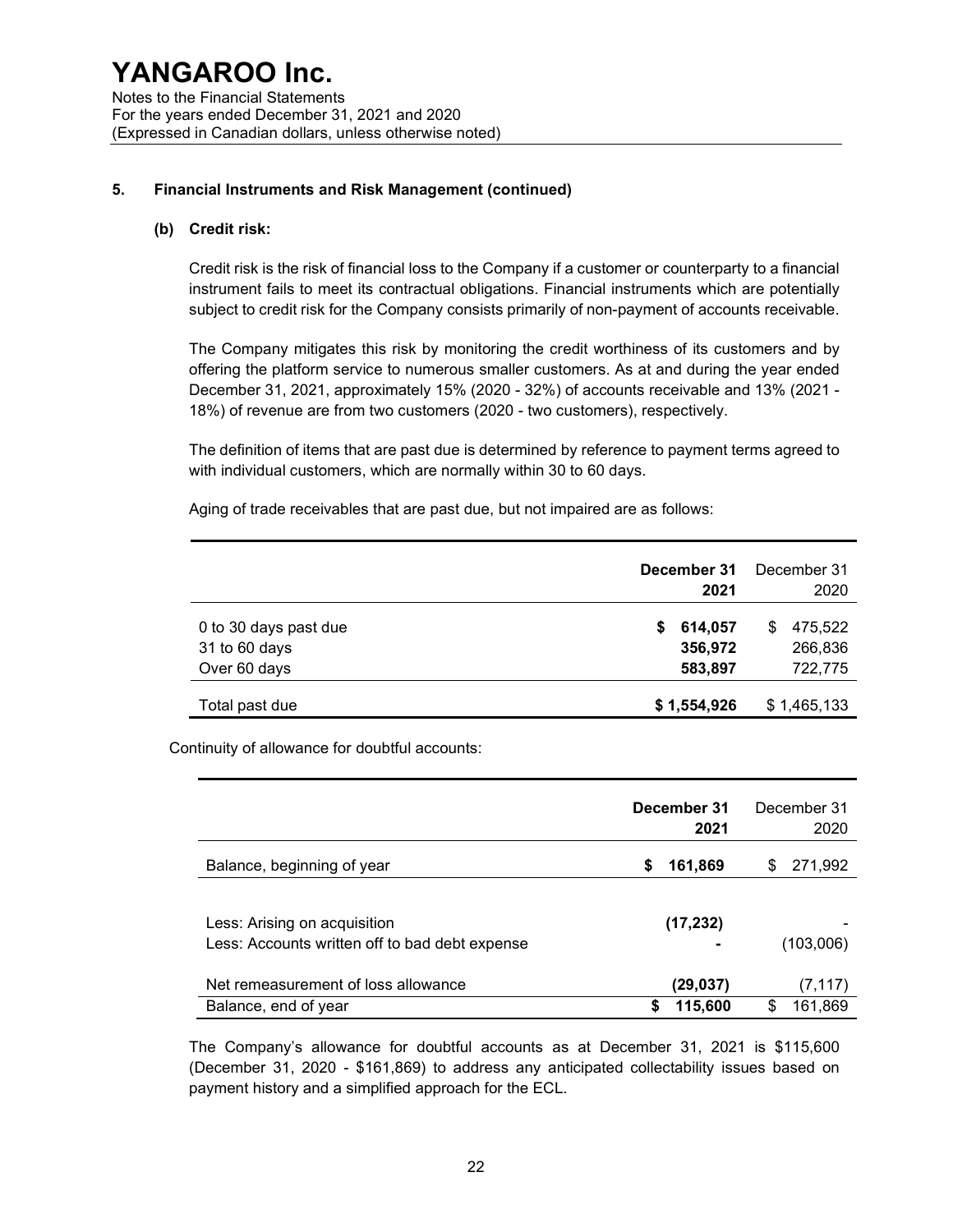### 5. Financial Instruments and Risk Management (continued)

#### (c) Liquidity risk:

Liquidity risk is the risk that the Company will not be able to meet its financial obligations as they become due. The Company's policy is to ensure that it will always have sufficient cash to allow it to meet its liabilities when they become due, under both normal and stressed conditions, without incurring unacceptable losses or risking damage to the Company's reputation. The key to success in managing liquidity is the degree of certainty in the cash flow projections.

The Company manages its liquidity risk by forecasting cash flows from operations and anticipating investing and financing activities. Senior management is also actively involved in the review and approval of planned expenditures.

Typically, the Company ensures that it has sufficient cash on demand to meet expected operational expenses. To achieve this objective, the Company prepares annual capital expenditure budgets, which are regularly monitored and updated as considered necessary.

The Company manages liquidity risk on the basis of expected maturity dates.

The following tables analyze financial liabilities by remaining contractual maturity (contractual and undiscounted cash flows).

|                                               |                     | Lease<br>obligation | Term Loan<br><b>Facility</b>        |           | <b>Trade and other</b><br>payables |           |    | Total     |
|-----------------------------------------------|---------------------|---------------------|-------------------------------------|-----------|------------------------------------|-----------|----|-----------|
| Less than 1 year                              | \$                  | 349,306             | \$                                  | 532,748   | \$                                 | 1,078,929 | \$ | 1,960,982 |
| 1-3 vears                                     | \$                  | 323,369             | \$                                  | 2,540,718 | \$                                 |           | \$ | 2,864,087 |
| <b>Balance at</b><br><b>December 31, 2021</b> | S                   | 672,675             | S                                   | 3,073,466 | S                                  | 1,092,454 | \$ | 4,825,069 |
|                                               | Lease<br>obligation |                     | <b>Term Loan</b><br><b>Facility</b> |           | <b>Trade and other</b><br>payables |           |    | Total     |
| Less than 1 year                              | \$                  | 182,918             | \$                                  |           | \$                                 | 800,222   | \$ | 983,140   |
| $1 - 3$ years                                 | \$                  | 77,509              | \$                                  |           | \$                                 |           | \$ | 77,509    |
| <b>Balance at</b><br><b>December 31, 2020</b> | S                   | 260,427             | \$                                  |           | \$                                 | 800.122   | S  | 1,060,649 |

At present, the Company expects to pay all liabilities at their contractual maturity. In order to meet such cash commitments, the Company expects the operating activity to generate sufficient cash inflows.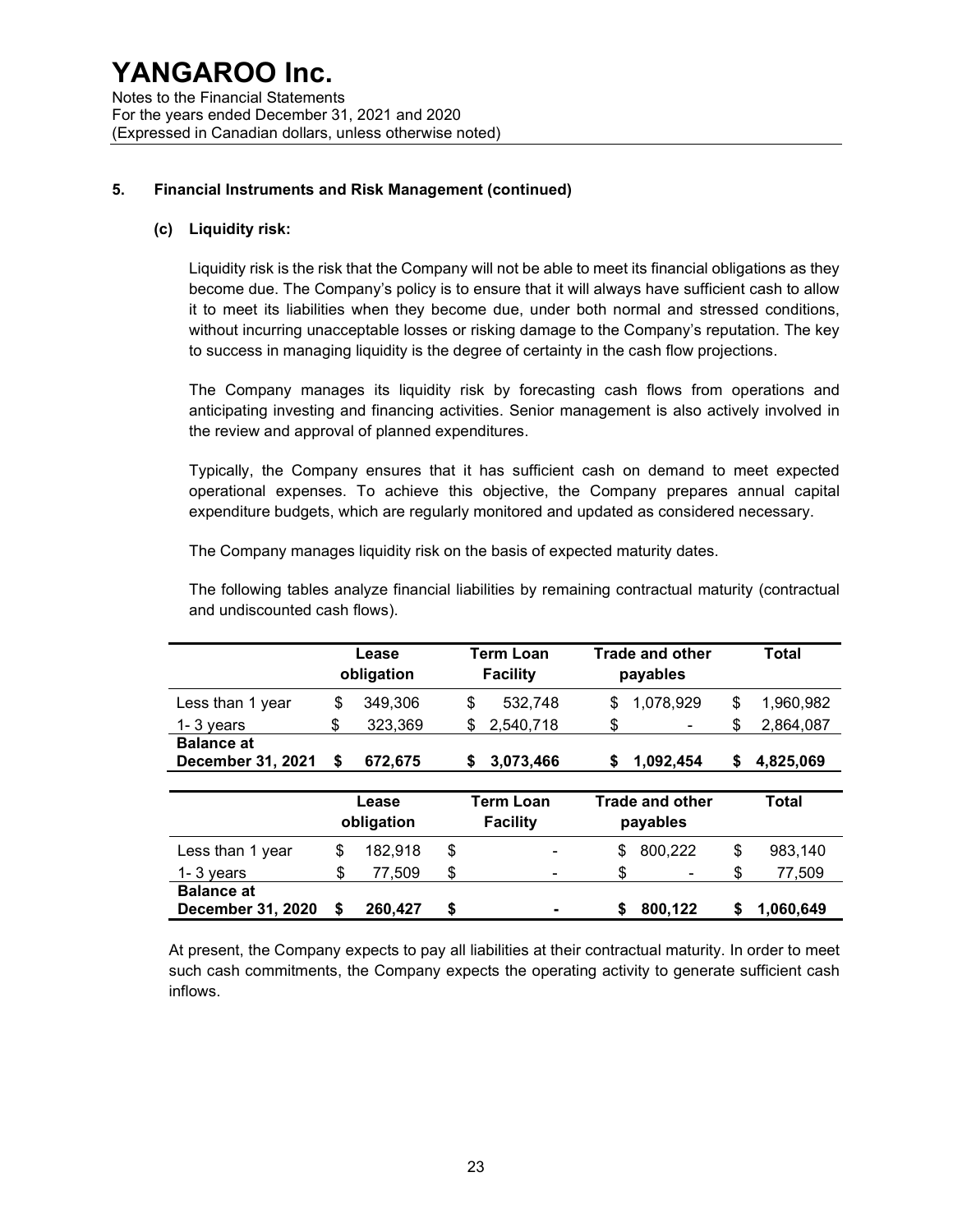Notes to the Financial Statements For the years ended December 31, 2021 and 2020 (Expressed in Canadian dollars, unless otherwise noted)

#### 6. Business Combination

On May 21, 2021, the Company completed the acquisition of certain assets and liabilities of Digital Media Services Inc. ("DMS") for cash and contingent consideration. The Company purchased DMS to utilize synergies to expand the existing business lines and improve cash flow generation. DMS is a provider of broadcast advertising and content management solutions located in New York City, United States of America.

As part of the acquisition, the Company acquired DMS' customer lists and contracts, and working capital, along with a highly skilled team of employees located in the United States.

The purchase price consists of cash consideration of \$4,086,074 and contingent consideration with a fair value of \$2,549,695, resulting in total consideration of \$6,635,769. The contingent consideration consists of additional cash payments as a result of the following:

Earn-out criteria 1: 75% of 2019 revenue of the DMS business Earn-out criteria 2: 100% of 2019 revenue of the DMS business.

Measurement periods: Annual periods ending on the 1st, 2nd, and 3rd anniversary period of closing date of May 21, 2021.

Cash consideration due: USD \$500,000 due and payable if actual realized revenue from the DMS business exceeds earn-out criteria 1, and an additional USD \$500,000 due and payable if actual realized revenue from the DMS business exceeds earn-out criteria 2.

Total potential cash consideration is USD \$3,000,000 if all earn-out criteria is triggered. The valuation of the contingent consideration was determined using a Black-Scholes probability approach under different scenarios based on likelihood of the revenue condition being met. Inputs used in the calculation include management estimates and assumptions as well as public data from comparable companies. The fair value as at the acquisition date was \$2,679,987 and there was no change in fair value as at December 31, 2021.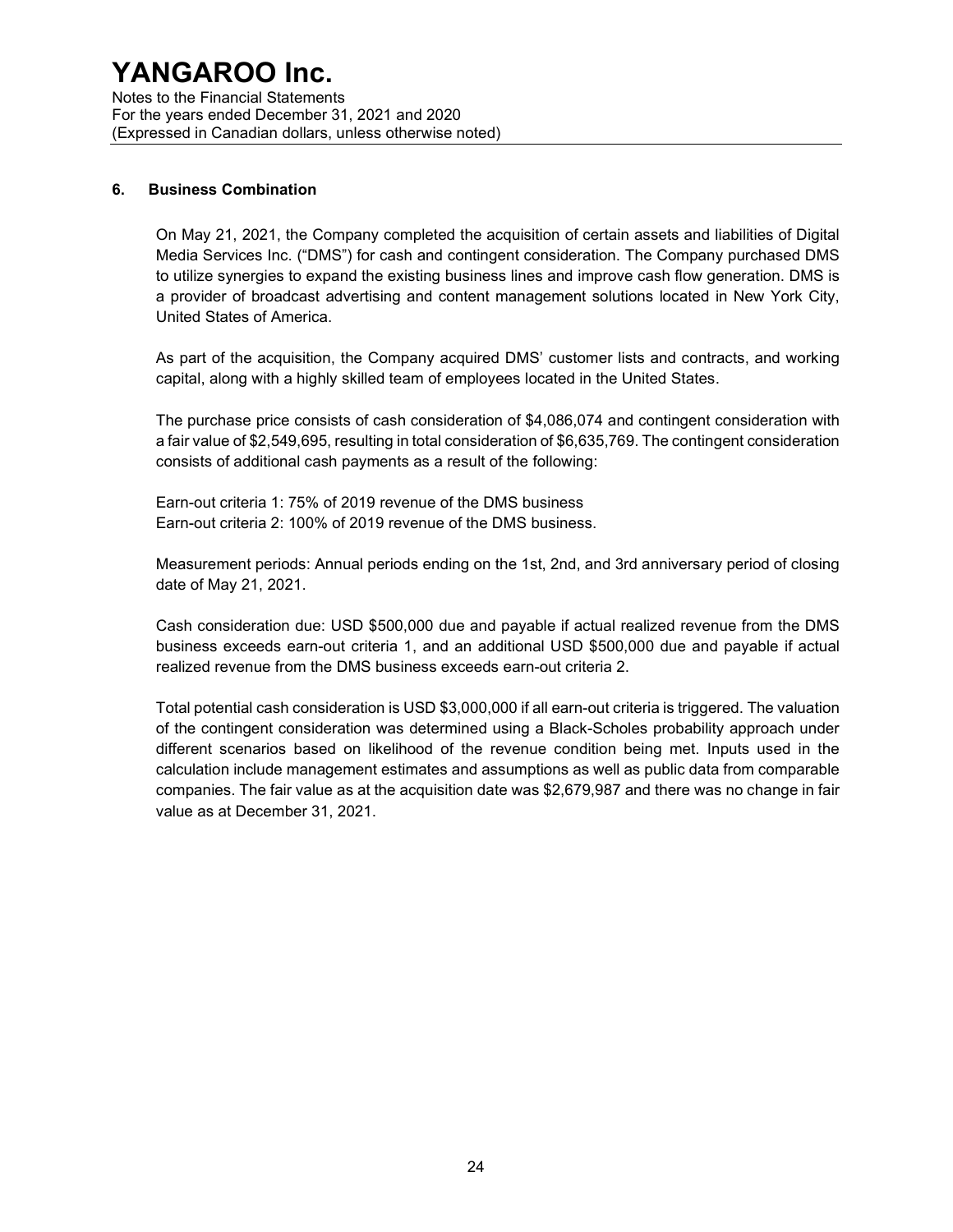#### 6. Business Combination (continued)

The following table presents the purchase price allocation at the acquisition date:

| Fair value of assets and liabilities recognized: |                 |
|--------------------------------------------------|-----------------|
| Trade receivables                                | \$<br>912,798   |
| Prepaid expenses                                 | 31,881          |
| Customer relationships                           | 1,168,711       |
| Brands and trademarks                            | 74,778          |
| Trade payables and accrued liabilities           | (190, 683)      |
| Fair value of net assets acquired                | \$<br>1,997,485 |
| Goodwill                                         | \$<br>4,638,284 |
| Total consideration                              | \$<br>6,635,769 |

The fair value of acquired receivables was \$912,798, of which all were collected subsequent to the acquisition date.

The acquisition has been accounted for as a business combination under the purchase method. The results of the operations of the DMS business since the date of the acquisition have been consolidated in these financial statements. Accordingly, the allocation of the purchase price to assets and liabilities is based on the fair value, with the excess of the purchase price over the fair value of the assets acquired being allocated to goodwill.

The goodwill is attributable mainly to the skills and technical talent of DMS' work force and the synergies expected to be achieved from integrating DMS into the Company's existing advertising business.

Due to lack of IFRS specific data prior to the acquisition of DMS, pro-forma profit or loss of the combined entity for any periods prior to acquisition cannot be determined reliably. At the time of issuance of these year end financial statements, certain aspects of the valuation are not finalized. As such, the preliminary purchase price allocation is subject to change. In connection with the DMS acquisition, the Company incurred fees, including legal and professional costs, of \$276,059 that were recognized in the statement of net (loss) income and comprehensive (loss) income.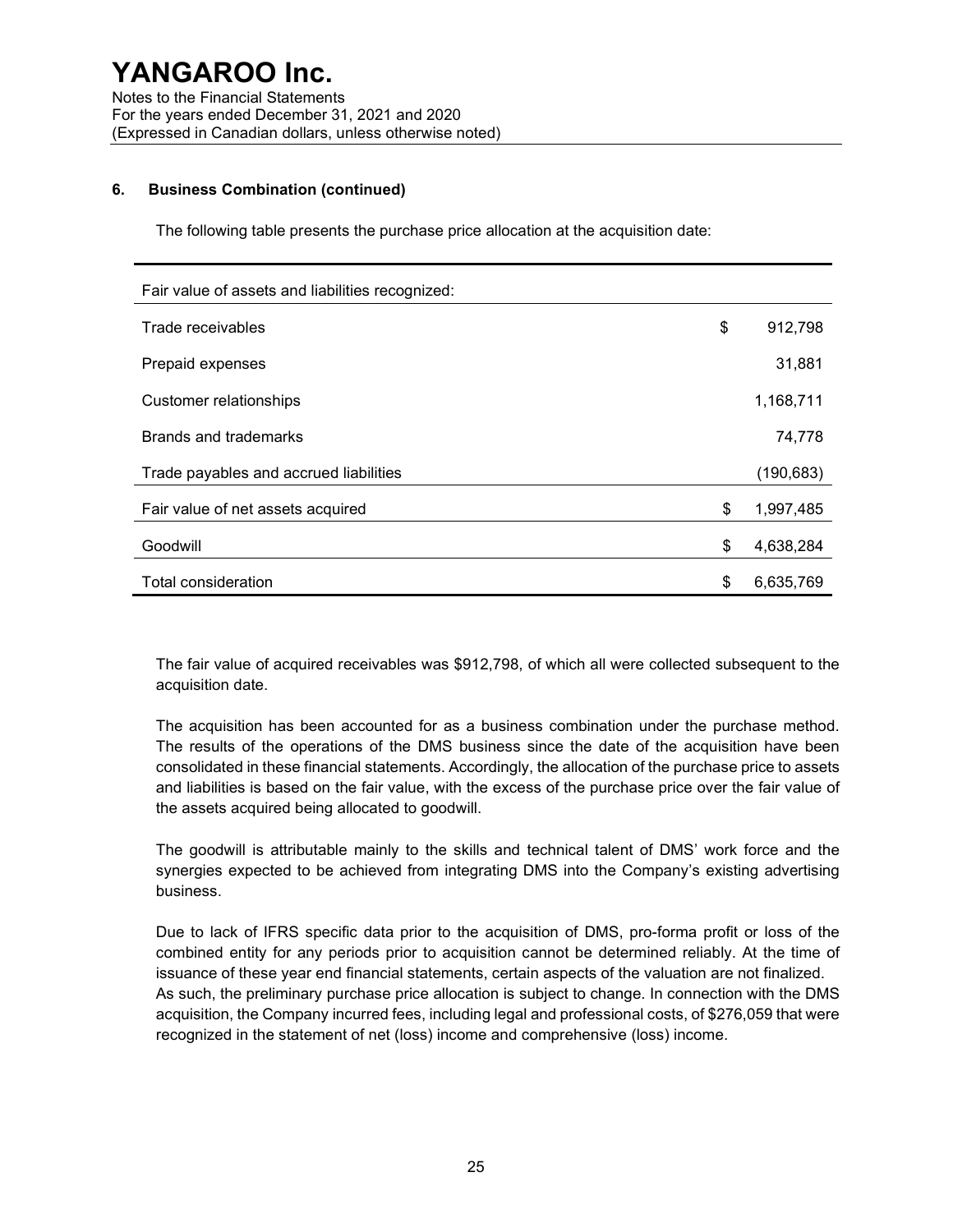Notes to the Financial Statements For the years ended December 31, 2021 and 2020 (Expressed in Canadian dollars, unless otherwise noted)

### 7. Property and Equipment

|                                 | <b>Office</b><br>equipment | Computer<br>equipment | Computer<br>software | <b>Right-of-use</b><br>office property | Leasehold<br><i>improvements</i> | <b>Total</b> |
|---------------------------------|----------------------------|-----------------------|----------------------|----------------------------------------|----------------------------------|--------------|
|                                 |                            |                       |                      |                                        |                                  |              |
| Cost                            | \$                         | \$                    | \$                   | \$                                     | \$                               | S            |
| Balance, January 1, 2020        | 34,367                     | 666,837               | 358,863              | 487,064                                | 12,117                           | 1,559,248    |
| Additions                       | 2,132                      | 52,132                | 47,627               |                                        | 2,582                            | 104,473      |
| Balance, December 31, 2020      | 36,499                     | 718,969               | 406,490              | 487,064                                | 14,699                           | 1,663,721    |
| <b>Additions</b>                | 860                        | 135,668               | 23,359               | 722,212                                | 15,613                           | 897,712      |
| Effect of movement in           |                            |                       |                      |                                        |                                  |              |
| exchange rates                  | 1,867                      | 36,781                | 20,792               | 24,917                                 | 752                              | 85,109       |
| <b>Balance, December 31,</b>    |                            |                       |                      |                                        |                                  |              |
| 2021                            | 39,226                     | 891,418               | 450,641              | 1,234,193                              | 31,064                           | 2,646,542    |
| <b>Accumulated depreciation</b> |                            |                       |                      |                                        |                                  |              |
| Balance, January 1, 2020        | 29,449                     | 582,301               | 271,965              | 135,925                                | 5,133                            | 1,024,773    |
| Depreciation expense            | 2,947                      | 78,576                | 51,489               | 135,925                                | 3,260                            | 272,197      |
| Balance, December 31, 2020      | 32,396                     | 660,877               | 323,454              | 271,850                                | 8,393                            | 1,296,970    |
| Depreciation expense            | 2,362                      | 55,496                | 56,295               | 292,885                                | 4,970                            | 412,008      |
| Effect of movement in           |                            |                       |                      |                                        |                                  |              |
| exchange rates                  | 1,718                      | 33,318                | 18,060               | 19,316                                 | 429                              | 72,841       |
| Balance, December 31,           |                            |                       |                      |                                        |                                  |              |
| 2021                            | 36,476                     | 749,691               | 397,809              | 584,051                                | 13,792                           | 1,781,819    |
| <b>Carrying amounts</b>         |                            |                       |                      |                                        |                                  |              |
| December 31, 2020               | 4,103                      | 58,092                | 83,036               | 215,214                                | 6,306                            | 366,751      |
| December 31, 2021               | 2,751                      | 141,727               | 52,831               | 650,142                                | 17,272                           | 864,723      |

Included in property and equipment are computer equipment and computer software under leases with a cost of \$579,465 (2020 - \$551,264). Accumulated depreciation for these assets under leases is \$570,977 (2020 - \$526,536). In 2021, depreciation expense was \$17,504 (2020 – \$74,734).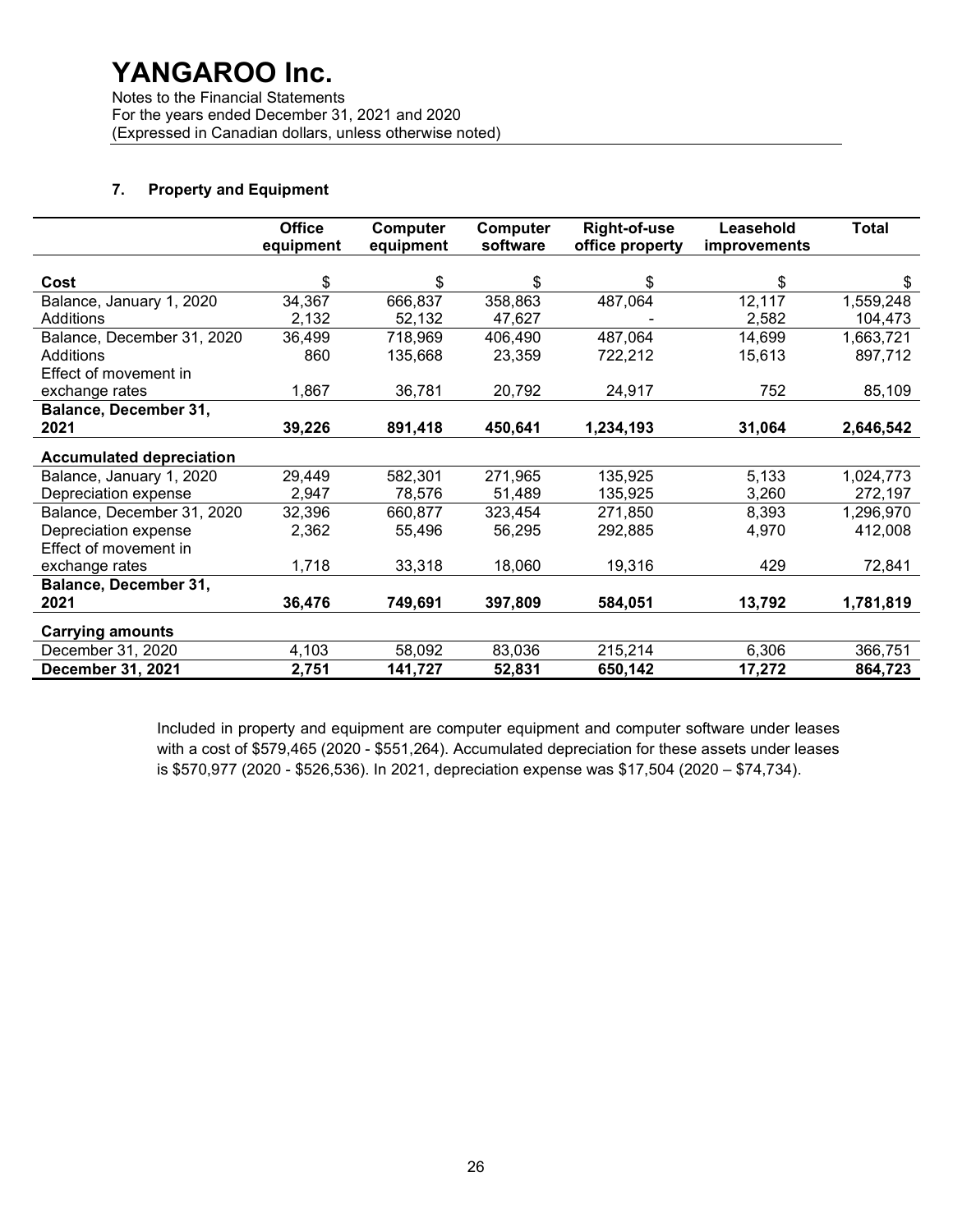Notes to the Financial Statements For the years ended December 31, 2021 and 2020 (Expressed in Canadian dollars, unless otherwise noted)

#### 8. Intangible Assets

| January 1,<br>2021                                    |    |                          | <b>Additions</b><br>Amortization |             |    | <b>Effect of movement</b><br>in exchange rates | <b>December</b><br>31, 2021 |                |  |             |
|-------------------------------------------------------|----|--------------------------|----------------------------------|-------------|----|------------------------------------------------|-----------------------------|----------------|--|-------------|
| Brand and trademarks<br><b>Customer relationships</b> | \$ | $\blacksquare$           | S                                | 74.778      | \$ | (14, 995)                                      | \$                          | 3.537          |  | 63,320      |
| (note 6)                                              |    | ۰                        |                                  | 1,168,711   |    | (235, 809)                                     |                             | 56.721         |  | 989,623     |
| Development costs                                     |    | ۰                        |                                  | 732,996     |    | (6, 478)                                       |                             | $\blacksquare$ |  | 726,518     |
| Total intangible assets                               | \$ | $\overline{\phantom{a}}$ |                                  | \$1,976,485 | S  | (257,243)                                      |                             | 60.258         |  | \$1,779,461 |

During the year ended December 31, 2021, the Company capitalized product development costs of \$732,996 (December 31, 2020 - \$nil). Depreciation expense of \$6,478 (2020 - \$nil) was expensed to development costs during the year ended December 31, 2021. The significant new projects for the year ended December 31, 2021 consisted of new features in the Awards platform, improvements in the user interface in the Music and Advertising platforms, and significant new enhancements to its core technology infrastructure.

### 9. Goodwill

|                                      | December 31,<br>2021 |                |   | December 31,<br>2020 |
|--------------------------------------|----------------------|----------------|---|----------------------|
| Balance, beginning of period         | S                    | $\blacksquare$ | S |                      |
| Acquisition of DMS (note 6)          | 4,638,284            |                |   |                      |
| Effect of movement in exchange rates | 237,137              |                |   |                      |
|                                      | 4,875,421            |                |   |                      |

The Company tests goodwill for impairment on an annual basis or whenever there is an indication that the goodwill or intangible assets may be impaired. Goodwill has been allocated as appropriate to the relevant cash generating units ("CGUs"). The CGUs represent the lowest level at which the related goodwill and intangible assets are monitored for internal management purposes and are not larger than the operating segments determined in accordance with IFRS 8.

This testing involves determining the CGU's recoverable amount and comparing this to the carrying amount of the CGU. Where the recoverable amount exceeds the carrying amount of the CGU, the asset is not impaired, but where the carrying amount exceeds the recoverable amount, an impairment loss is recognized to reduce the carrying amount of the CGU to its recoverable amount. Estimates of recoverable amount are a critical accounting judgement in the financial statements. Several key assumptions have been made as a basis for the impairment tests. In each case, these key assumptions have been made by management reflecting past experience and are consistent with relevant external sources of information.

A total of three CGUs were identified: Advertising, Music, and Awards. All goodwill and indefinite intangible assets have been allocated to the Advertising CGU given the DMS was fully integrated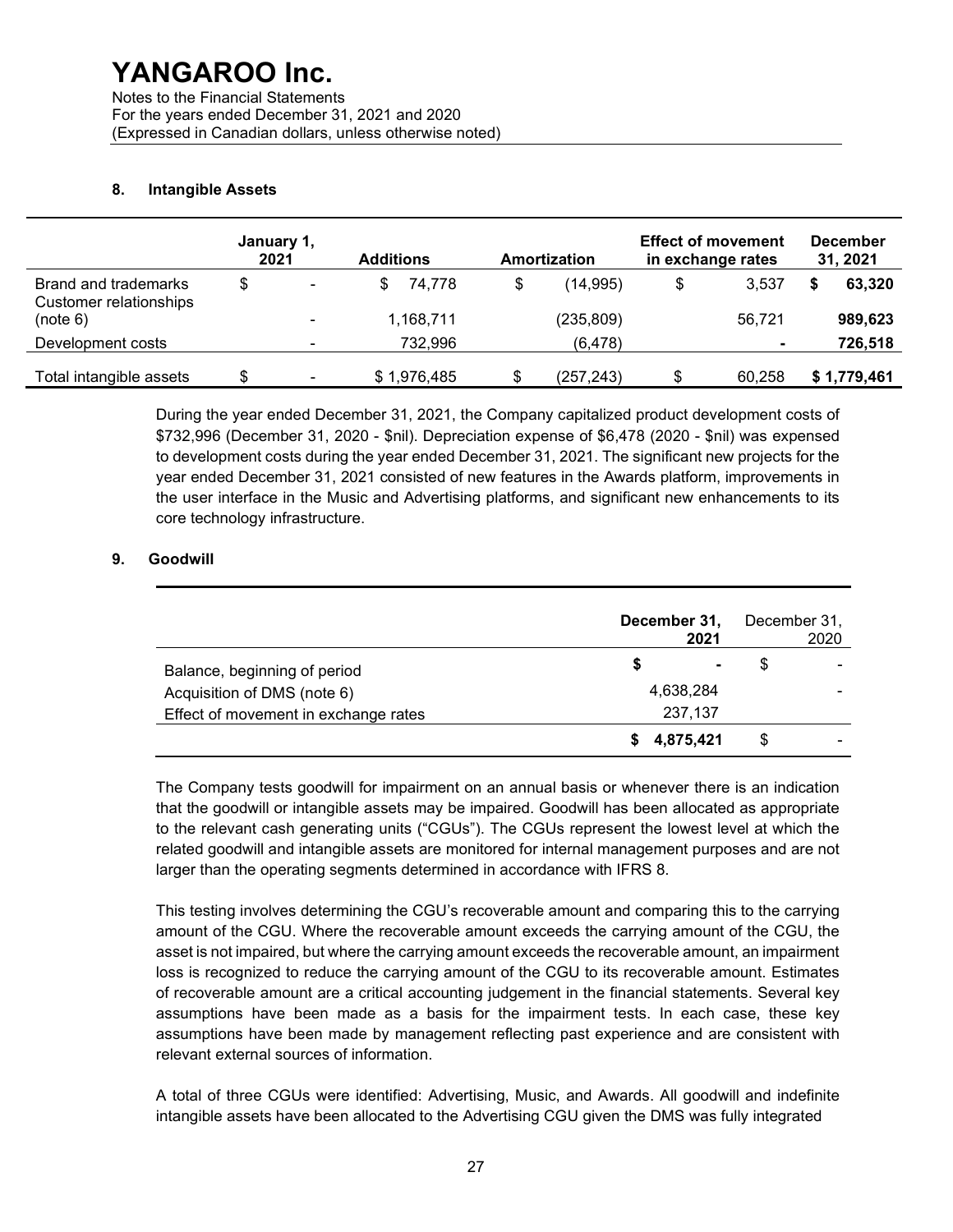Notes to the Financial Statements For the years ended December 31, 2021 and 2020 (Expressed in Canadian dollars, unless otherwise noted)

#### 9. Goodwill (continued)

with the Advertising operations post acquisition. The Music or Awards CGUs do not contain any goodwill.

The recoverable amount of the Advertising CGU was based on its value in use, determined by discounting the future cash flows to be generated from the continuing use of the CGU. Calculations of value in use are based on the estimated future cash flows using budgets covering a 5-year period and terminal value.

The key assumptions used in the estimation of value in use were as follows.

| $\bullet$ | Weight Average Cost of Capital ("WACC") | - 22.9%   |
|-----------|-----------------------------------------|-----------|
|           | $\bullet$ EBITDA Margin                 | $-34.0\%$ |
|           | • Long Term Growth Rate                 | $-2.0\%$  |

The WACC calculation considers market data and data from comparable companies. Peer group data was especially considered for the beta factor and assumed financing structure (gearing level). The analysis resulted in a discount rate range of 21.50% to 24.25%. This results in a midpoint WACC being used of 22.9%.

The Long Term Growth Rate of 2.0% applied is based on consensus estimates for long-term economic growth

The Budgeted EBITDA Margin was based on expectations of future outcomes, taking account of past experience, adjusted for anticipated revenue growth as detailed in Managements approved budget.

Management has noted that a significant change in the WACC, EBITDA Margin, and Long Term Growth Rate would result in impairment of goodwill.

No impairment was recognized as a result of the impairment test.

#### 10. Trade and Other Payables

|                                      |    | December 31<br>2021 | December 31<br>2020 |                    |
|--------------------------------------|----|---------------------|---------------------|--------------------|
| Trade payables<br>Non-trade payables | \$ | 651,670<br>427,259  | \$                  | 200,679<br>599,543 |
|                                      | S  | 1,078,929           | S                   | 800,222            |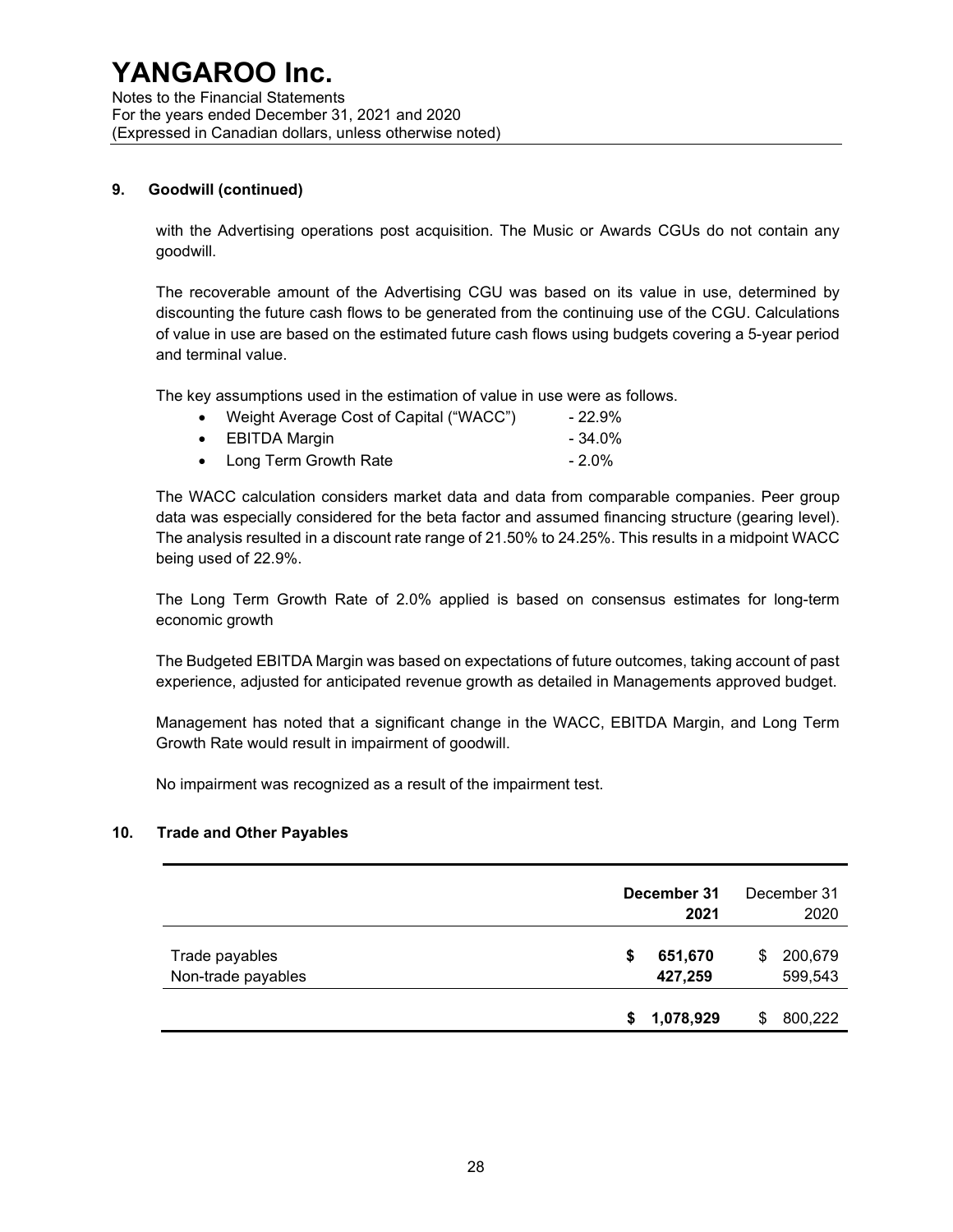Notes to the Financial Statements For the years ended December 31, 2021 and 2020 (Expressed in Canadian dollars, unless otherwise noted)

#### 11. Lease Obligations

The Company has lease obligations until 2022 with purchase options at the end of each lease term. All of these lease agreements have 3-5 year terms at inception and carry a weighted average incremental borrowing rate of 3.25% per annum (2020 – 2.37%).

|                                                                                                       | Computer<br><b>Equipment</b> | <b>Software</b> | <b>Property</b> | <b>Total</b><br>Lease<br>Liability |
|-------------------------------------------------------------------------------------------------------|------------------------------|-----------------|-----------------|------------------------------------|
|                                                                                                       | \$                           | \$              | \$              | \$                                 |
| Balance at January 1, 2021                                                                            | 35,039                       | 28,503          | 196,885         | 260,427                            |
| Additions during the period                                                                           |                              |                 | 687,064         | 687,064                            |
| Principal payments                                                                                    | (21, 775)                    | (21, 010)       | (264, 768)      | (307, 553)                         |
| Balance prior to FX revaluation                                                                       | 13,264                       | 7,493           | 619,181         | 639,938                            |
| Effect of movement in exchange rates                                                                  |                              |                 | 32,737          | 32,737                             |
| <b>Balance at December 31, 2021</b>                                                                   | 13,264                       | 7,493           | 651,918         | 672,675                            |
| Current lease obligation                                                                              | 8,321                        | 7,493           | 333,492         | 349,306                            |
| Long-term lease obligation                                                                            | 4,943                        |                 | 318,426         | 323,369                            |
| <b>Balance at December 31, 2021</b>                                                                   | 13,264                       | 7,493           | 651,918         | 672,675                            |
| Effective annual rate of interest                                                                     | 2.16%                        | 4.58%           | 4.45%           | 3.25%                              |
| Amount of interest recognized in statement<br>of net (loss) income and comprehensive<br>(loss) income | 481                          | 868             | 23,502          | 24,851                             |

#### 12. Revolving Loan Facility

On May 21, 2021, in conjunction with the acquisition of DMS (see Note 6 – Business Combination), the Company settled its then existing \$1,000,000 revolving credit facility and entered into a credit agreement (the "Credit Facility") with a tier-1 Canadian financial institution (the "Bank"). The Credit Facility is secured by a first ranking security over all present and future assets and property of the Company.

The Credit Facility includes a new revolving credit facility in the amount of \$1,750,000 and a term loan facility with an initial principal balance of \$3,250,000.

### Revolving Credit Facility

The revolving credit facility of \$1,750,000 is available by loan advances and is subject to standard borrowing base calculations and margining against trade accounts receivable. Interest payments are based on the Bank's prime rate plus 1.95% per annum. As at December 31, 2021, the Company has drawn \$nil of the revolving credit facility.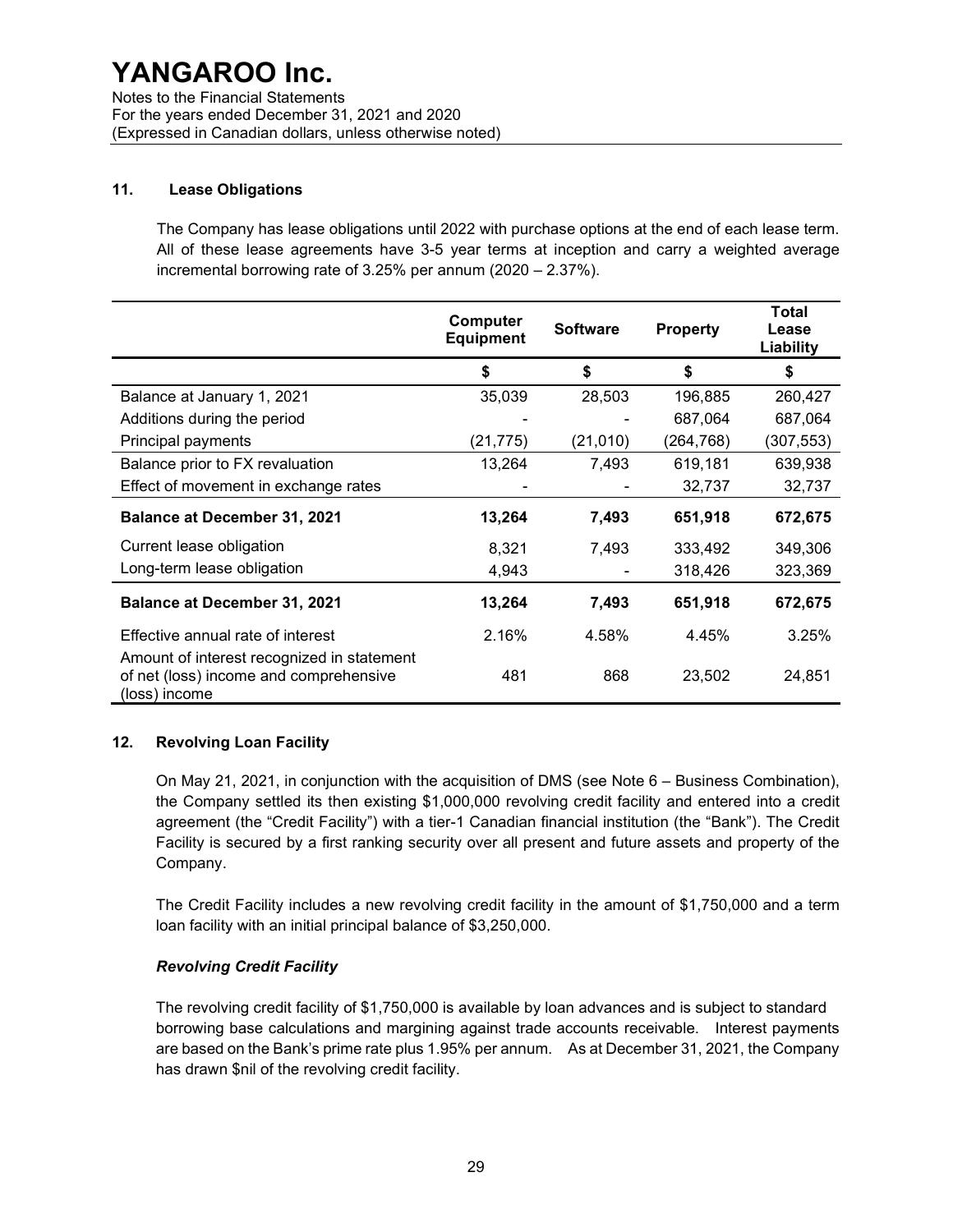### 12. Revolving Loan Facility (continued)

#### Term Loan Facility

The term loan facility of \$3,250,000 was fully advanced on May 21, 2021 and was used for the purchase of DMS and for general corporate purposes. The term of the loan is 42 months, amortized over 72 months, and has an initial 6-months interest only payment component. Interest payments are based on the Bank's prime rate plus 2.45%. The term loan facility is secured by the assets of the Company.

|                                            | December 31<br>2021 |  |  |
|--------------------------------------------|---------------------|--|--|
| <b>Balance at January 1, 2021</b>          | \$                  |  |  |
| Term loan facility                         | 3,200,758           |  |  |
| Less: unamortized deferred financing costs | (127, 292)          |  |  |
| <b>Balance at December 31, 2021</b>        | 3,073,466           |  |  |
| Current portion of term loan               | 532,748             |  |  |
| Long-term portion of term loan             | 2,540,718           |  |  |
| <b>Balance at December 31, 2021</b>        | \$3,073,466         |  |  |

The Company incurred \$166,065 of transaction fees and has recorded these as deferred financing costs that are being amortized over the expected duration of the term loan facility. During the year ended December 31, 2021, \$38,774 of deferred financing fees was amortized.

Aggregate annual principal payments on the term loan (including debt issuance costs) over the next three years are: \$590,909 in 2022, \$590,909 in 2023, and \$2,018,940 in 2024.

In accordance with the terms of the Credit Facility, on a rolling four-quarter basis, the Company must maintain a minimum Fixed Charge Coverage Ratio of not less than 1.20:1.00 and an Interest-Bearing Debt to EBITDA ratio of no more than 3 times between closing to December 31, 2021.

As at December 31, 2021 the Company was in compliance with all covenants of the Credit Facility.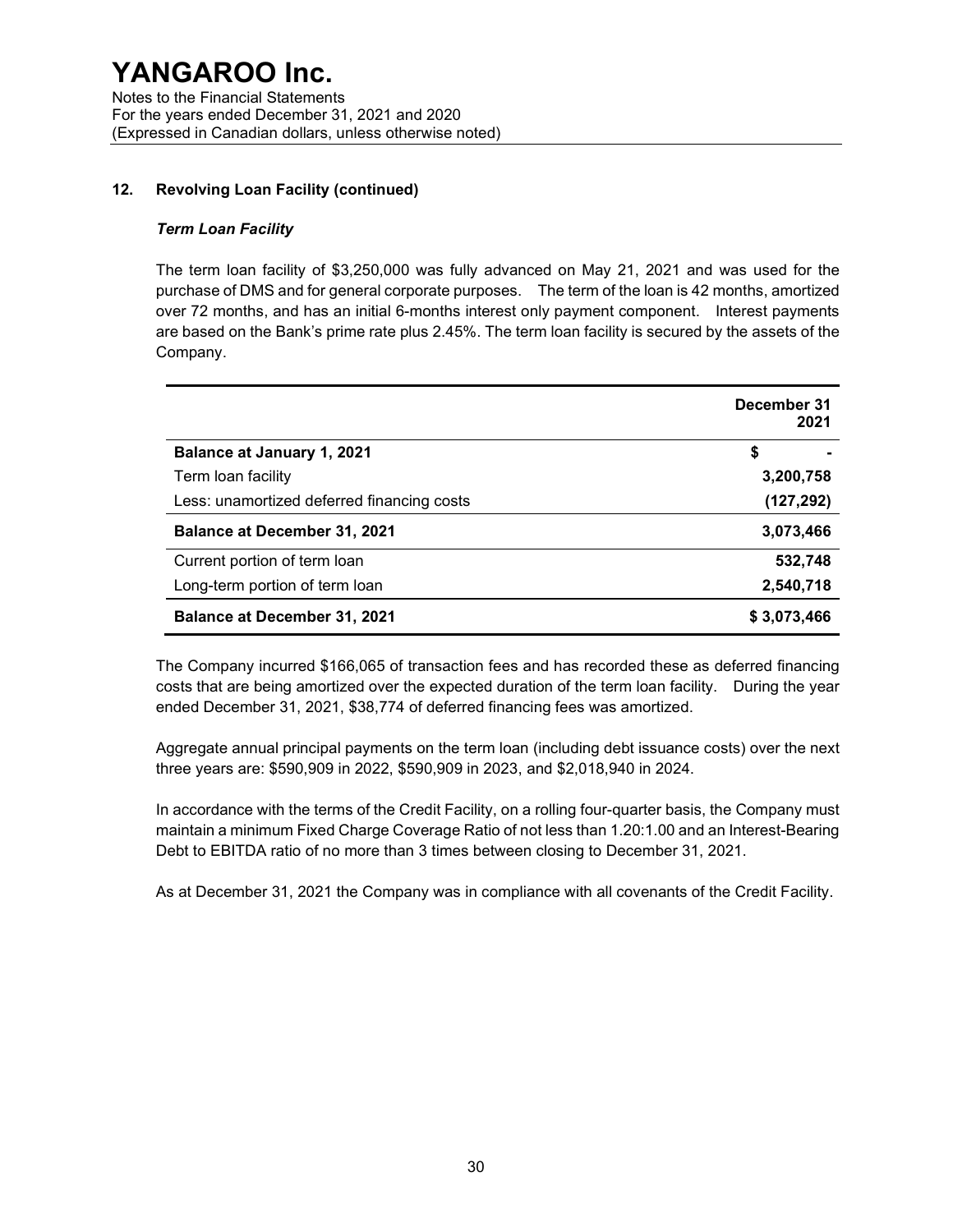#### 13. Share Capital

The Company is authorized to issue an unlimited number of common shares.

The following is a summary of changes in common share capital:

|                                     | Number of<br>shares | Value        |
|-------------------------------------|---------------------|--------------|
| Balance at January 1, 2020          | 60,833,640          | \$32,490,832 |
| Share buyback (a)                   | (361,500)           | (44, 130)    |
| Balance at December 31, 2020        | 60,472,140          | \$32,446,702 |
| Exercise of options (b)             | 225,000             | 42,370       |
| <b>Balance at December 31, 2021</b> | 60,697,140          | \$32,489,072 |

- (a) On December 20, 2018, the Company announced a normal course issuer bid to purchase and cancel up to a maximum of 3,066,957 common shares representing 5% of the outstanding shares of the Company. As of December 31, 2021, the Company has purchased and cancelled 987,000 (2020 – 987,000) shares at a weighted average price of \$0.13 per share through the life of the program. There were no share buybacks during the year ended December 31, 2021.
- (b) During the year ended December 31, 2021:
	- a. Exercise of 27,000 stock options at a price of \$0.144 per share for gross proceeds of \$3,888. The initial value of \$3,292 related to the options' original issuances was reclassified from share-based payments reserve to share capital.
	- b. Exercise of 5,000 stock options at a price of \$0.155 per share for gross proceeds of \$775. The initial value of \$600 related to the options' original issuances was reclassified from share-based payments reserve to share capital.
	- c. Exercise of 3,500 stock options at a price of \$0.115 per share for gross proceeds of \$403. The initial value of \$325 related to the options' original issuances was reclassified from share-based payments reserve to share capital.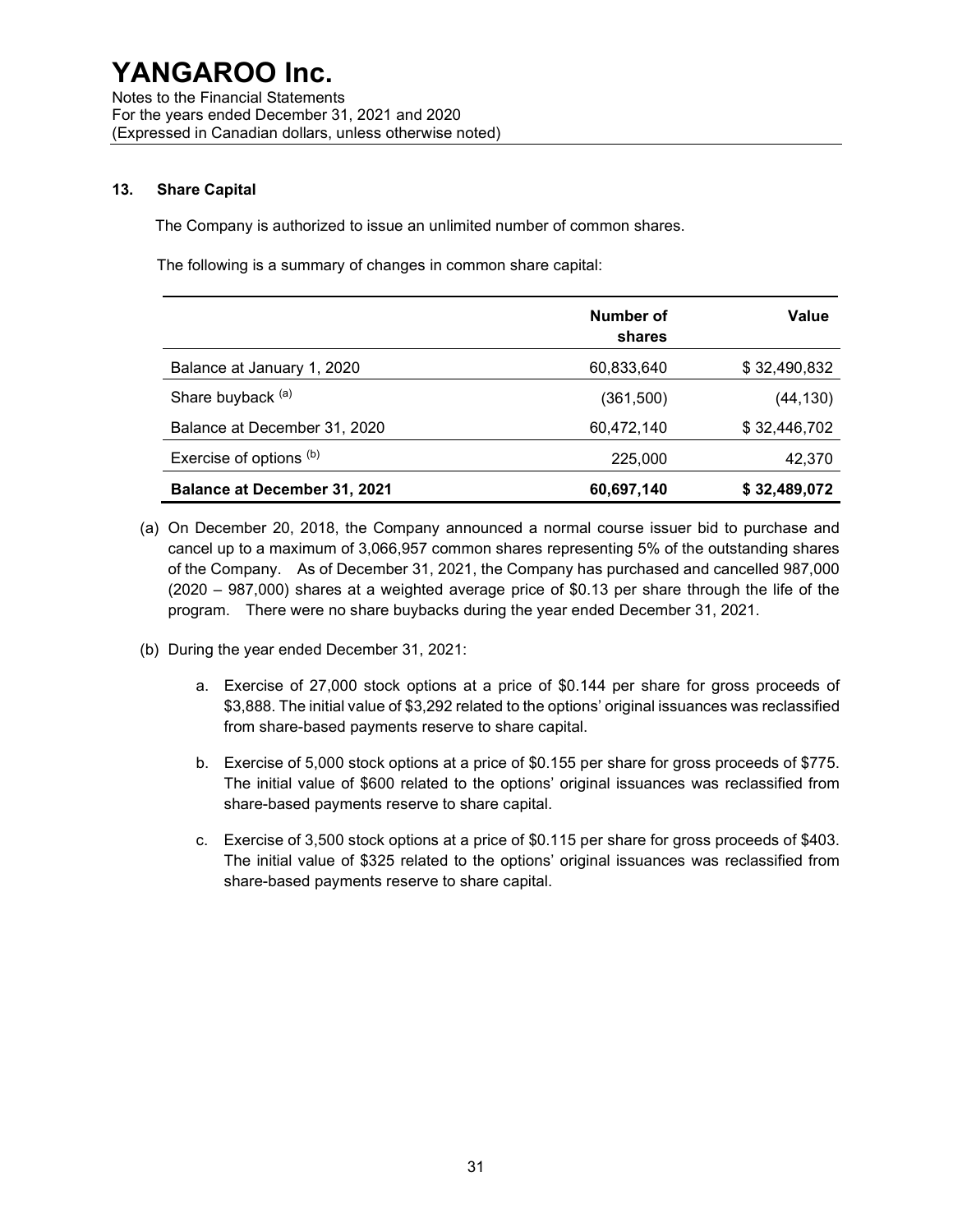Notes to the Financial Statements For the years ended December 31, 2021 and 2020 (Expressed in Canadian dollars, unless otherwise noted)

#### 13. Share Capital (Continued)

- d. Exercise of 24,500 stock options at a price of \$0.105 per share for gross proceeds of \$2,572. The initial value of \$2,015 related to the options' original issuances was reclassified from share-based payments reserve to share capital.
- e. Exercise of 5,000 stock options at a price of \$0.115 per share for gross proceeds of \$575. The initial value of \$465 related to the options' original issuances was reclassified from share-based payments reserve to share capital.
- f. Exercise of 5,000 stock options at a price of \$0.115 per share for gross proceeds of \$575. The initial value of \$465 related to the options' original issuances was reclassified from share-based payments reserve to share capital.
- g. Exercise of 10,000 stock options at a price of \$0.155 per share for gross proceeds of \$1,550. The initial value of \$1,199 related to the options' original issuances was reclassified from share-based payments reserve to share capital.
- h. Exercise of 5,000 stock options at a price of \$0.10 per share for gross proceeds of \$500. The initial value of \$316 related to the options' original issuances was reclassified from share-based payments reserve to share capital.
- i. Exercise of 10,000 stock options at a price of \$0.10 per share for gross proceeds of \$1,000. The initial value of \$633 related to the options' original issuances was reclassified from share-based payments reserve to share capital.
- j. Exercise of 15,000 stock options at a price of \$0.10 per share for gross proceeds of \$1,500. The initial value of \$949 related to the options' original issuances was reclassified from share-based payments reserve to share capital.
- k. Exercise of 115,000 stock options at a price of \$0.10 per share for gross proceeds of \$11,500. The initial value of \$7,273 related to the options' original issuances was reclassified from share-based payments reserve to share capital.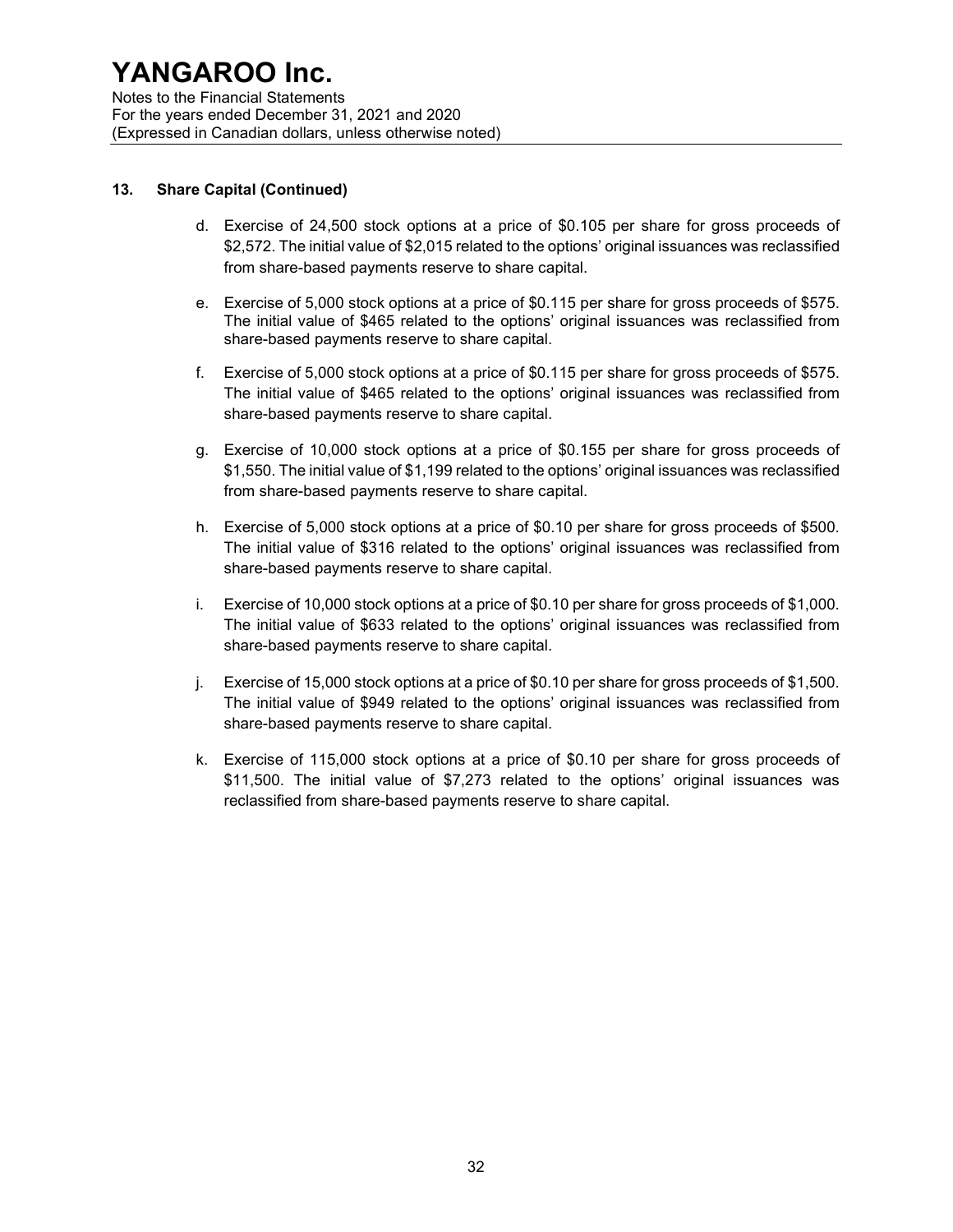#### 14. Share-Based Payments

#### Share Option Plan

The Company has a 14% (2020 – 14%) fixed stock option plan ("Amended Plan"), in which the total number of options shall not exceed 8,466,099, which was 14% of the issued and outstanding number of shares as of the date of approval. The Amended Plan was approved at the Company's Annual Meeting of the Shareholders held on June 11, 2020.

### Omnibus Equity Incentive Plan

On June 29, 2021, the Company approved the Omnibus Incentive Plan (the "Omnibus Equity Incentive Plan") at the Company's Annual General and Special Meeting of the shareholders. Under the Omnibus Equity Incentive Plan, the Company is able to grant equity-based incentive awards in the form of Restricted Share Units ("RSUs"). All future grants of equity-based awards will be made pursuant to the Omnibus Equity Incentive Plan, and no further equity-based awards will be made pursuant to the Company's Stock Option Plan. Each RSU represents a right to receive, once vested, one common share in the capital stock of the Company, subject to the terms and conditions of the Plan.

|                                     | Weighted<br>average<br>price | Outstanding<br>options | <b>Vested</b><br>options | Weighted<br>average<br>remaining<br>life (years) |
|-------------------------------------|------------------------------|------------------------|--------------------------|--------------------------------------------------|
| Balance at January 1, 2020          | \$<br>0.167                  | 6,915,000              | 5,550,000                | 2.87                                             |
| Granted                             | 0.114                        | 1,165,000              |                          |                                                  |
| Forfeited                           | 0.180                        | (912, 500)             |                          |                                                  |
| <b>Expired</b>                      | 0.173                        | (307,000)              |                          |                                                  |
| Balance at December 31, 2020        | \$<br>0.156                  | 6.860.500              | 6.188.500                | 2.58                                             |
| Forfeited                           | 0.14                         | (41,000)               |                          |                                                  |
| <b>Expired</b>                      | 0.15                         | (185,000)              |                          |                                                  |
| Exercised                           | 0.11                         | (225,000)              |                          |                                                  |
| <b>Balance at December 31, 2021</b> | \$<br>0.16                   | 6,409,500              | 6,399,000                | 1.68                                             |

The Company had issued stock options to acquire common shares as follows:

For the period ended December 31, 2021, the fair value of options granted was \$nil (2020 - \$121,220). Stock options granted during the prior year used the following weighted average assumptions: (1) Volatility (based on historical share prices): 115%, (2) Risk-free interest rate: 1.34%, (3) Expected life (years): 5.00, (4) Dividend yield: Nil, (5) Forfeiture rate: 10%, (6) Underlying share price: \$0.12

The estimated fair value of the options is expensed over the vesting period. The options vest 10% on the date of grant, and the remaining 90% vest as to a third on each 6-month anniversary following the date of grant. The compensation expense and credit to share-based payments reserve relating to the stock options for the year ended December 31, 2021 was \$ 22,229 (2020 - \$154,373).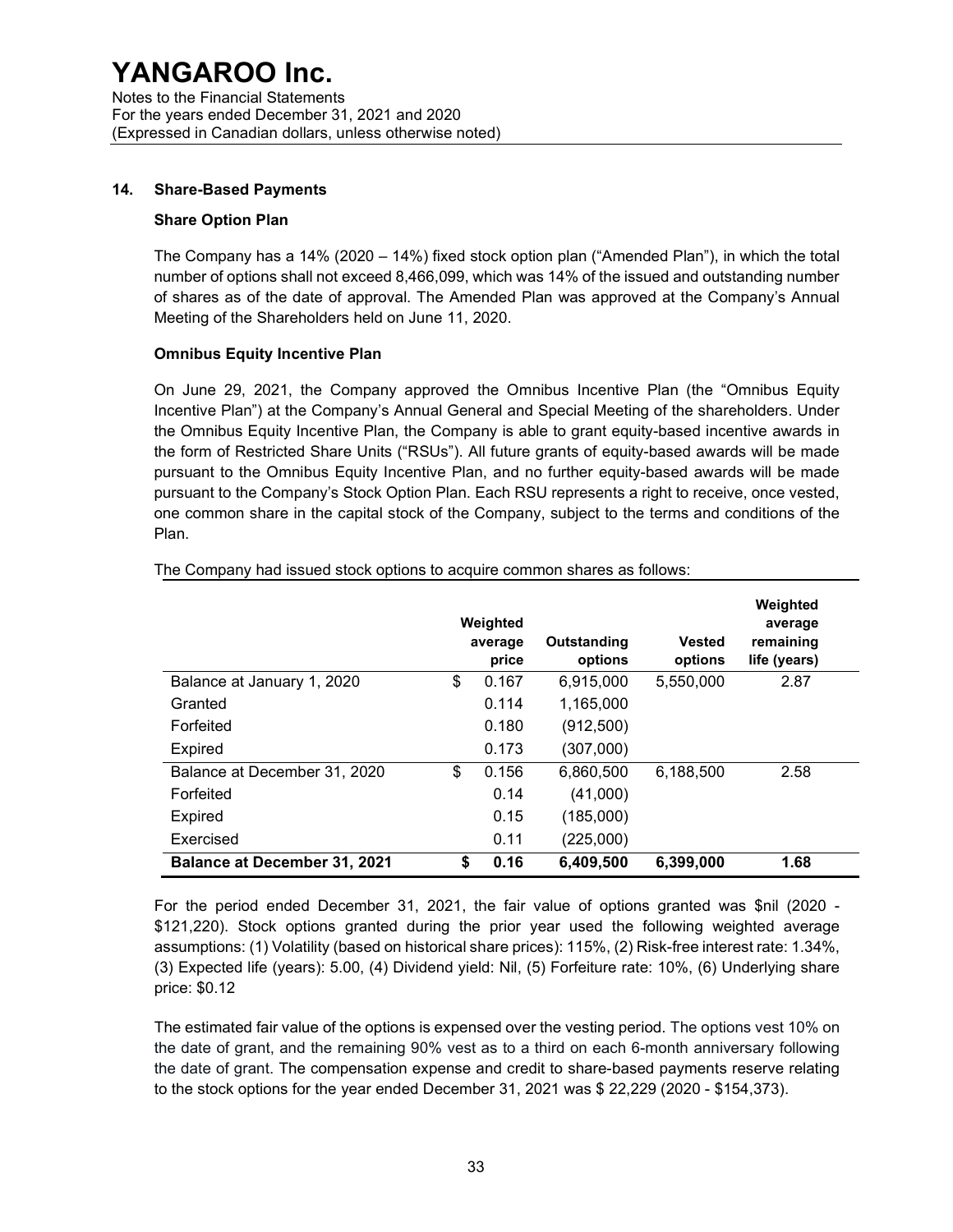### 14. Share-Based Payments (continued)

The Company had the following stock options outstanding at December 31, 2021:

| Number of<br>options | Number of<br>unvested<br>options | Number of<br>vested<br>options | <b>Exercise price</b> | <b>Expiry date</b> |
|----------------------|----------------------------------|--------------------------------|-----------------------|--------------------|
| 767,500              |                                  | 767,500                        | \$0.100               | January 10, 2022   |
| 500,000              |                                  | 500,000                        | \$0.140               | May 1, 2022        |
| 75,000               |                                  | 75,000                         | \$0.120               | August 25, 2022    |
| 1,162,500            |                                  | 1,162,500                      | \$0.275               | January 8, 2023    |
| 2,105,000            |                                  | 2,105,000                      | \$0.155               | January 4, 2024    |
| 775,000              |                                  | 775,000                        | \$0.120               | June 18, 2024      |
| 989,500              |                                  | 989,500                        | \$0.115               | February 4, 2025   |
| 35,000               | 10,500                           | 24,500                         | \$0.105               | September 15, 2025 |
| 6,409,500            | 10,500                           | 6,399,000                      | \$0.152               |                    |

#### Restricted Share Units

The Company may grant Restricted Share Units ("RSUs") to any participant under the Omnibus Equity Incentive Plan. The RSUs expire and settle by no later than six-months after the date of the grant of the awards.

On August 10, 2021, the Company issued 1,115,000 restricted share units to directors, officers, employees and consultants, of which 600,000 were issued to directors and officers. These restricted share units are expected to be settled through the issuance of 1,115,000 common shares of the Company. These restricted share units will vest on January 31, 2022. These restricted share units have been fair valued based on the quoted market price on the date of issuance of \$0.23 per common share. The compensation expense and credit to share-based payments reserve relating to the RSU grant for the year ended December 31, 2021 was \$198,344 (2020 - \$nil).

On December 1, 2021, the Company issued 150,000 to employees. These restricted share units are expected to be settled through the issuance of 150,000 common shares of the Company. These restricted share units vest fully on December 1, 2022. These restricted share units have been fair valued based on the quoted market price on the date of issuance of \$0.13 per common share. The compensation expense and credit to share-based payments reserve relating to the stock options for the year ended December 31, 2021 was \$1,656 (2020 - \$nil).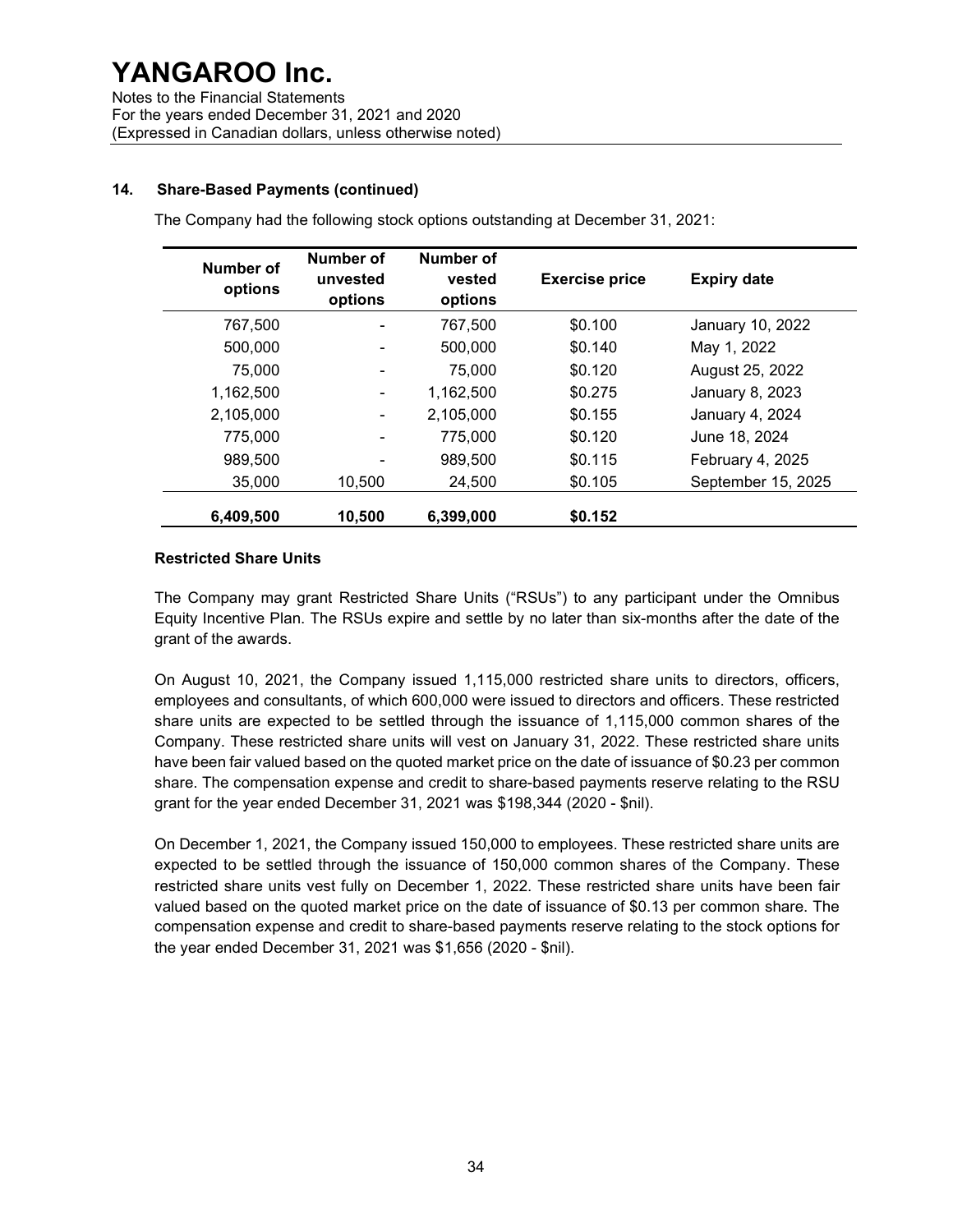### 14. Share-Based Payments (continued)

The following table shows the RSUs outstanding as at December 31, 2021:

| <b>Number of units</b>          | <b>December</b><br>31, 2021 | December 31,<br>2020 |
|---------------------------------|-----------------------------|----------------------|
| Balance beginning of the period | $\blacksquare$              |                      |
| Granted                         | 1,265,000                   |                      |
| Forfeited                       | (32, 500)                   |                      |
| <b>Ending Balance</b>           | 1,232,500                   |                      |
| Vested                          |                             |                      |

#### 15. Basic and Diluted Income (Loss) per Share

The income (loss) and weighted average number of common shares used in the calculation of basic and diluted income (loss) per share for the year ended December 31, 2021 and 2020 were as follows:

|                                                          | December 31<br>2021 |    | December 31<br>2020 |
|----------------------------------------------------------|---------------------|----|---------------------|
| Numerator:                                               |                     |    |                     |
| Net income (loss)                                        | \$<br>(59, 495)     |    | \$909,962           |
| Denominator:                                             |                     |    |                     |
| Weighted average number of common shares - basic         | 60,512,836          |    | 60,503,202          |
| Adjustments for calculation of diluted income per share: |                     |    |                     |
| Options in the money                                     |                     |    | 3,365,000           |
| Weighted average number of common shares - diluted       | 60,512,836          |    | 63,868,202          |
|                                                          |                     |    |                     |
| Basic income (loss) per share                            | \$<br>(0.00)        | \$ | 0.02                |
| Diluted income (loss) per share                          | (0.00)              | S  | 0.01                |

#### 16. Technology Development

Investment tax credits ("ITCs") earned as a result of incurring Scientific Research and Experimental Development ("SRED") expenditures are recorded as a reduction of the related current period expense. Management records ITCs when there is reasonable assurance of collection. In the year ended December 31, 2021, the Company incurred technology development expenses of \$933,068 (2020 - \$583,801), recognized ITCs of \$160,000 (2020 - \$159,000) resulting in a net expense of \$773,068 (2019 - \$424,801).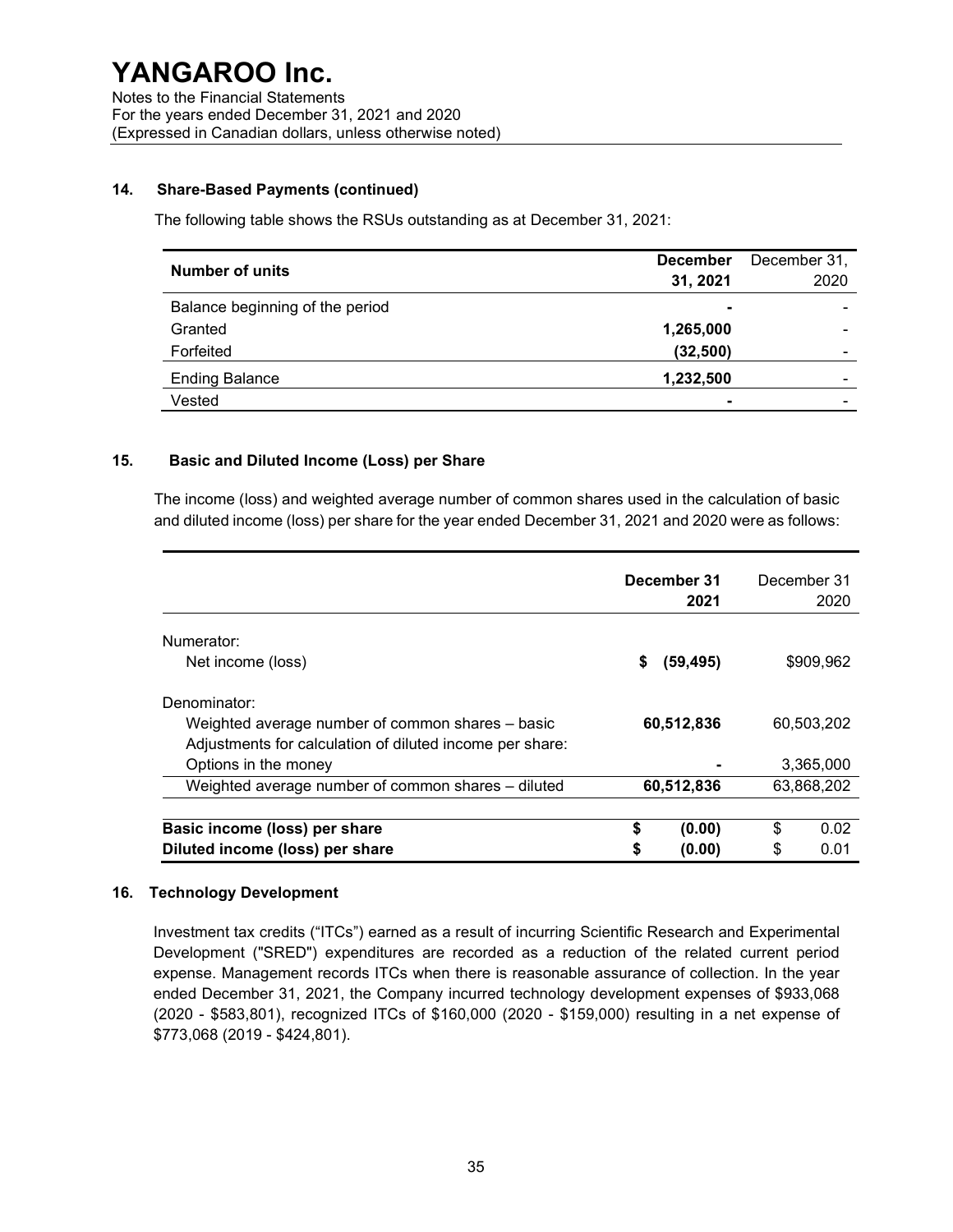Notes to the Financial Statements For the years ended December 31, 2021 and 2020 (Expressed in Canadian dollars, unless otherwise noted)

#### 17. Income Taxes

(a) The Company's income tax expense (recovery) for fiscal years ended December 31, 2021 and December 31, 2020 comprises the following:

|                             | December 31 |  | December 31 |  |  |
|-----------------------------|-------------|--|-------------|--|--|
|                             | 2021        |  | 2020        |  |  |
| Current income tax expense  | 8.179       |  | -           |  |  |
| Deferred income tax expense | -           |  | -           |  |  |
| Income tax expense          | 8.179       |  |             |  |  |

(b) The provision for income tax differs from the amount that would have resulted by applying the combined Canadian statutory income tax rate of approximately 26.5% (2020 - 26.5%) for fiscal years ended December 31, 2021 and December 31, 2020 as follows:

|                                               | December 31 |           | December 31   |
|-----------------------------------------------|-------------|-----------|---------------|
|                                               |             | 2021      | 2020          |
|                                               |             |           |               |
| Income (loss) before income taxes             | \$          | (51, 316) | \$<br>909,962 |
| Statutory rate                                |             | 26.5%     | 26.5%         |
| Expected income tax expense (recovery)        | \$          | (14,000)  | \$<br>241,000 |
| Stock-based compensation                      |             | 61,743    | 23,000        |
| Changes in unrecognized temporary differences |             | (51,438)  | (302,000)     |
| Other permanent differences                   |             | 3,293     |               |
| Changes in non-capital losses and tax credits |             |           |               |
| carried forward                               |             |           | 38,000        |
| Other                                         |             | 8,581     |               |
| Income tax expense                            |             | 8,179     | \$            |

(c) The following table summarizes components of recognized deferred tax assets and liabilities as at December 31, 2021 and December 31, 2020:

|                                                  |   | December 31    | December 31 |
|--------------------------------------------------|---|----------------|-------------|
| Recognized deferred tax assets (liabilities)     |   | 2021           | 2020        |
| Intangible assets                                | S | (837, 316)     | \$          |
| Right-of-use assets                              |   | (170, 749)     | (57, 032)   |
| SR&ED expenditures and other                     |   | 1,008,065      | 57,032      |
| Net deferred tax assets (liabilities) recognized | S | $\blacksquare$ | \$<br>-     |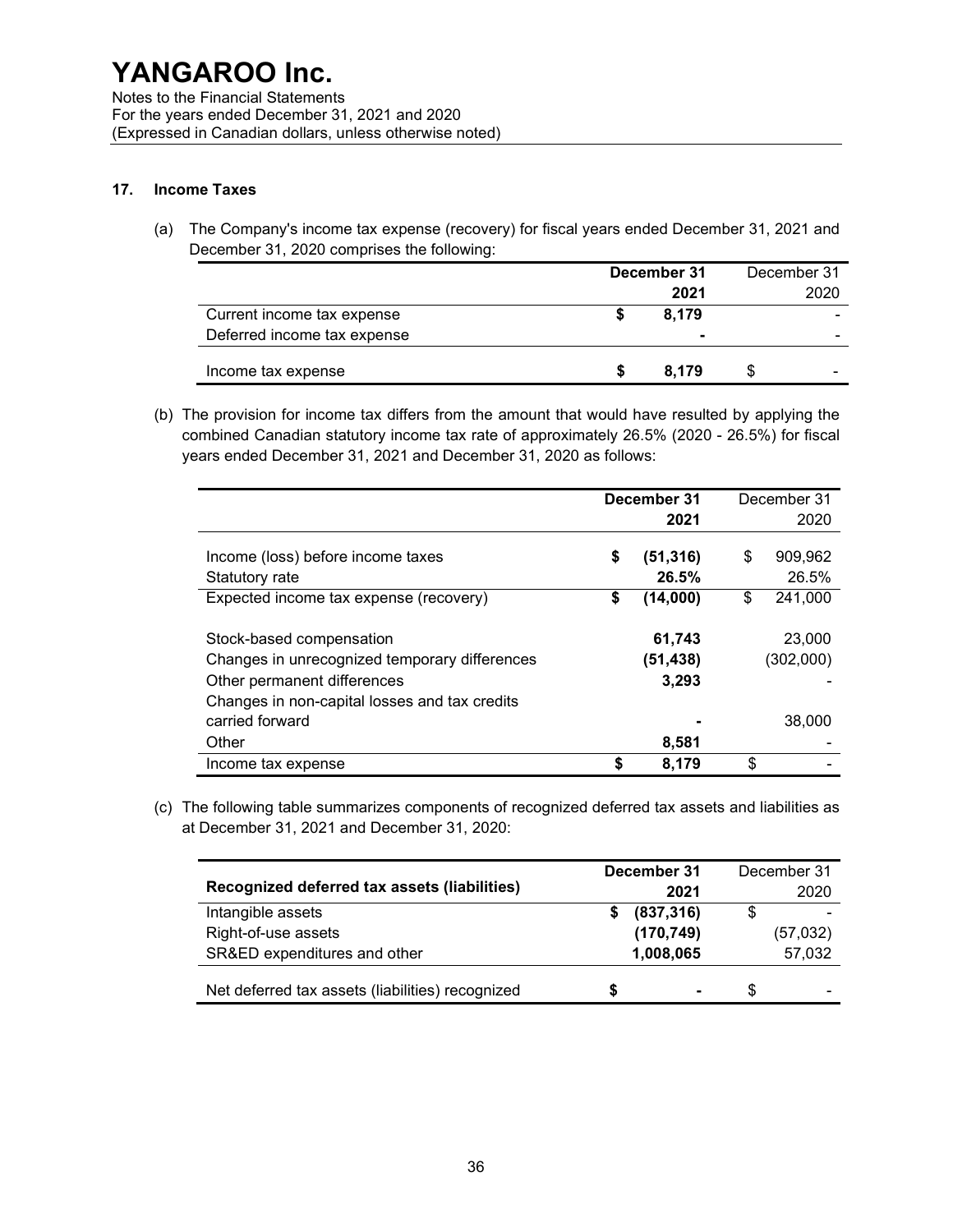Notes to the Financial Statements For the years ended December 31, 2021 and 2020 (Expressed in Canadian dollars, unless otherwise noted)

#### 17. Income Taxes (continued)

(d) Deferred tax assets have not been recognized in respect of the following deductible temporary differences as at December 31, 2021 and December 31, 2020:

| Unrecognized deductible temporary<br>differences | December 31<br>2021 | December 31<br>2020 |
|--------------------------------------------------|---------------------|---------------------|
| Non-capital losses                               | 16,356,612<br>\$    | \$15,858,898        |
| SR&ED expenditures                               | 5,499,994           | 9,234,003           |
| Accounting provisions, accruals and other        | 2,679,987           | 161,869             |
| Property and equipment                           | 1,780,994           | 1,676,207           |
| Capital leases                                   | 672,675             | 260,427             |
|                                                  | 26,990,262<br>S     | \$27,191,404        |

The Company has a carry-forward balance of investment tax credits of approximately \$2,380,000 which generally expire over a period of 20 years and unused expenditures of approximately \$9,304,000 relating to scientific research and experimental development costs, which do not expire. The Company also has non-capital losses of approximately \$16,356,000 available to apply against future taxable income. If not utilized, the non-capital losses will expire as follows:

| Years | <b>Amounts</b>   |
|-------|------------------|
| 2027  | \$<br>199,000    |
| 2028  | 2,907,000        |
| 2029  | 2,450,000        |
| 2030  | 2,998,000        |
| 2031  | 3,470,000        |
| 2032  | 1,369,000        |
| 2033  | 1,011,000        |
| 2034  | 1,025,000        |
| 2035  | 205,000          |
| 2036  | 240,000          |
| 2041  | 482,000          |
|       | 16,356,000<br>\$ |

In addition, the Company has non-Canadian tax losses of approximately \$3,161,000 that are associated with its US branch operations. Of this, approximately \$2,484,000, representing tax loss arising in tax years 2017 and before, expire between 2034 and 2037. The remaining approximately \$677,000 representing tax loss arising in tax years 2018 and later, do not expire; however, this loss can offset only up to a maximum of 80% of the Company's taxable income in any one year.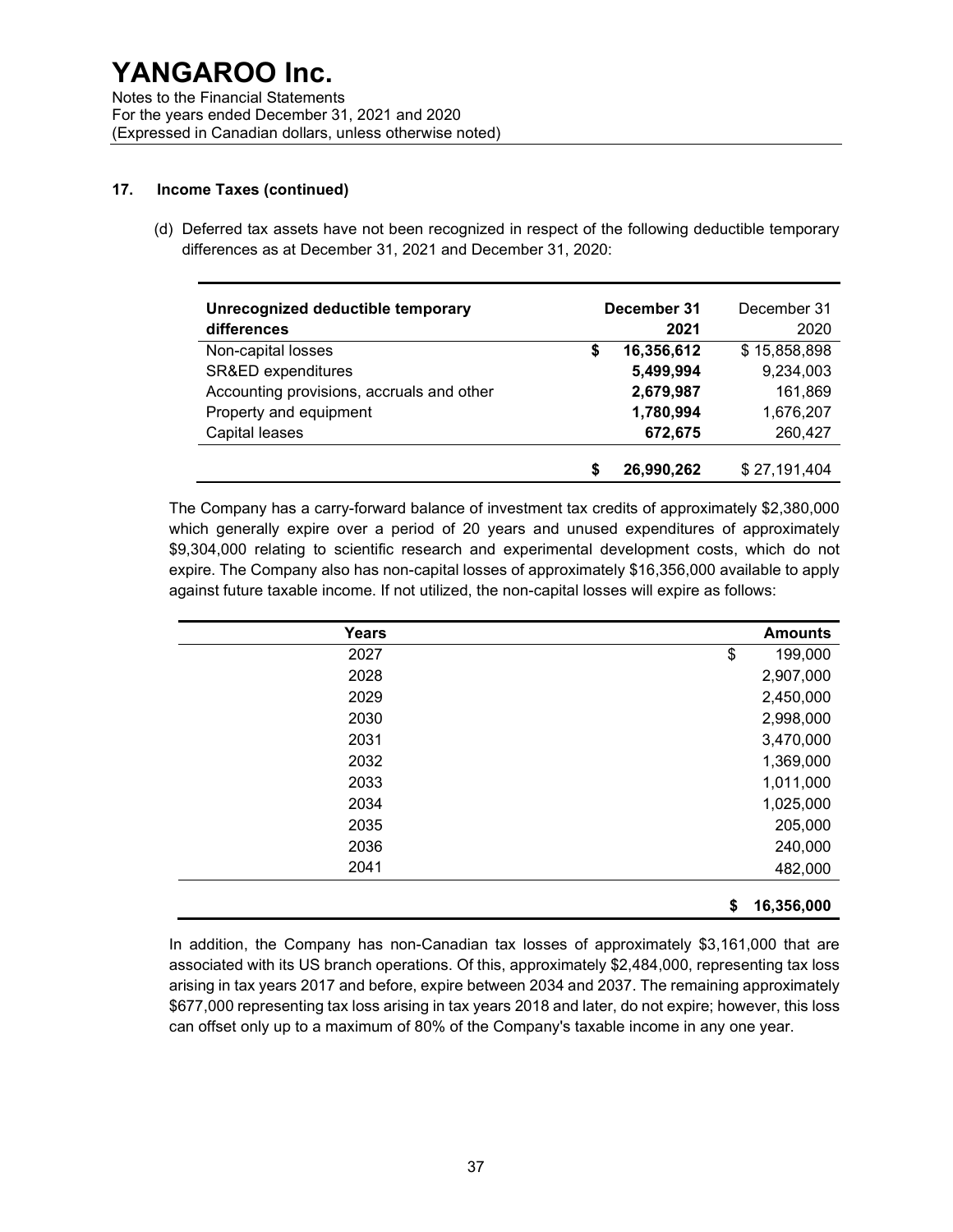#### 17. Income Taxes (continued)

As of December 31, 2021, Management has not recognized deferred tax assets in respect of the tax losses, investment tax credits as well as these temporary differences as it is not probable that the benefit of these assets can be realized in the foreseeable future. Management will continue to monitor the situation and revise its estimates as appropriate.

#### 18. Segmented Information

The Company has only one reportable segment and provides Advertising, Entertainment and Awards Management software workflow solutions to customers across multiple geographic regions. It considers the basis on which it is organized, including geographic areas and service offerings, in identifying its reportable segments. Operating segments of the Company are defined as components of the Company for which separate financial information is available and is evaluated regularly by the chief operating decision maker in allocating resources and assessing performance. The chief operating decision maker is the Chief Executive Officer of the Company. For revenues, the amounts included are from the originating country.

| As at and for the year ended<br>December 31, 2021 | Canada        | US              |    | Total           |
|---------------------------------------------------|---------------|-----------------|----|-----------------|
| Advertising                                       | \$<br>276,936 | \$<br>6,142,973 | \$ | 6,419,909       |
| Music                                             | 624,971       | 1,185,453       |    | 1,810,424       |
| Awards management                                 | 164,920       | 1,300,771       |    | 1,465,691       |
| <b>Total revenue</b>                              | \$1,066,827   | \$<br>8,629,197 | S  | 9,696,024       |
| <b>Property and equipment</b>                     | \$<br>215,707 | \$<br>649,016   |    | \$<br>864,723   |
| Intangible assets                                 | \$<br>726,518 | \$<br>1,052,943 |    | 1,779,461<br>\$ |
| Goodwill                                          |               | \$<br>4,875,421 |    | 4,875,421       |

Below is the breakdown of revenue and long-term assets by geographical segment:

| As at and for the year ended<br>December 31, 2020 | Canada                   |    | US                     |    | Total                  |
|---------------------------------------------------|--------------------------|----|------------------------|----|------------------------|
|                                                   |                          |    |                        |    |                        |
| Advertising<br><b>Music</b>                       | \$<br>246,199<br>693,546 | S  | 4,423,905<br>1,198,686 | \$ | 4,670,104<br>1,892,232 |
| Awards management                                 | 146,680                  |    | 1,238,784              |    | 1,385,464              |
|                                                   |                          |    |                        |    |                        |
| Total revenue                                     | \$1,086,425              | S  | 6,861,375              | S  | 7,947,800              |
| Property and equipment<br>Intangible assets       | \$<br>362,150<br>-       | \$ | 4,601                  | \$ | 366,751                |
| Goodwill                                          |                          |    | ۰<br>۰                 |    |                        |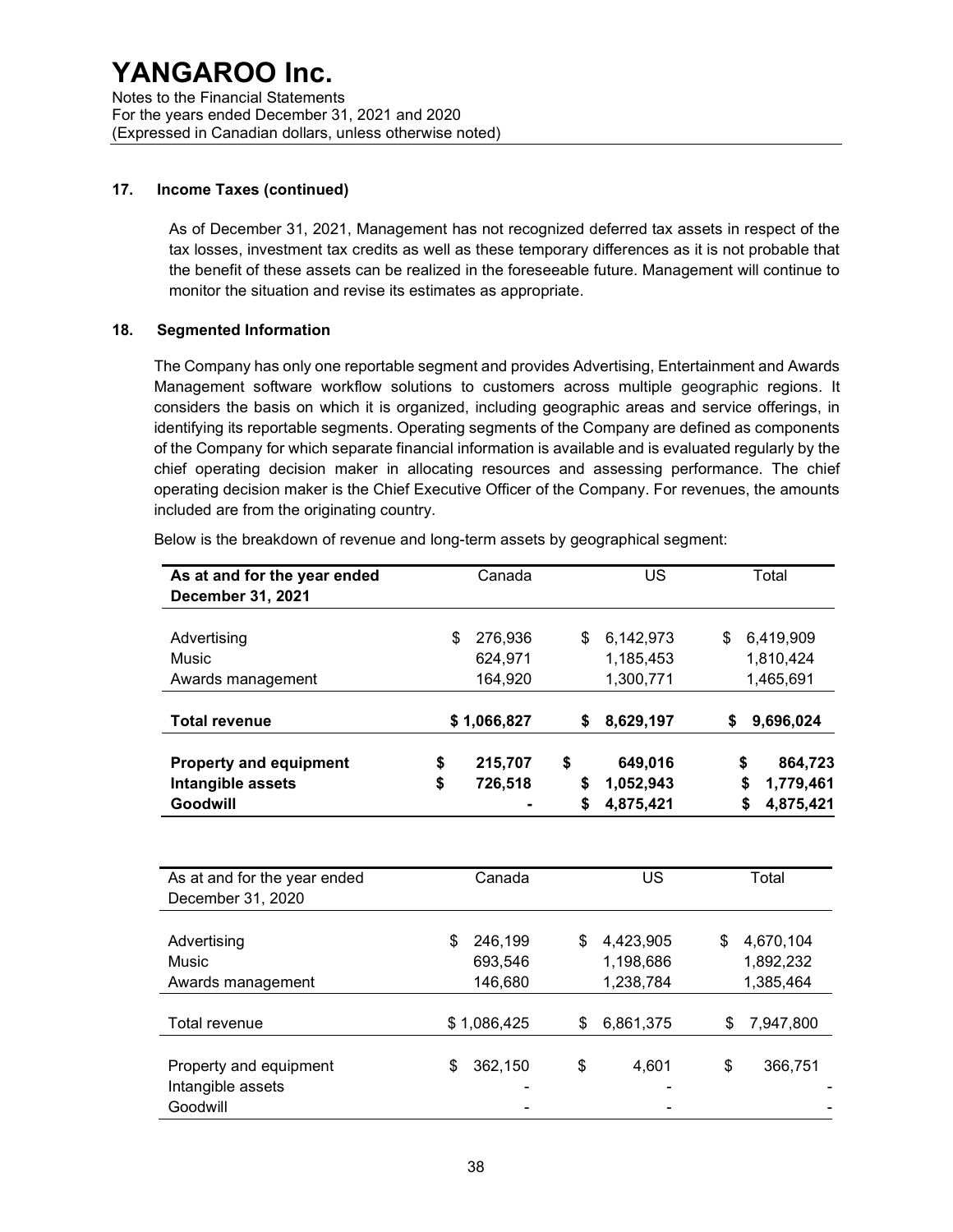#### 19. Related Party Transactions

Key management personnel are comprised of the Company's directors and executive officers. In addition to their salaries, key management personnel also participate in the Company's stock option program (note 14).

Key management personnel compensation are as follows for the year ended:

|                                                                       | December 31              | December 31               |
|-----------------------------------------------------------------------|--------------------------|---------------------------|
|                                                                       | 2021                     | 2020                      |
| Salaries and short-term employee benefits (i)<br>Share-based payments | 1,484,582<br>S<br>89,404 | 1,460,057<br>S<br>122,386 |
|                                                                       | 1,573,986<br>S.          | 1,582,443<br>S            |

(i)Short-term employee benefits include bonuses, vacation pay and commission.

The Company incurred a restructuring expense of \$nil (2020 - \$612,112) with respect to contractual severance payments to a former executive.

#### 20. Government Assistance

On January 30, 2020, the World Health Organization declared the coronavirus outbreak (COVID-19) a "Public Health Emergency of International Concern" and on March 11, 2020, declared COVID-19 a global pandemic. The COVID-19 pandemic had an adverse impact on advertising and entertainment industry which resulted in a negative impact to the Company's revenues since the onset of the COVID-19 pandemic.

For the current year ended, the Company received government assistance funds from the Canadian Federal Government's Canada Emergency Wage Subsidy ("CEWS") and the U.S. Small Business Administration's Payment Protection Program ("PPP"). During the year ended December 31, 2021, the Company recognized government assistance of \$787,789 (2020 - \$1,006,993) within the salaries and consulting expenses.

#### 21. Commitments and Contingencies

In the ordinary course of business activities, the Company may be contingently liable for litigation and claims with customers, suppliers and former employees. There were no litigation and claims during the year ended December 31, 2021.